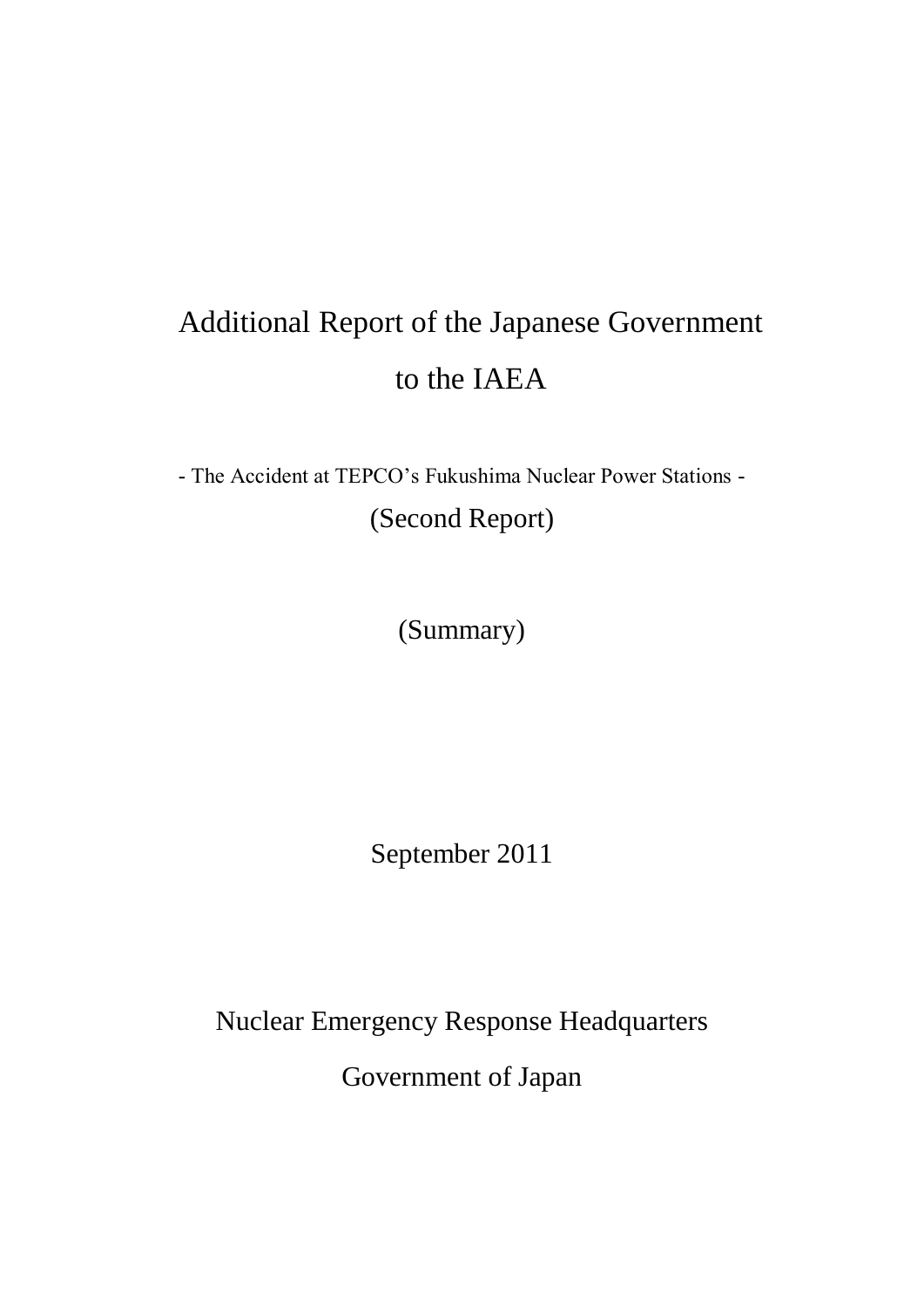#### Contents of Summary

- 1. Introduction
- 2. Further Developments regarding the Nuclear Accident
- 3. Efforts to Settle the Accident
- 4. Responses to people suffering as a result of the nuclear accident (Off-site)
- 5. Plans for the NPS site after restoration from the accident (On-site plans)
- 6. Situation regarding efforts to address lessons learned (28 items)
- 7. Situation on deliberation to enhance standards etc
- 8. Further Safety Assessment Effort for NPSs
- 9. Conclusion

# 1.Introduction

The Nuclear Emergency Response Headquarters of the Government of Japan prepared for the International Atomic Energy Agency (IAEA) Ministerial Conference on Nuclear Safety convened in June 2011 a report (hereinafter referred to as the "June Report") addressing the situation of the accident at the Tokyo Electric Power Company' (TEPCO) Fukushima Nuclear Power Stations which occurred on March 11 of this year. This report covered the occurrence and development of the accident, responses to the nuclear emergency, lessons learned from the accident until that time, and other such matters. The Headquarters submitted the report to the IAEA and made presentations of the report at the Conference.

The Ministerial Declaration and the Chair's Summary of the Conference's plenary session state expectations towards Japan for the continued provision of information. The government recognizes that it is incumbent upon Japan to continue to provide accurate information regarding the accident to the international community, including lessons learned through the accident. In accordance with this approach the Government of Japan decided to compile information on the state of affairs subsequent to the June report in the form of an additional report and submit it to the IAEA on the occasions of the Board of Governors meeting and the General Conference.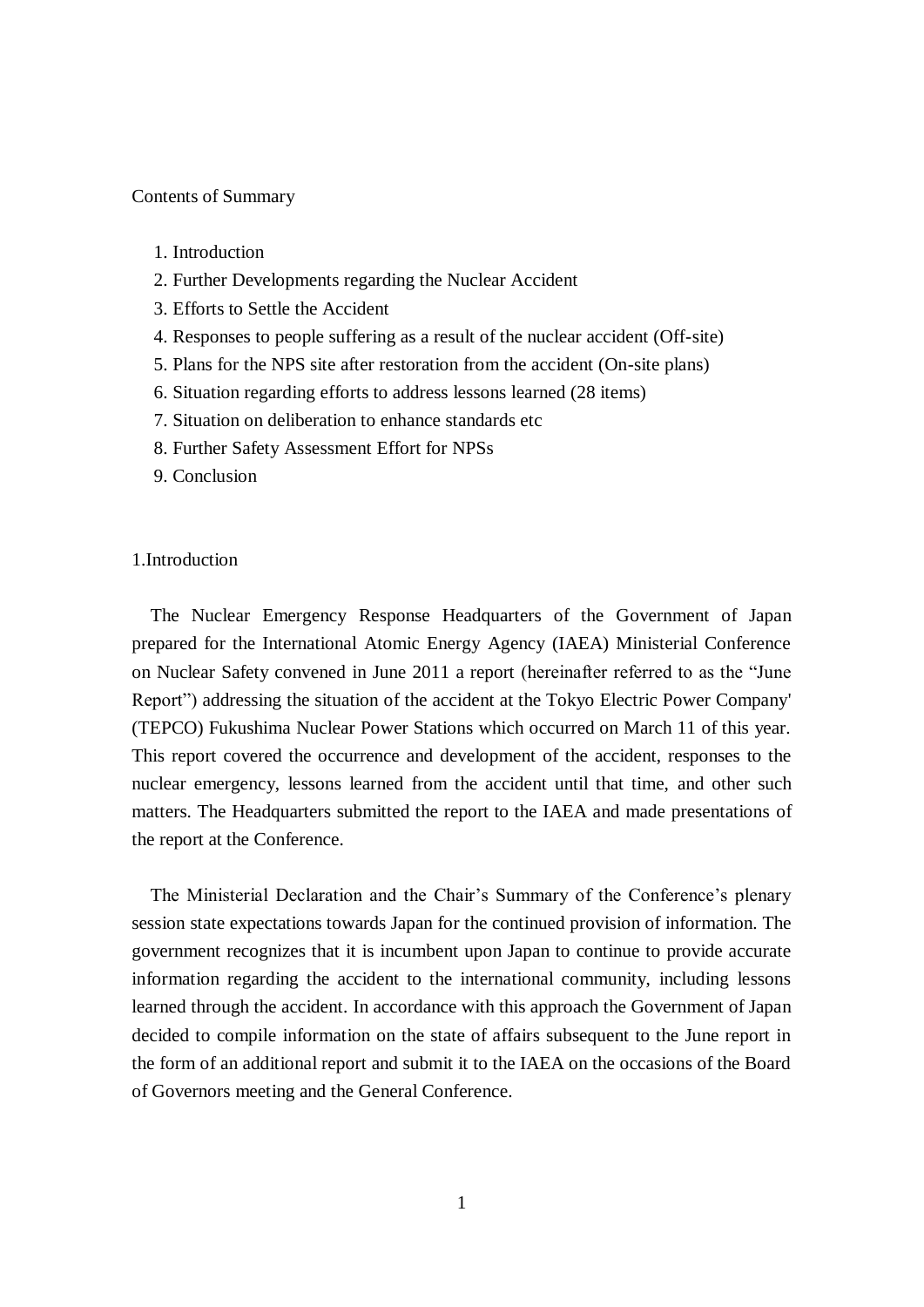Restoration from the accident has been steadily proceeding with Step 2 after completing Step 1, including among other matters the achievement of stable cooling of the nuclear reactors and the spent fuel pools in Fukushima NPS. That said, the situation is such that several more months are expected to be required to bring about more stable cooling. Against such a backdrop, the following three points have been noted in preparation of this additional report.

- (1) This report compiles additional information on the accident obtained as well as efforts being made to bring about restoration from the accident after the June Report.
- (2) The report compiles the current state of efforts to make full use of lessons learned.
- (3) The report indicates of the state of affairs regarding the response to those who have suffered as a result of the nuclear accident (an off-site response) and the state of examination of a mid- to long-term plan for the site after restoration from the accident is completed (an on-site plan).

Particularly with regard to (3) above, the Government of Japan not only naturally advances its own initiatives but also considers it to be of paramount importance in the context of steadily advancing the initiatives to undertake matters through obtaining information, such as the related experiences and research results of other nations around the world and international organizations, as well as through receiving technical cooperation with them. Japan hopes this report will serve to engender such partnerships.

This additional report records in considerable detail what has been ascertained up until the present time regarding the situation of the responses at not only the Fukushima NPS but also other NPSs affected by the Tohoku District - Off the Pacific Coast Earthquake and the subsequent tsunamis. Moreover, the report gives an account of developments in terms of the response to those suffering as a result of the nuclear accident, including decontamination efforts. On the other hand, efforts regarding nuclear damage compensation are not covered, as was also the case with the June Report.

Preparation of this additional report has been carried out in the Government Nuclear Emergency Response Headquarters, taking into consideration efforts for restoration from the accident conducted by the Government-TEPCO Integrated Response Office, while also listening to opinions from outside eminent persons. The work in preparing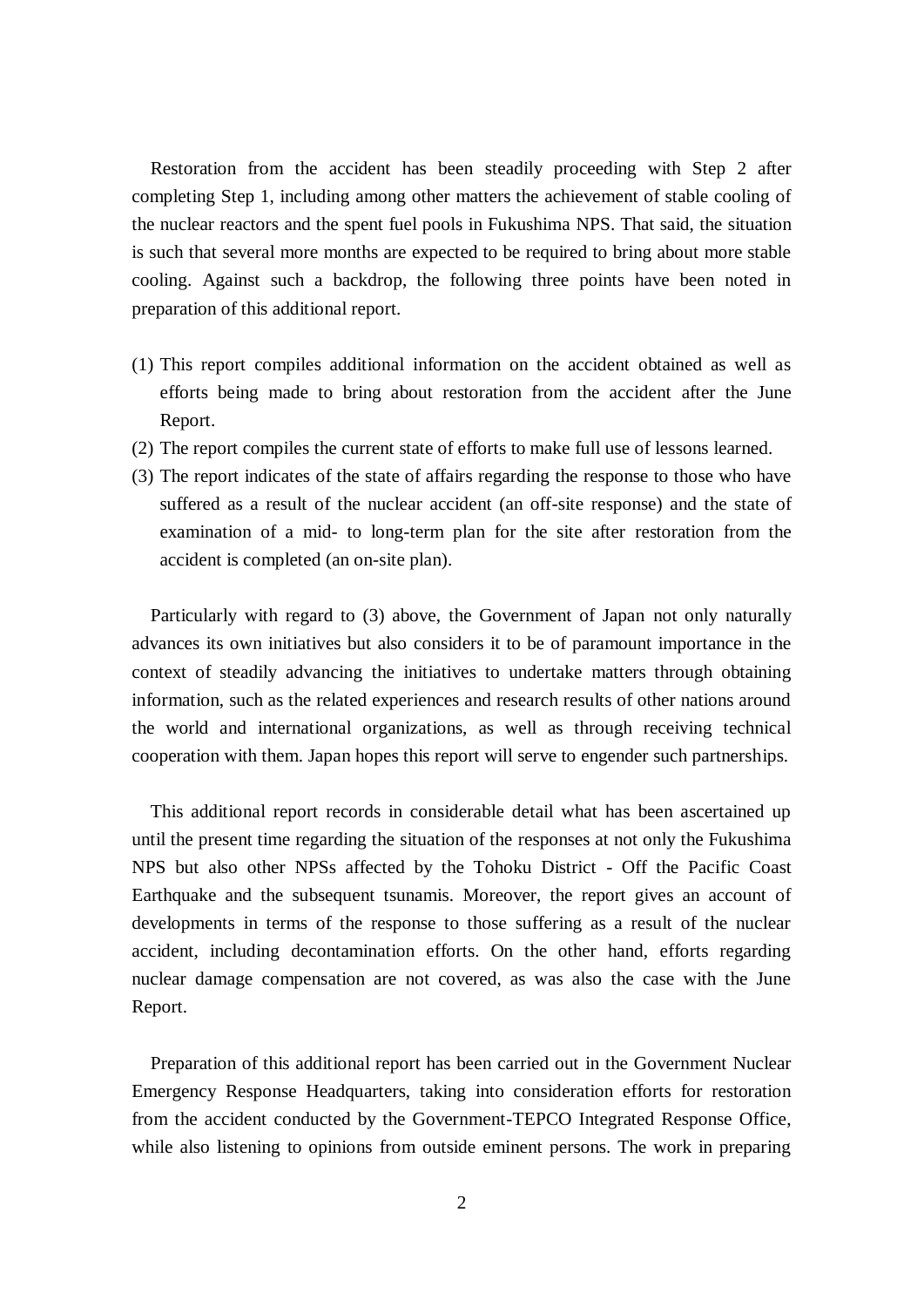this report has been managed as a whole by Mr. Goshi Hosono, Minister for the Restoration from and Prevention of Nuclear Accidents, and compiled with Mr. Yasuhiro Sonoda, Parliamentary Secretary of the Cabinet Office, playing a central role.

Japan's basic policy is to maintain a high degree of transparency as it releases information about the accident. Consequently in this report as well, it has paid attention to providing accurate descriptions of the facts of the situation while also evaluating as stringently and objectively as possible its countermeasures to address the accident. Hearings were also conducted with related parties as necessary in order to confirm various situations. The descriptions of factual situations are based on what had been ascertained as of August 31.

Japan will continue to make full use of appropriate opportunities to disseminate additional reports to the world about the accident, using a similar format. In addition, with the activities of the "Investigation Committee on the Accidents at the Fukushima Nuclear Power Station of Tokyo Electric Power Company" established by the government now fully underway, the results of the Committee's investigation will also be publicly disclosed to the world in the course of time.

Japan intends to engage in efforts for restoration from this accident in partnership with the world. It will at the same time firmly uphold the principle of transparency as it continues to provide information about the state of affairs regarding the accident to the world through the IAEA.

#### 2. Further Developments regarding the Nuclear Accident

(1) The Tohoku District-Off the Pacific Ocean Earthquake and the resulting tsunamis

A seismic source rupture process (a seismic source model) and a tsunami source rupture process (a tsunami source model) were obtained through an analysis that used observed ground motion data and observed tsunami waveform data, respectively. The results of this analysis indicated that slips, which are one of the major factors in mechanisms that give rise to seismic and tsunami sources, were between 55 m and not quite 70 m in the shallow area along the Japan Trench.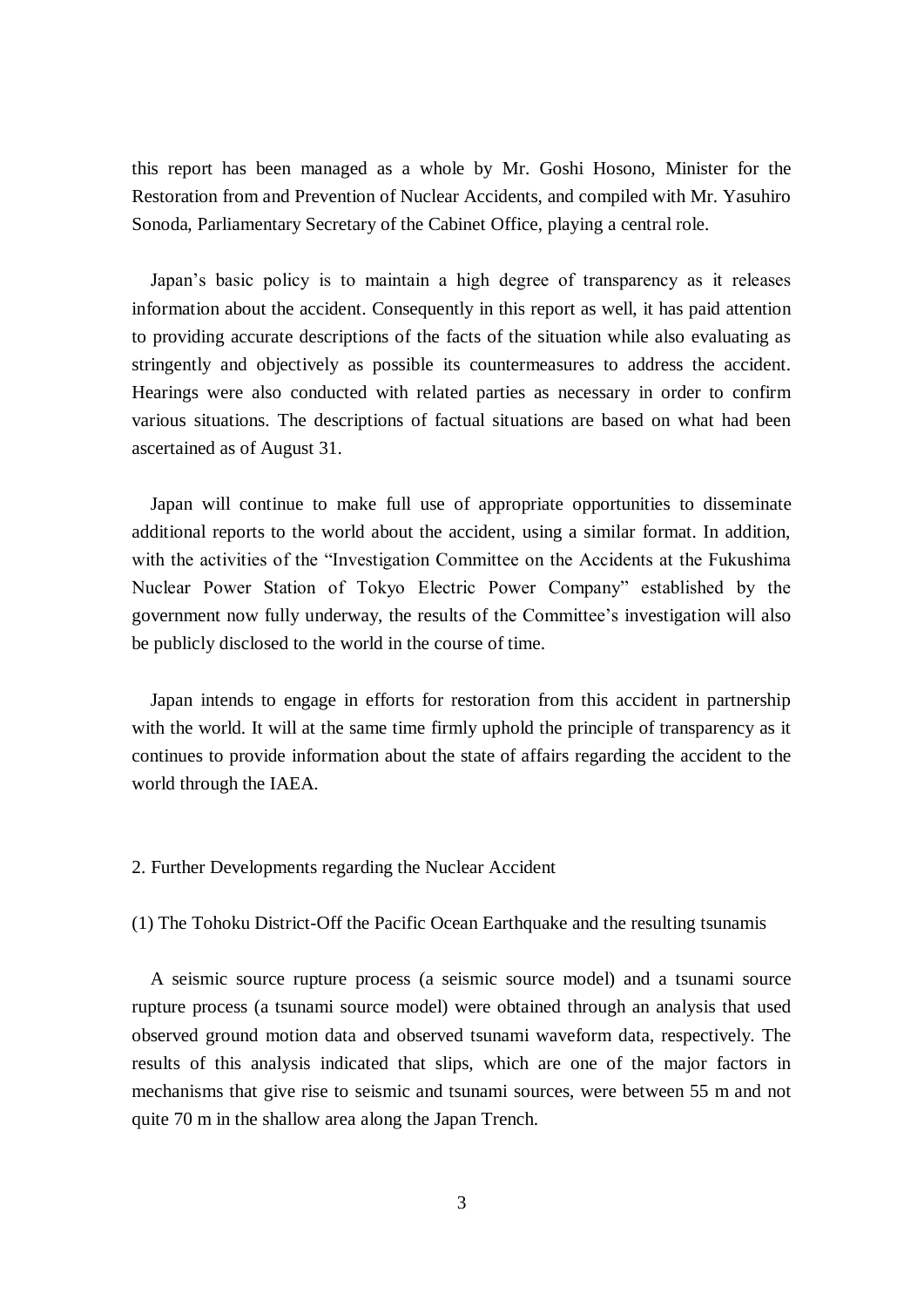There is a high probability that the recent earthquake was an earthquake of M9 in terms of long-period ground motions, yet had at the same time characteristics of an earthquake of M8 in terms of short-period ground motions.

It is likely that those factors that had a great impact on the tsunami water level include the large slip noted above and the overlap effects of the tsunami water level due to a delay in rupture start time associated with consecutive rupturing of multiple seismic source areas.

(2) Status of the accident at the Fukushima NPSs, etc.

TEPCO has reported that, in an effort to ascertain the inundation height and inundation area of the premises of the Fukushima Dai-ichi NPS on the basis of tsunami source models estimated through figure simulation, it was successful in reproducing the actual behavior for the most part. TEPCO also reported investigation results which included that the direct main bus panels of Units 1, 2 and 4 were inundated due to the tsunamis while those of Units 3, 5 and 6 were spared, and that the inundation pathway leading to the main buildings was mainly the opening on the ground on the sea side of the turbine building and the opening connecting to the trench duct under the ground.

TEPCO has also reported the results of an evaluation analyzing the impacts of earthquakes on buildings and structures as well as equipment and piping critical to safety, stating that it can be estimated that the major facilities and equipment that had key functions with regard to safety were, at the time of the earthquake and immediately afterwards, at a status at which safety functions could be maintained. Insofar as many aspects regarding the detailed status of impacts caused by the earthquake remain unclear, the Nuclear and Industrial Safety Agency intends to conduct further investigations and examination, such as through a substantial on-site investigation, and also carry out evaluations.

The Nuclear and Industrial Safety Agency has received reports from TEPCO regarding the accident and has been moving forward with investigations making use of hearings with the employees of TEPCO and others. Based on these, the major additional information regarding the status of the initial response at the power stations after the accident occurred with regard to such matters as cooling, alternative water injection, the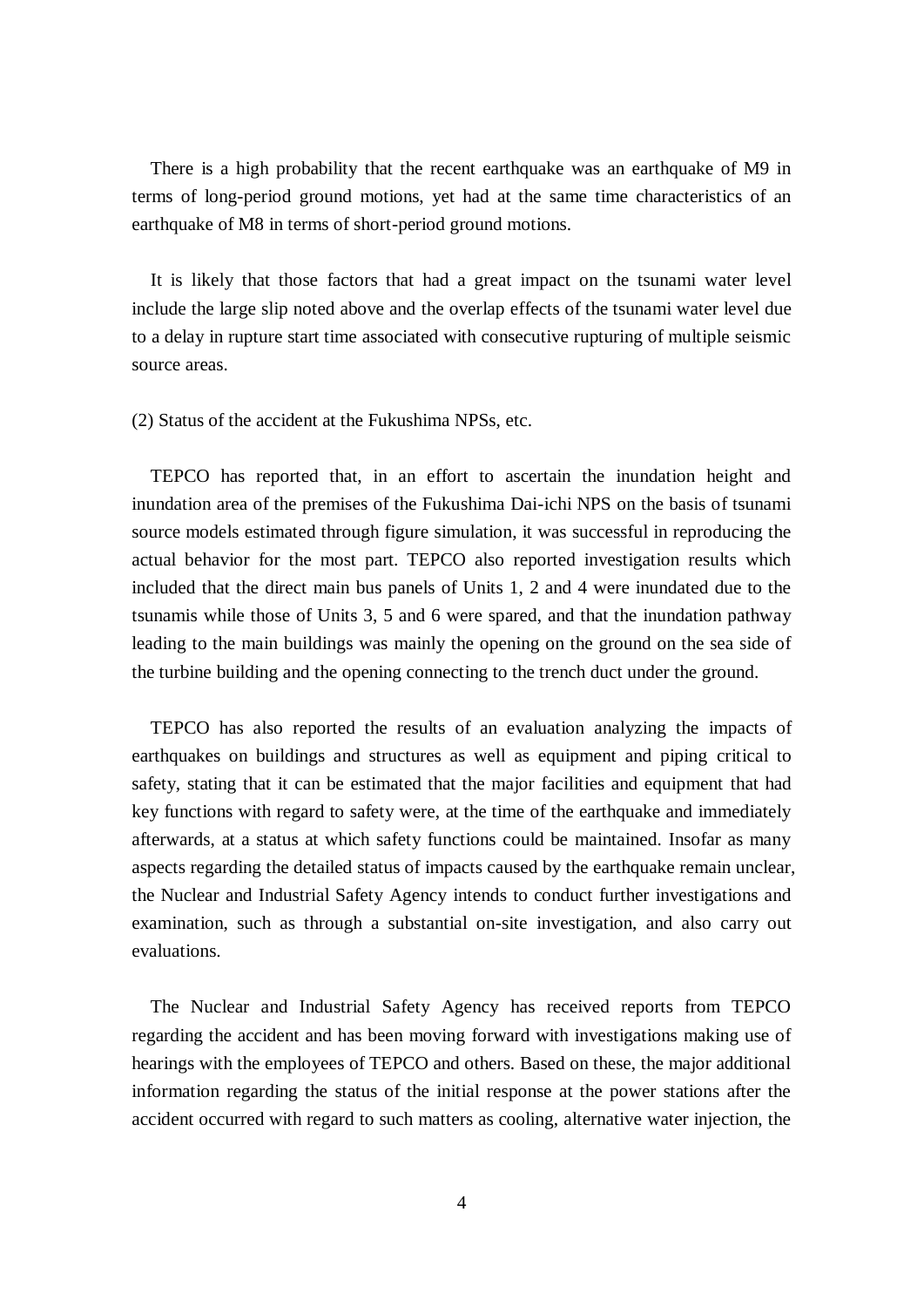PCV venting, and so on, as well as the current state of affairs including the state of the spent fuel pools, the state of the RPV, and the like were determined to be as follows.

#### 1) The status of the Fukushima Dai-ichi NPS in overall terms

In the Fukushima Dai-ichi NPS after the earthquake struck, while the staff designated for emergency responses was able to be secured, these persons were required to carry out various responses to the situation of concurrent disasters at multiple Units. As a result of the lost of all AC power supply due to the tsunami striking, the means of communication within the power station were extremely limited, including the loss of function of the site-specific PHS system. The Safety Parameter Display System (SPDS), which is the system to figure out the status of each plant, lost its ability to function, negatively impacting the formulation of response measures within the power station's emergency response headquarters.

On the basis of the state of damage of its power supply facilities, TEPCO had power supply vehicles from all of its branches head to the Fukushima Dai-ichi NPS beginning on the evening on March 11, but due to road damage and traffic jams, they were not able to proceed as intended. The transportation by air of power supply vehicles by the Self-Defense Forces was also considered but this could not be realized due to the great weight of the vehicles. It was against such a backdrop that, utilizing power supply vehicles secured before dawn on March 12, the staff of the stations undertook work to lay electricity cables with a view to restoring power supply amidst extremely poor working surroundings, such as darkness, strong aftershocks occurring intermittently, an ongoing major tsunami alert, pools of water left by the tsunamis, obstacles strewn about, the high air dose, etc.

#### 2) Unit 1 of Fukushima Dai-ichi NPS

# - *Initial cooling*

Although cooling by isolation condenser (IC) (two lines) was begun after the automatic shutdown of the nuclear rector, it was manually stopped by following the operation procedure documents because of a rapid decrease in the temperature of the RPV. After that, using only one system of IC, start-up and shutdown was repeated manually. The loss of power supplies due to the following tsunami made it impossible to confirm the operating status of the IC.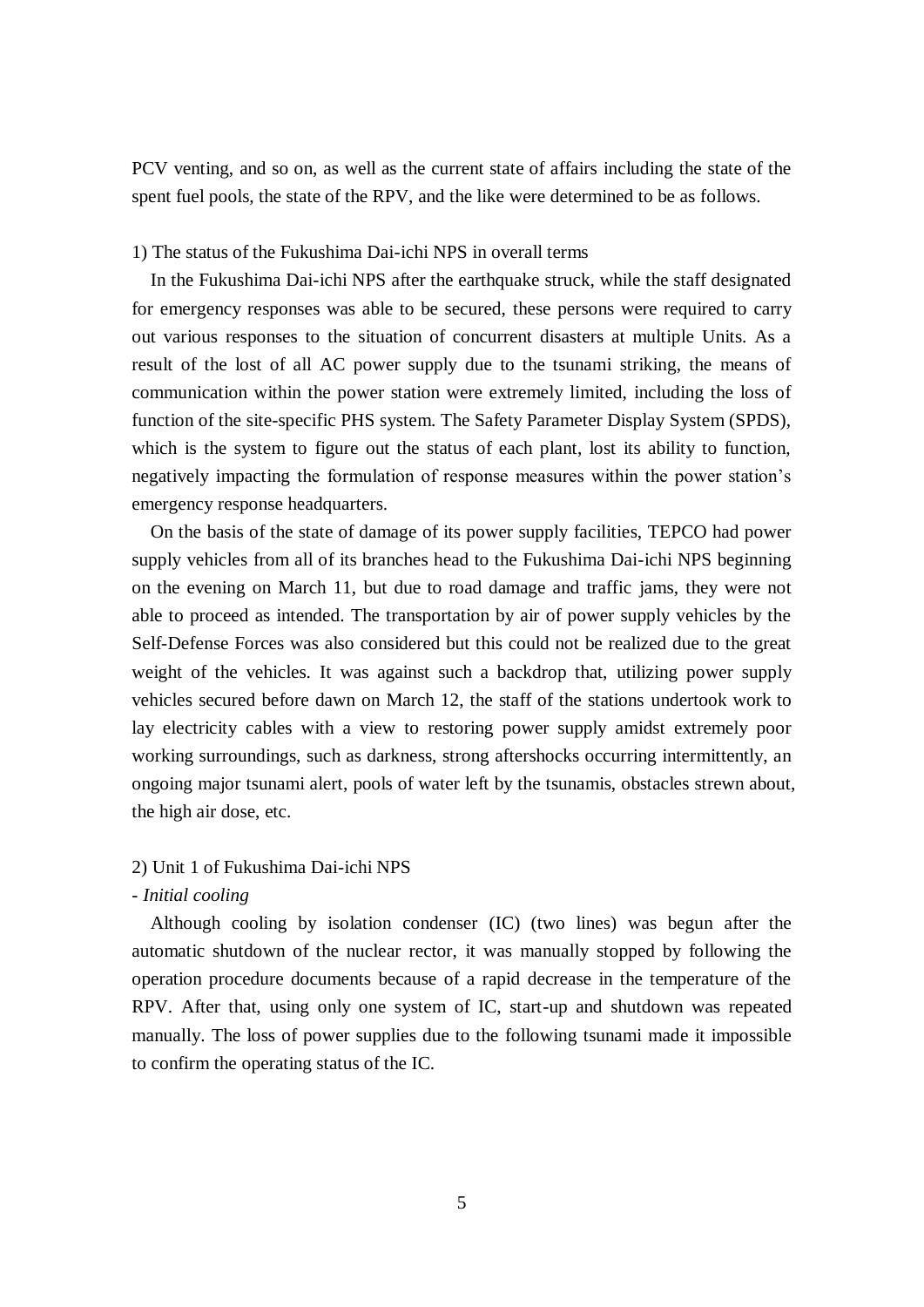#### *- Alternate water injection*

Since it was unclear whether the IC functions at the plant were able to be maintained and since it was impossible to confirm the water level of the reactors, at 17:12 on March 11, with the aim of implementing cooling by means of alternative water injection, TEPCO started to consider adopting alternative water injection actions (the fire protection system, the make-up water condensate system) set up as accident management (AM) measures and fire engines using fire cisterns, which had been set up in response to the lessons learned from the Niigata-ken Chuetsu-oki Earthquake. Regarding the utilization of the fire protection system, staff manually opened valves of the core spray system and so on in the dark, making it possible for water injection to occur after the depressurization of the RPV**.**

Also, although the deployment of an available fire engine near Unit 1 became necessary, tsunami-induced driftage interrupted the flow of road traffic on site. A fire engine was deployed near Unit 1 only after securing an access route by breaking the lock of a gate that was closed. It was through such difficult work that at 05:46, March 12, fresh water injection was started using the fire engine, by means of the fire protection system line.

#### - *PCV venting*

Because the means to transfer heat to the ultimate heat sink was lost as a result of the tsunami, TEPCO started to review from the very earliest stages of the accident the possibility of conducting PCV venting. When station employees connected a small generator at around 23:50 on March 11 to the instrument to confirm PCV drywell pressure, it was 0.600 MPa abs (maximum operating pressure is 0.427 MPa gage (= 0.528 MPa abs)). Therefore the NPS started work in concrete terms to perform venting. The evacuation of residents in the vicinity was being confirmed prior to performing the venting, and at 9:03 on March 12 the evacuation of Okuma Town (Kuma district) was confirmed as having been completed. At around 9:15 station employees performed the operation to open a PCV venting valve (open 25% of the stipulated procedure) using the light of a flashlight in the darkness. Subsequently station employees went to operate the small valve of the suppression chamber (S/C); but, it was impossible to do so due to a high dose in the environment of that spot. Due to this, the opening operation of the S/C small valve in the Main Control Room was performed with expectations of residual pressure of air in the S/C small valve, and the operation to open the S/C large valve through the use of a temporary compressor was performed at around 14:00 that day. The result was that at 14:30 the PCV drywell pressure was confirmed to have decreased, and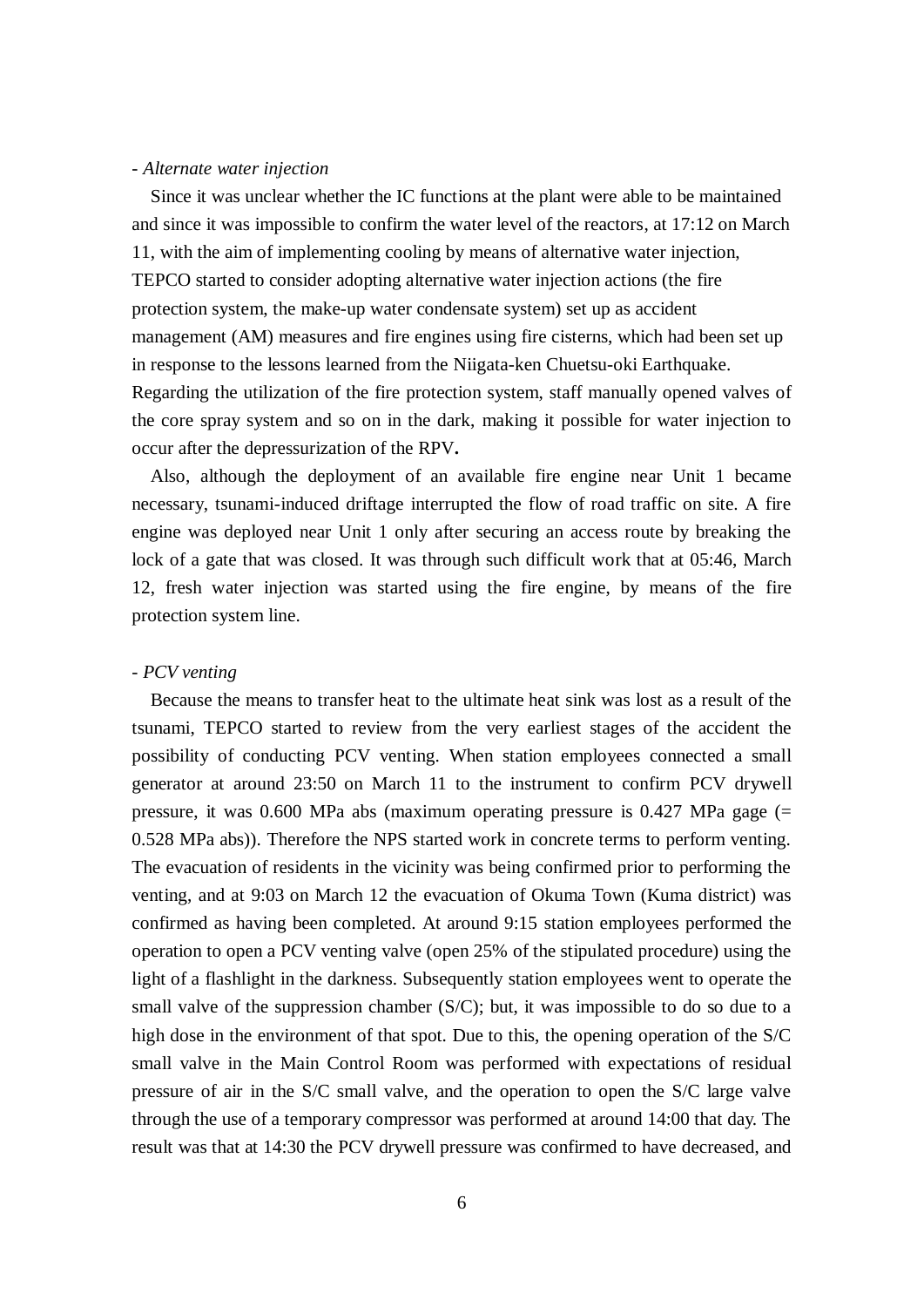consequently it was judged that venting had been performed.

# *- Situation of the spent fuel pool*

Due to the loss of all AC power and the consequent loss of seawater pump function due to the earthquake and tsunamis on March 11, the functions of cooling and of make-up water were lost. The reactor buildings were damaged by hydrogen explosions on March 12 and portions of the ceilings fell down on the upper side of the pool. There is a high probability that exposed fuel was avoided by maintaining the water level at the spent fuel pool through the spraying of water by concrete pump truck and injections of water taken from the piping of the fuel pool cooling and cleanup systems and freshwater sources. An alternative cooling system has been organized and operated since August 10 and at present the water temperature has been stabilized at approximately  $30^{\circ}$ C.

#### - *Current status of the RPV*

As of August 31, water injection was being undertaken at a flow rate of approximately  $3.6m<sup>3</sup>/h$ , which exceeds the flow rate equivalent to decay heat. The temperature of the bottom of the RPV is below  $100^{\circ}$ C and has been trending in a stable manner without showing any continuous increasing trend for the past month, a fact indicating that sufficient cooling has been secured through the circulating water injection cooling system. The injection of nitrogen into the PCV has been underway since starting the injection on April 7.

# 3) Unit 2 of Fukushima Dai-ichi NPS

# - *Initial cooling*

Although the loss of power supplies due to the tsunamis made the operating status of the reactor core isolation cooling system (RCIC) unidentifiable, at 02:55, March 12, it was confirmed that the RCIC was in operation, and thereafter, the monitoring of the reactor continued for a little while as an alternative water injection system was prepared.

#### - *Alternative water injection*

Since it was impossible to determine whether or not the RCIC function was being maintained immediately after the tsunamis struck, just as with Unit 1, TEPCO began to consider adopting alternative water injection actions (the fire protection system, the make-up water condensate system) which had been set up as AM measures, as well as fire engines using the fire cistern. Thereafter, upon confirming the operation of the RCIC, monitoring of the reactor condition continued for some time, and in parallel, a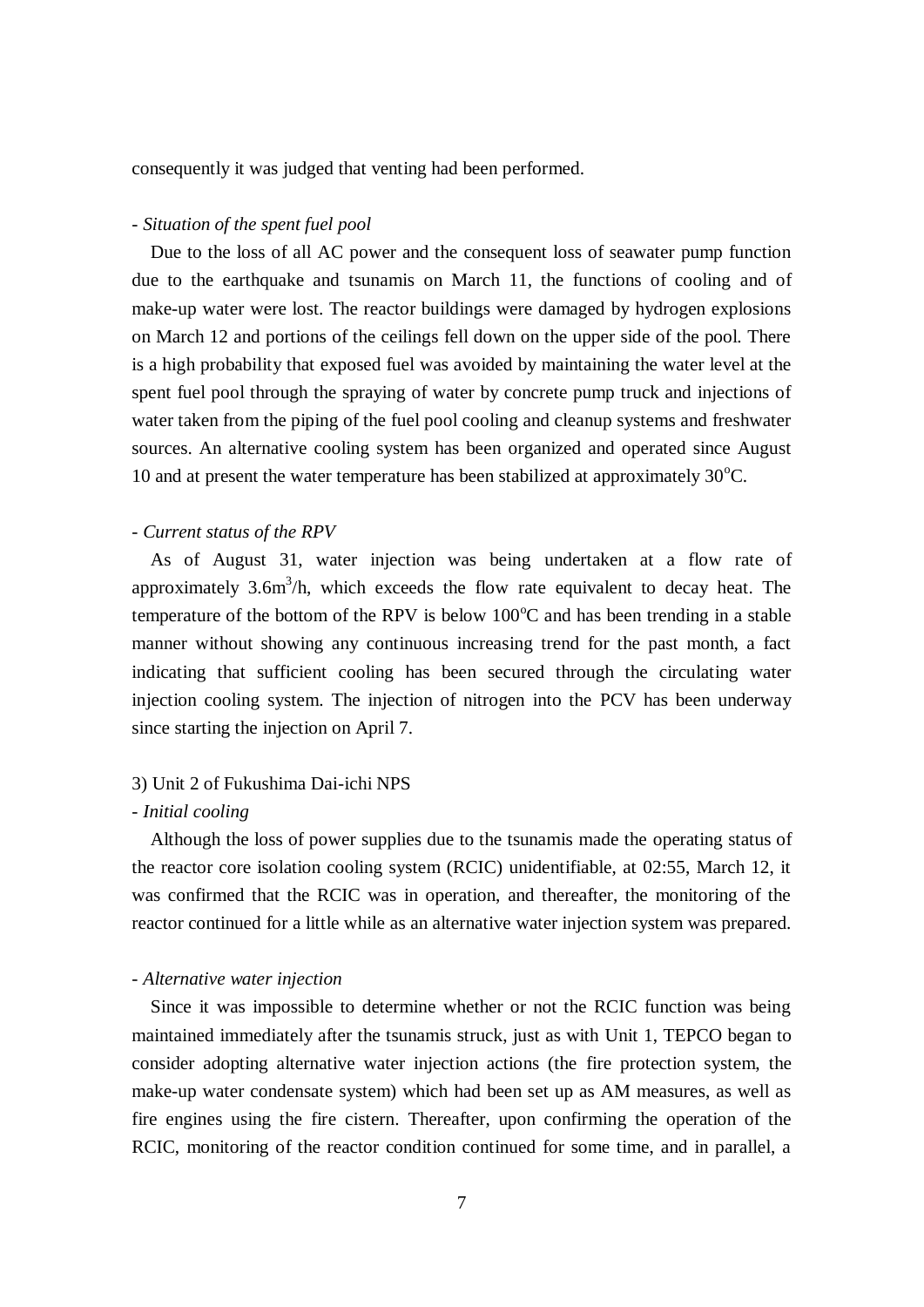water injection line which took its water from the Unit 3 backwash valve pit was developed in case the RCIC stopped, and hoses were connected the fire engines deployed. At 11:01, March 14, an explosion occurred in the rector building of Unit 3, resulting in the water injection line which had been ready for operation becoming unusable due to damages to the fire engines and hoses. At 13:25 on the same day, since it was judged that the operation of RCIC was not available, it was decided that due to the fact that debris lay scattered on the site direct seawater injection from the landing area would be implemented. After that, while the work was forced to stop due to aftershock, the subsequent arrangements including, among others, reconnecting hoses, depressurizing the RPV using main steam safety relief valves (SRV), and refueling fire engines which had stopped operations after running out of fuel, were completed, although some interruption by aftershocks were unavoidable. At 19:54 on the same day, TEPCO began seawater injections via fire engines.

#### *- PCV venting*

In order to create a situation in which PCV venting can be performed, operations to open a PCV vent valve (MO valve (motor operated valve)) (open 25% of the stipulated procedure) was performed at  $8:10$  on the  $13<sup>th</sup>$ , and the operation of opening the large valve of the S/C vent (AO valve (air operated valve)) was performed at 11:00 of the same day to complete the vent line configuration and await the blowout of a rupture disk. However, after that, the S/C large valve was closed and unable to be re-opened, affected by the explosion of the reactor building of Unit 3 at 11:01 on the  $14<sup>th</sup>$ ; nevertheless, efforts were continued to form a line. At around 21:00 on that day the small valve of the S/C vent (AO valve) was opened slightly, making the vent line configuration successful again. However, a policy of drywell venting was adopted because the pressure on the S/C side was lower than the working pressure of the rupture disk and the pressure on the drywell side was increasing, and an operation to open the small valve of the drywell vent valve (AO valve) was performed once at 0:02 on the 15<sup>th</sup>; however, it was confirmed several minutes later that the small valve was closed. After that, drywell pressure maintained a high level of values; large sounds of impact occurred between around 6:00 and 6:10 of the  $15<sup>th</sup>$ , while S/C pressure indicated 0 MPa abs. Lower drywell pressure was also confirmed at around 11:25 on that day.

#### - *Situation of the spent fuel pool*

Due to the loss of all AC power and the consequent loss of the seawater pump function due to the earthquake and tsunamis on March 11, the functions of cooling and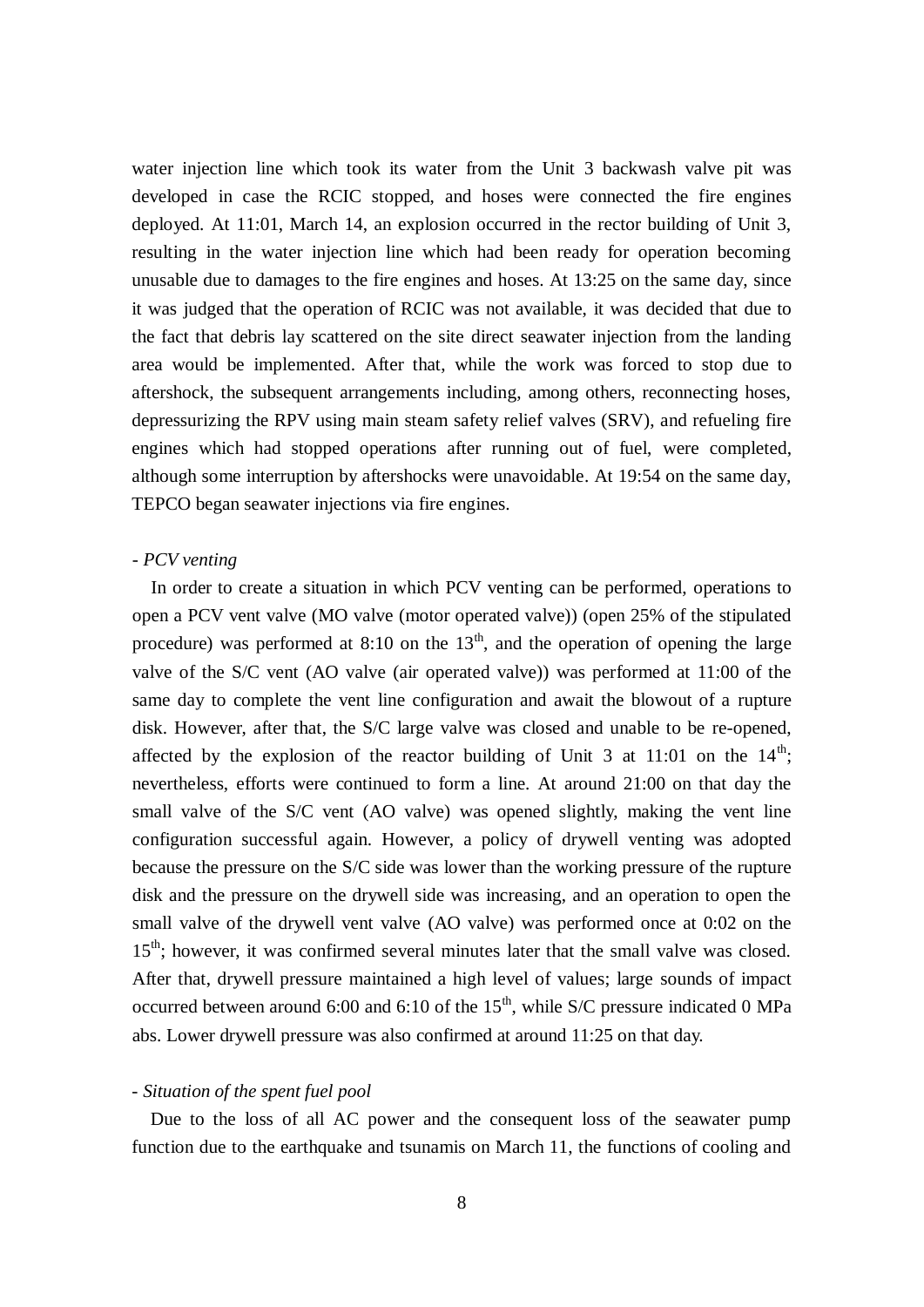of make-up water was lost. A blow-out panel of the reactor building at Unit 2 was thrown open by a hydrogen explosion at the reactor building of Unit 1 on March 12. Water injections using seawater as the source water and which made use of the piping of the fuel pool cooling and cleanup system had started since March 20. (This was switched to a freshwater source as of March 29.) There is high probability that exposed fuel has been avoided by maintaining the water level of the spent fuel pool through this method of water injection. An alternative cooling system was begun on May 31 and the water temperature has been stabilized at approximately  $30^{\circ}$ C at present.

#### - *Current status of the RPV*

As of August 31, water injection was being undertaken at a flow rate of approximately  $3.8m<sup>3</sup>/h$ , which exceeds the flow rate equivalent to decay heat. The temperature at the bottom of the RPV is below  $130^{\circ}$ C and trending in a stable manner without showing any continuous increasing trends for the past month, which indicates that sufficient cooling has been secured via the circulating water injection cooling system. The injection of nitrogen into the PCV has been underway since starting the injection on June 28.

#### 4) Unit 3 of Fukushima Dai-ichi NPS

#### - *Initial cooling*

Regarding Unit 3, even after the loss of all AC power on March 11, the RCIC was functioning for some time and cooling of the rector was maintained. However, at 11:36, March 12, the RCIC was tripped. HPCI, whose operation was begun immediately following that, which means at 12:35 on the same day, stopped at 02:42, March 13. In light of this situation, TEPCO attempted to restart the injection of water using existing cooling facilities (HPCI, RCIC, diesel-powered fire pumps), but the HPCI failed to operate due to battery depletion. An injection of water into the RPV was also attempted upon confirming the site conditions, but the RCIC failed to begin operating.

#### - *Alternative water injection*

After the restoration of roads within the site located to the side of units 5/ 6, including the removal of debris and other efforts, the recovery of the fire engines which were parked to the side of units 5/6, and the transfer to Fukushima Dai-ichi NPS of a fire engine which had been positioned as a backup for emergencies at Fukushima Dai-ni NPS, in the early morning of March 13, a line for an injection of water was developed by which freshwater was taken from the fire cistern. In order to depressurize the RPV, it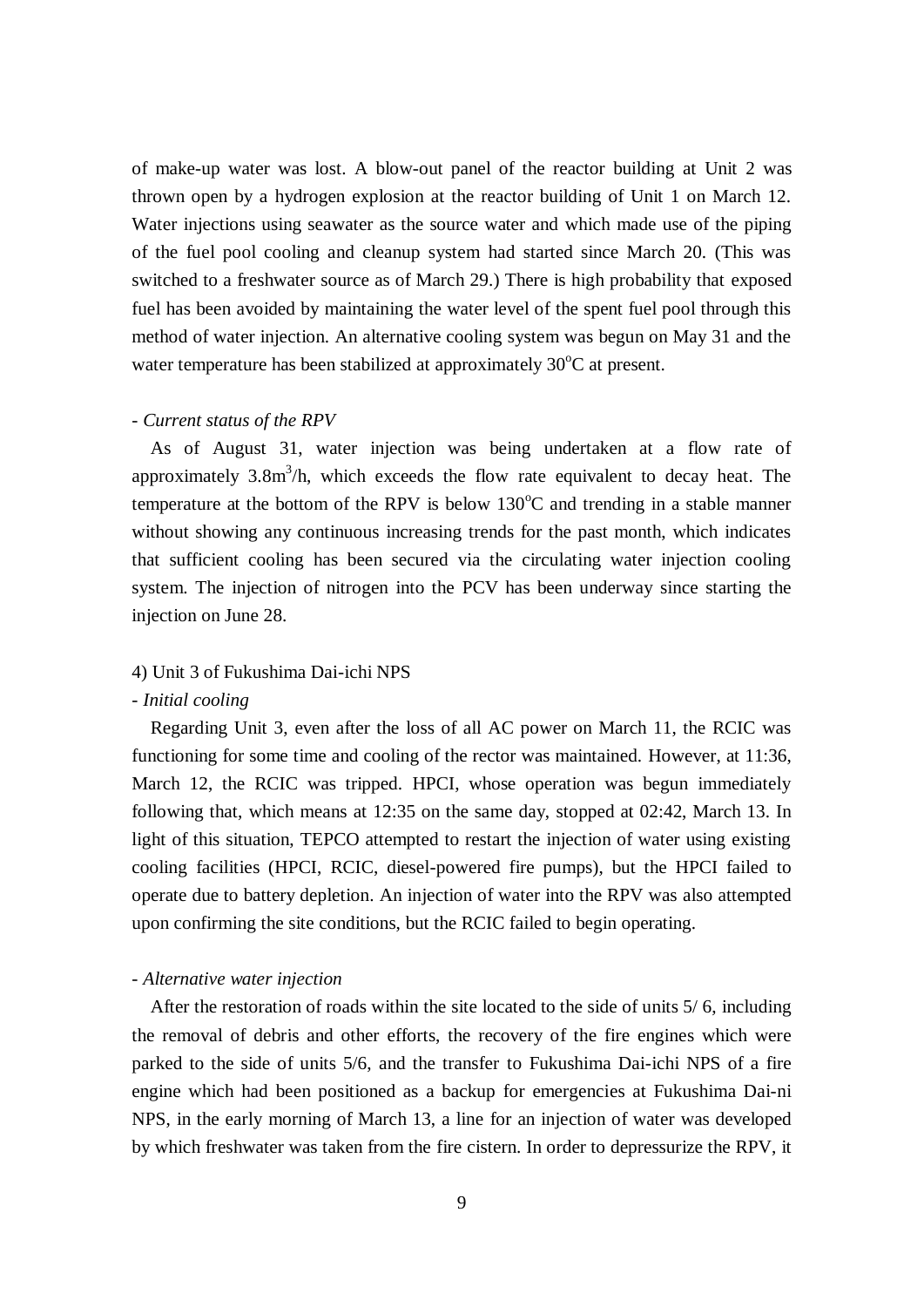became necessary to operate the main steam safety relief valves (SRV), but due to a lack of working batteries, batteries were removed from cars employees used for commuting and collected. Rapid depressurization of the RPV was implemented using these batteries as a power supply. Following this, at 09:25 on the same day, alternative water injection with fire engines was launched. When freshwater from the fire cistern, the water source, was depleted, at 13:12 on the same day, a seawater injection was begun by developing the line which injects seawater of the backwash valve pit. The explosion of the reactor building on March 14 caused the backwash valve pit to become unusable. Having attempted other sea water injections, around 16:30, March 14, seawater injections were developed that directly took in seawater, and seawater injection via fire engines resumed.

# *- PCV venting*

At around 4:50 on March 13 the operation to open the vent valve was started for the PCV vent, and the S/C large valve (AO valve) was not able to be opened despite the forcible energization of the electromagnetic valve for activating the large valve using a small generator, so it was made to open by changing cylinders. Also, the operation to open another vent valve was performed manually (open 15% of the stipulated procedure), the vent lineup was complete at around 8:41 on March 13, and TEPCO awaited the blowout of a rupture disk. At 9:24 on March 13 it was confirmed that drywell pressure had decreased from 0.637 MPa abs (at 9:10 on the  $13<sup>th</sup>$ ) to 0.540 MPa abs (at 9:24 on the  $13<sup>th</sup>$ ), so that TEPCO judged that venting had been conducted. However, after that, there was the repeated closure of a vent valve due to decreased air pressure, so that the operation to open the valve was performed each time by changing cylinders, etc.

# *- Situation of the spent fuel pool*

Due to the loss of all AC power and the consequent loss of the seawater pump function due to the earthquake and tsunamis on March 11, the functions of cooling and of make-up water were lost. The entire upper side exterior-wall of the operating floor at the reactor building was damaged by an explosion assumed to have been a hydrogen gas explosion on March 14, and a large amount of rubble fell down onto the spent fuel pool. A large amount of steam emissions from the exposed operating floor was confirmed because of the damage to the building. On March 17, the spraying of seawater to the upper side of the reactor building by helicopter of the Self-Defence Force began. Spraying toward the spent fuel pool through the use of a water spraying truck also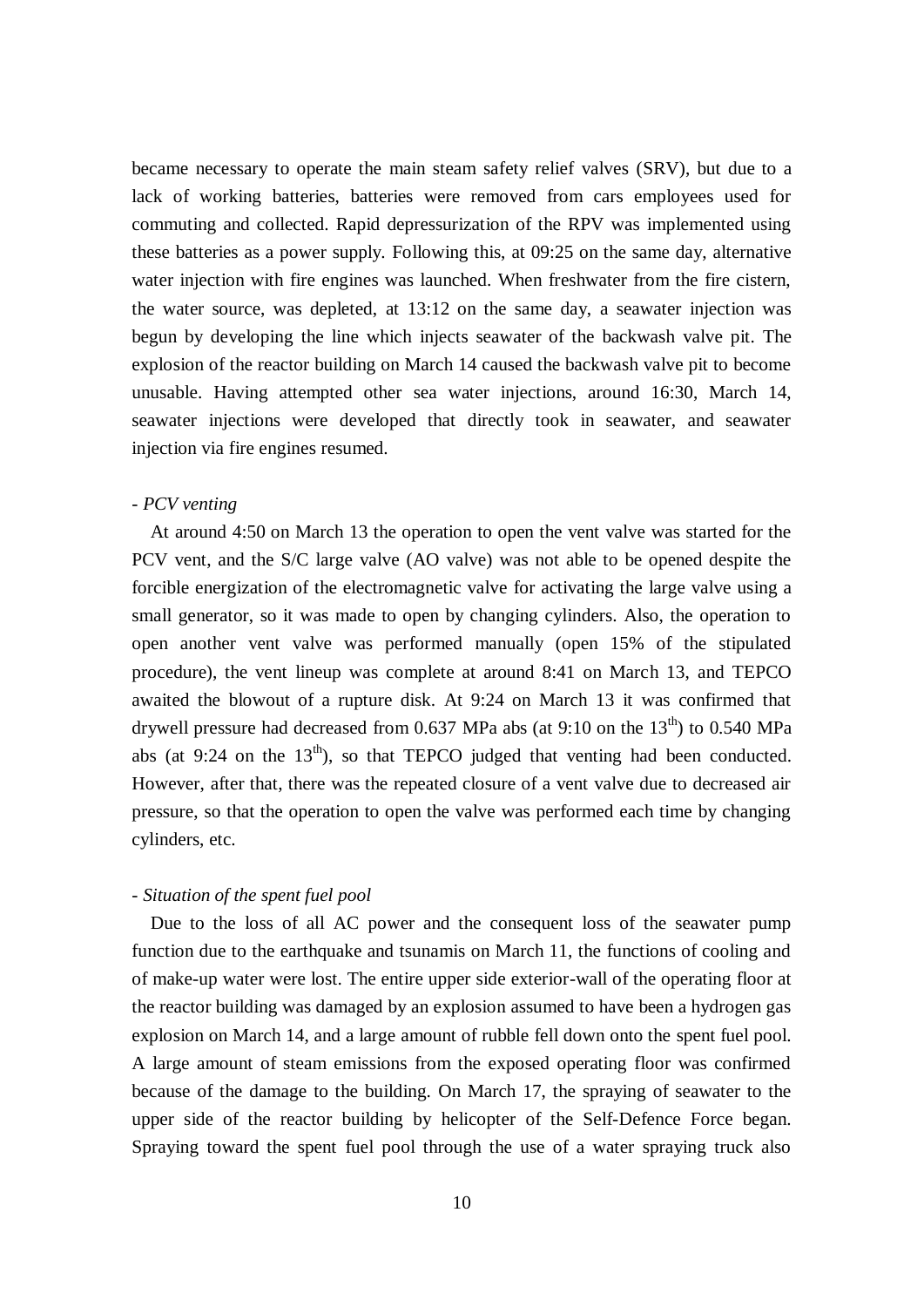started on the same day. Water injection by a concrete pump truck began on March 27, and water injection from the piping of the existing fuel pool cooling and cleanup system was started on April 26. Through this effort, it is highly likely that exposed fuel has been avoided by maintaining the water level at the spent fuel pool. An alternative cooling system has been in place since June 30 and the water temperature is presently stabilized at approximately  $30^{\circ}$ C.

#### - *Current status of the RPV*

As of August 31, water injection was being undertaken at a flow rate of approximately  $7.0 \text{m}^3/\text{h}$ , which exceeds the flow rate equivalent to decay heat. The temperature of the bottom of the RPV is below  $120^{\circ}$ C and trending in a stable manner without showing any continuous increasing trend for the past month, which indicates that sufficient cooling has been secured by means of the circulating water injection cooling system. The injection of nitrogen into the PCV has been underway since starting the injection on July 14.

#### 5) Unit 4 of Fukushima Dai-ichi NPS

#### - *Situation of the spent fuel pool*

Due to the loss of all AC power and the consequent loss of the seawater pump function due to the earthquake and tsunamis on March 11, the functions of cooling and of make-up water were lost. The upper wall side and other portions of the operating floor were damaged by an explosion assumed to have been a hydrogen gas explosion on March 15. The spraying of freshwater by Self-Defence Forces water spraying trucks began on March 20 and has been conducted periodically ever since. Injections using a temporary fuel pool injection facility were also launched on June 16. After analyzing the results, etc. of nuclide analysis of the pool water sample, most of the fuel inside of the pool appears to be in sound condition and it is presumed that systematic mass-damage has not occurred. In this respect, due to damage at the reactor building at Unit 4, the possibility that part of the fuel was damaged by rubble falling into pool cannot be ruled out. An alternative cooling system has been in place since July 31 and the water temperature is presently stabilized at approximately  $40^{\circ}$ C.

In addition, the installation of a supportive structure at the bottom of spent fuel pool was completed on July 30 and seismic safety has been enhanced.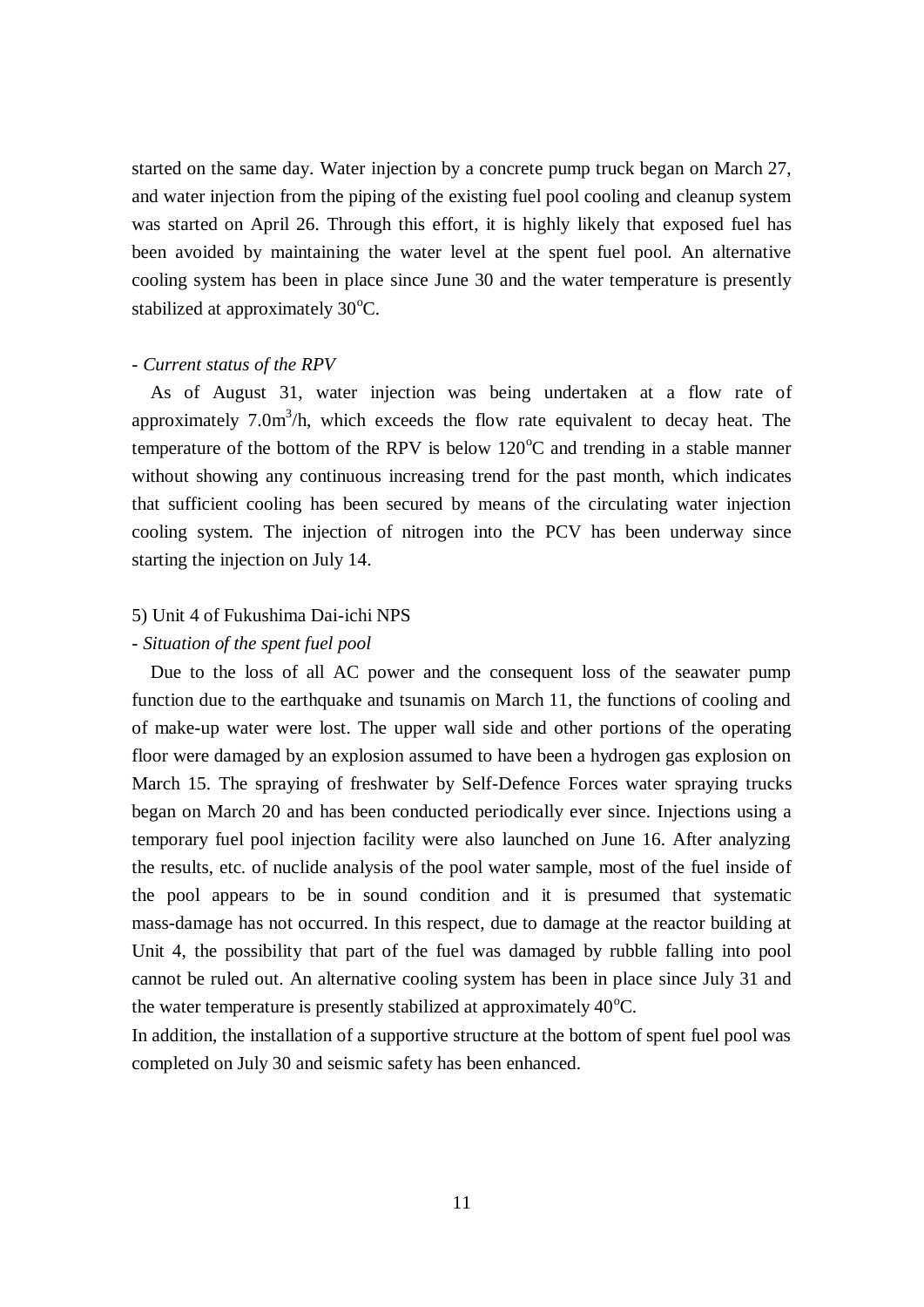# 6) Fukushima Dai-ni NPS

In Fukushima Dai-ni NPS (BWR of Units 1~4), before the earthquake on March 11, all four units were in operation. One external power supply line was secured for the entire Fukushima Dai-ni NPS, and therefore the securing of an AC power supply was successfully achieved. Regarding Units 1 and 2, the turbine-driven injection system was ensured, and, in the case of the motor-driven injection system, despite the entirety of the emergency core cooling system (ECCS) becoming unusable, all other injection systems except the ECCS were ensured. Thus, core cooling was successfully achieved. Regarding Units 3 and 4, the turbine-driven injection system was ensured, and insofar as motor-driven injection system, part of ECCS and other injection systems were ensured, so that core cooling was successfully achieved. Regarding the removal of decay heat from the PCV, as for Unit 3, since the residual heat removal system (RHR) was ensured, continuous cooling was implemented which led to a cold shutdown. Regarding Units 1, 2 and 4, though the heat removal function was lost due to tsunamis, one RHR system was restored by replacing motors, installing temporary cables, receiving power from temporary cables, and receiving power from high voltage power supply vehicles, and in this way, a cold shutdown was achieved.

# 7) Other NPSs affected by the earth quake and tsunami

#### - *Onagawa NPS*

In Tohoku Electric Power Company Onagawa NPS (BWR of Units 1~3), Units 1 and 3 were operating, and Unit 2 was in the process of starting reactor operation. Even after the earthquake and tsunami, one external power supply line was secured for the entire NPS. Due to a fire at the normal distribution panel, Unit 1 could not supply power to the emergency distribution panel, thus it could not use an external power supply. However, by activating the emergency diesel generator, it could secure an AC power supply. As for core cooling, the turbine-driven water injection system and motor-driven water supply system were secured in Units 1 and 3, and core cooling was successful. Regarding Unit 2, the operation of pulling out the control rods for starting up the reactor was carried out, and the water temperature in the reactor was 100ºC or less and immediately resulted in cold shutdown. Regarding removal of decay heat from the PCV, all Residual Heat Removal Systems (RHR) could be secured in Units 1 and 3, and were kept cool and resulted in a cold shutdown. As for Unit 2, the water temperature was 100 ºC or less, and it shifted directly to cold shutdown. One RHR system became dysfunctional due to the following tsunami, but one other system was available, and this was successful in securing the removal of decay heat.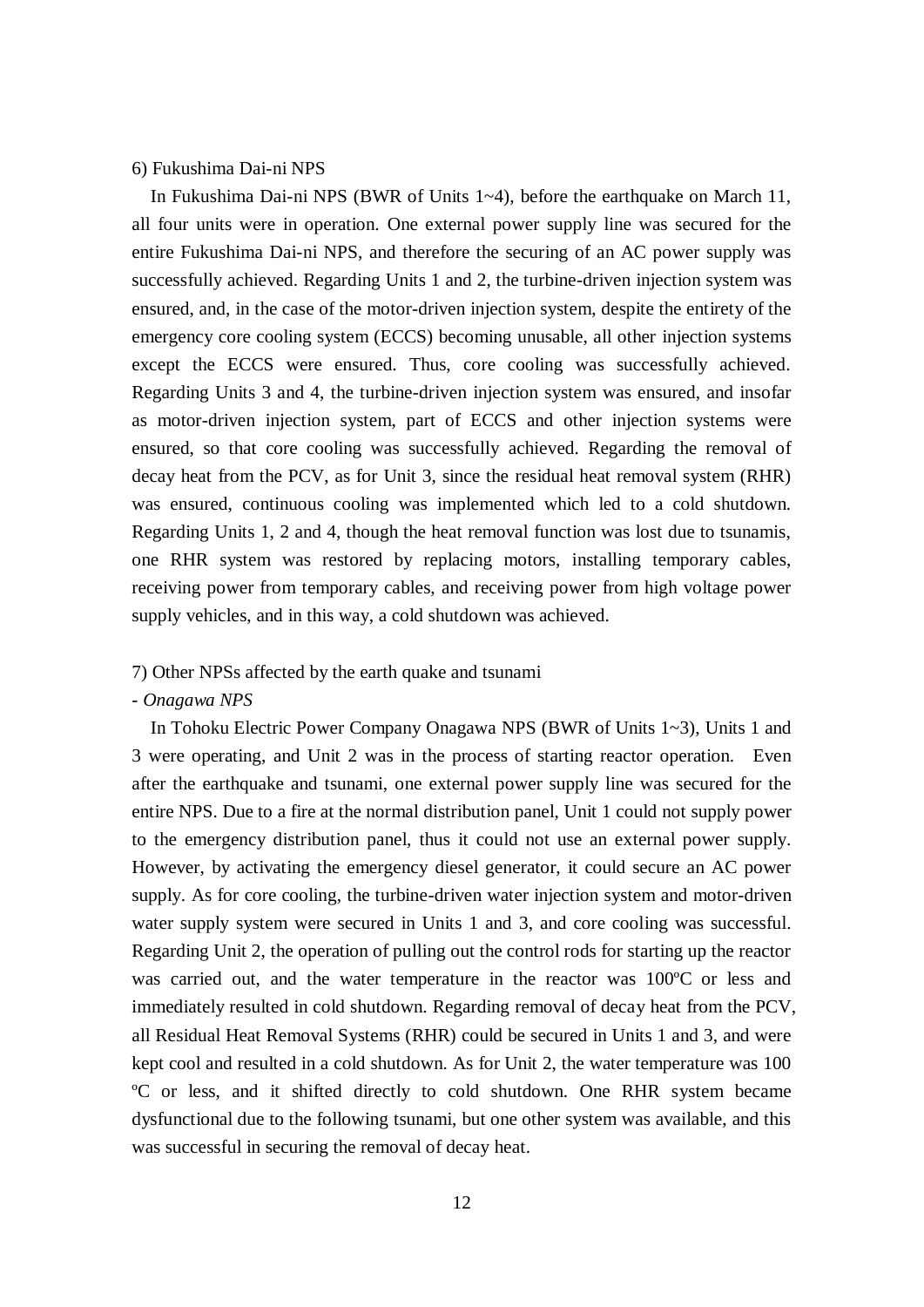#### - *Tokai Dai-ni NPS*

The Japan Atomic Power Company Tokai Dai-ni NPS (BWR of 1 Unit) was in operation before the earthquake on March 11.Due to the earthquake, three external power supply lines were stopped and thus external power supply was lost. All emergency diesel generators started operating. After that, although one system became unusable due to the tsunamis, through the use of another emergency diesel generator and a high-pressure core spray system (HPCS), AC power supply from diesel generators was successfully achieved. Regarding core cooling, one motor-driven water supply system could be secured, and core cooling was successful. As for the removal of decay heat from the PCVs, since one system of power supply was secured by an emergency diesel generator, and one system of power supply was secured by Residual Heat Removal System (RHR) as well, it required some time, but cooling was maintained and it resulted in a cold shutdown.

#### (3) Response regarding Evacuation Areas, etc

The Japanese government has established Evacuation Areas, etc. as necessary in order to avoid the accident impacting the residents in the surrounding areas. As was described in the June Report, the Director-general of the Nuclear Emergency Response Headquarters instructed the mayors concerned of the cities, towns and villages to establish the area within 20 km radius of the Fukushima Dai-ichi NPS as a restricted area from April 22 and residents have in principle been prohibited from access to the area. At the same time, it permits both residents to temporarily access their own residences (residents' temporary access) and public organizations and enterprises, etc. , whose public interest are badly damaged without temporally access to the area, to temporarily access the area (public temporary access). The first round of residents' temporary access for all the cities, towns and villages in the area was almost complete by August 31, with 19,683 households (33,181) people having been granted temporary access by August 31.

On April 22, the government established as the Deliberate Evacuation Area the area in which the cumulative dose might reach 20 mSv within a year from the occurrence of the accident. The residents in this area have almost completed evacuation to date. Regarding the Evacuation-Prepared Area in Case of Emergency which was established on the day as the Deliberate Evacuation Area, in which a response of "stay in-house"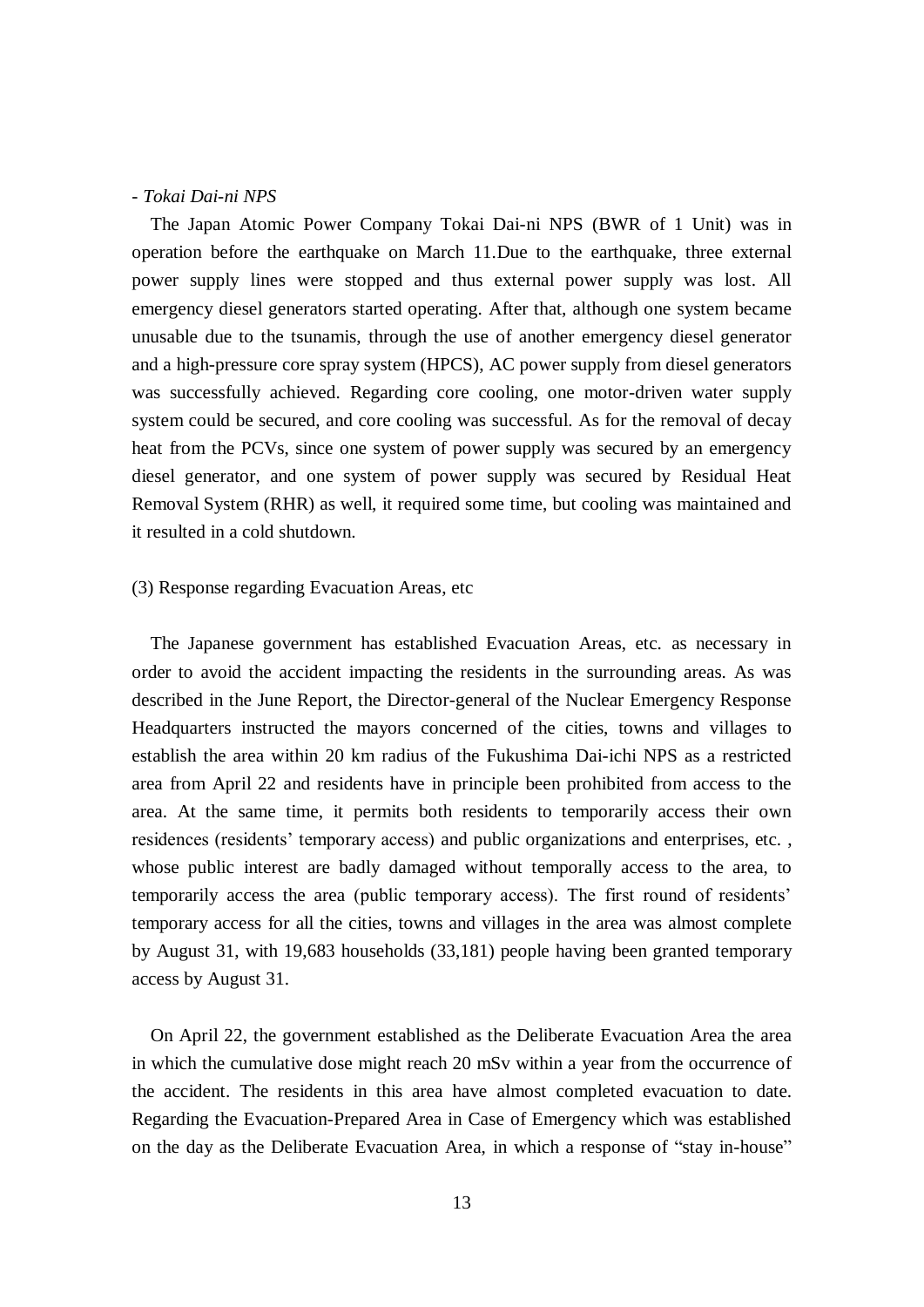and/or evacuation was required in case of emergency, efforts are currently being made to lift the designation (cf. 4.(2) below).

In addition, since June particular spots have been found, which have no areal spread but of which cumulative dose might reach 20 mSv within a year from the accident occurrence depending on a life style, the government has identified their residences as Specific Spots Recommended for Evacuation, and it was decided for the residents living at the spots first to draw attention to these spots and then support and promote evacuation. To date, 227 spots have been established as Specific Spots Recommended for Evacuation, covering 245 households.

#### (4) Situation regarding the release of radioactive materials

The Japan Atomic Energy Agency (JAEA) reported on May 12 to the Nuclear Safety Commission (NSC) about its trial calculation of the amount of release to the atmosphere of iodine-131 and cesium after the accident occurred, and, as the result of emergency monitoring from March 12 to 15 was thus newly confirmed, the JAEA reevaluated and reported the result to the NSC on August 22.

For the current release amount of radioactive materials at the site, TEPCO, using a graph of the concentration distribution which had been made in advance by means of observed data of concentration measurements of radioactive materials in the atmosphere near the site and a diffusion model (a diffusion model based on the "Regulatory Guide for Meteorological Observation for Safety Analysis of Nuclear Power Reactor Facilities" of the NSC), estimated the current release amount of radioactive materials to the atmosphere. As a result, at a time in early August, the release amount including the total of both cesium-137 and cesium-134 per unit time was estimated to be approximately  $2.0\times10^8$  Becquerel/hour (Bq/h).

The government, to assess the impact of radioactive materials released from the Fukushima Dai-ichi NPS, has actively continued environmental monitoring. In July, the government established the "Monitoring Coordination Meeting" to promote precise implementation and evaluation of monitoring based on the overall results of wide-range environmental monitoring performed by related ministries and agencies, municipalities and the operators. The Coordination Meeting determined the "Comprehensive Monitoring Plan" on August 2 to perform careful monitoring without omissions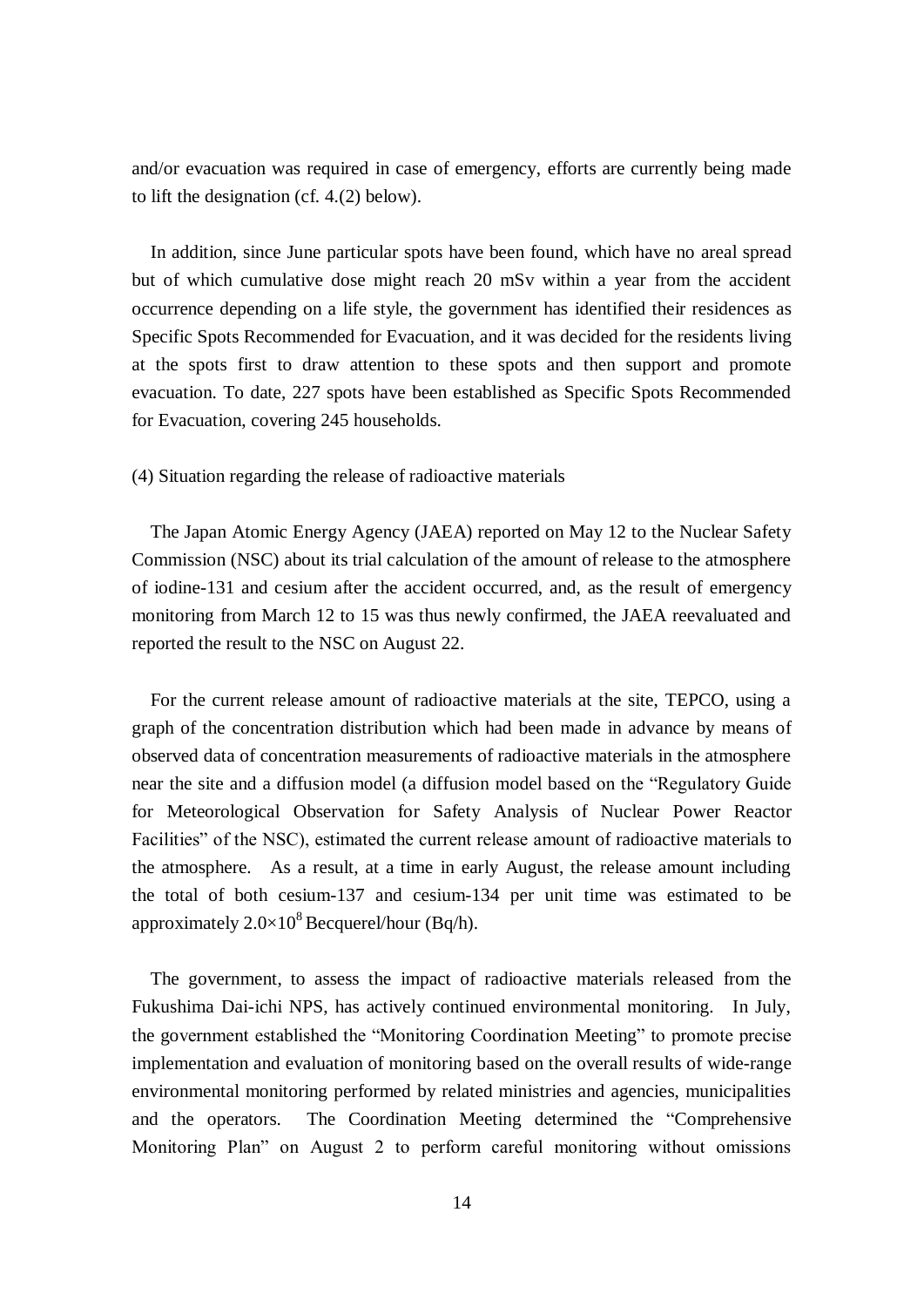regarding 1) general environmental monitoring, 2) harbors, airports, etc., 3) the water environment, etc., 4) agricultural soil, forests and fields, etc., 5) food, 6) the water supply, in cooperation with related organizations.

For the outflow of radioactive materials to the sea from the Fukushima Dai-ichi NPS, TEPCO implemented measures to prevent outflow and mitigate diffusion, including the closure of the seawater piping trench located in the upper part of outflow routes as well as blocking pits having outflow risk. The concentration of radioactive materials in seawater near the NPS' water intake and water discharge locations has now decreased to a level near the regulatory concentration value defined by law. However, in the future, there is the possibility that accumulated water might leak under ground and increase contamination of the sea. In light of this situation, the installation of a water shielding wall (at the seaside) made of steel pipe sheet pile with an adequate water shielding function in front of the existing seawall of Units 1 to 4 is planned. Beyond this, the installation of a water shielding wall (at the land side) surrounding the reactor buildings of Units 1 to 4 is also being investigated and examined.

The Ministry of Education, Culture, Sports, Science and Technology (MEXT), on the basis of "Sea Area Monitoring in Wider Areas" published on May 6, has been continuously implementing monitoring of radioactivity concentrations in refuse on the sea surface, in the seawater and in the marine soil in the sea beds off the coast of Miyagi, Fukushima and Ibaraki Prefectures, etc. in cooperation with related organizations.

# (5) Situation regarding radiation exposure

Regarding the total value of the external and internal exposure of the workers, while the average value of 3,715 people was as high as 22.4 mSv in March, there is a declining tendency, with 3.9 mSv as the average value of 3,463 people in April and 3.1 mSv as the average value of 2,721 people in May.

Particularly in March, it was confirmed that six people exceeded 250 mSv, which is the dose limit for an emergency worker. All of these were TEPCO employees who were operators and engineers in electricity and instrumentation engaged in monitoring of instruments in the main control rooms immediately after the occurrence of the accident. TEPCO has made it a rule not to allow workers who have exceeded 200 mSv to work at the Fukushima Dai-ichi NPS.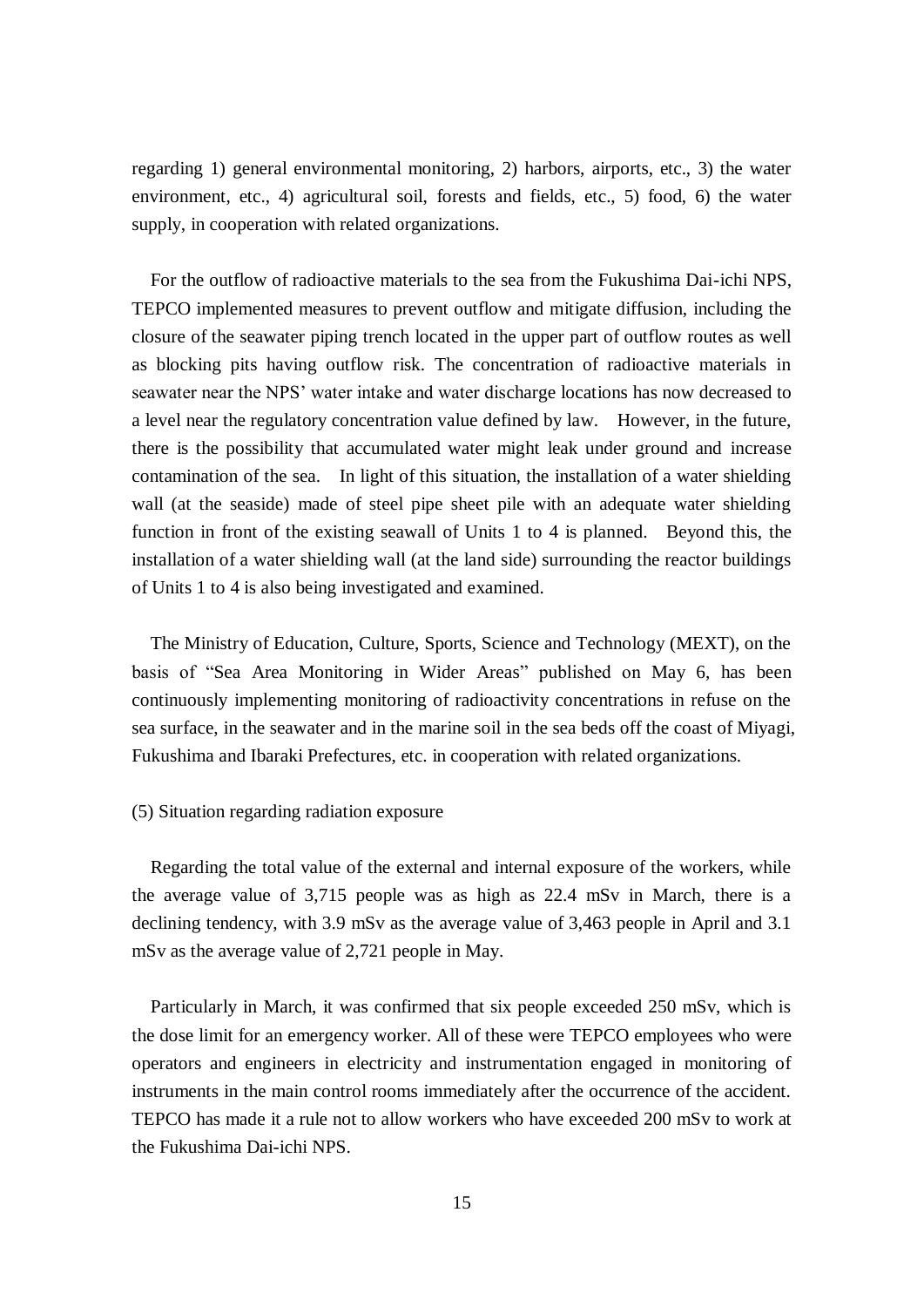For residents, Fukushima Prefecture intends to implement the "Health Management Survey for the Residents in Fukushima Prefecture" directed at all its residents, who number about two million. In concrete terms, a basic survey based on behavioral records, etc., is scheduled and a detailed survey will be implemented for the residents living in Evacuation Areas, etc. Moreover, supersonic thyroid examinations will be implemented for all residents who are 18 years old or younger. As part of the previous survey of the basic survey, a survey of internal exposure by using a whole body counter, etc. was implemented for 122 residents in areas where the possibility of internal exposure might be relatively high. The internal exposure to the total of cesium-134 and cesium-137 by these subjects was assessed as less than 1 mSv.

(6) Situation regarding measures to address agricultural products, etc.

From viewpoints of securing health, security, and safety of the citizens as well as international community, the government is promoting enhanced efforts on inspection of agricultural products and distribution restriction as necessary, etc., based on provisional regulation values of radiation dose comparable to those of major countries. Regarding agricultural products, etc., on June 27, the Government Nuclear Emergency Response Headquarters (GNER HQ) re-summarized the policy for restricting distribution and intake and also for lifting such orders, on the basis that radioactive cesium exceeding the provisional regulation values has been detected in some food even as the level of radioactive iodine detected in food has been decreasing. Based on this, relevant municipalities are carrying out distribution restrictions and also lifting these restrictions in accordance with the monitoring results of radioactive materials.

As for the specific handling by the government regarding tea in tea fields where the concentration of radioactive cesium of dried tea leaves exceeds provisional regulation values (500 Bq/kg or less) or has a risk of it, Ministry of Agriculture, Forestry and Fisheries (MAFF) provides guidance towards planning to decrease the amount of radioactive cesium by carrying out "deep-skiffing," which is to prune 10 to 20 cm from the top to the degree that no leaf layers remain. Also, radioactive cesium exceeding the provisional regulation values was detected in beef, and, since it is believed that cattle consumed rice straw collected after the accident and containing radioactive cesium, in conjunction with calling for attention to the handling of rice straw, distribution restrictions of cattle were established. Regarding rice, in cities, towns and villages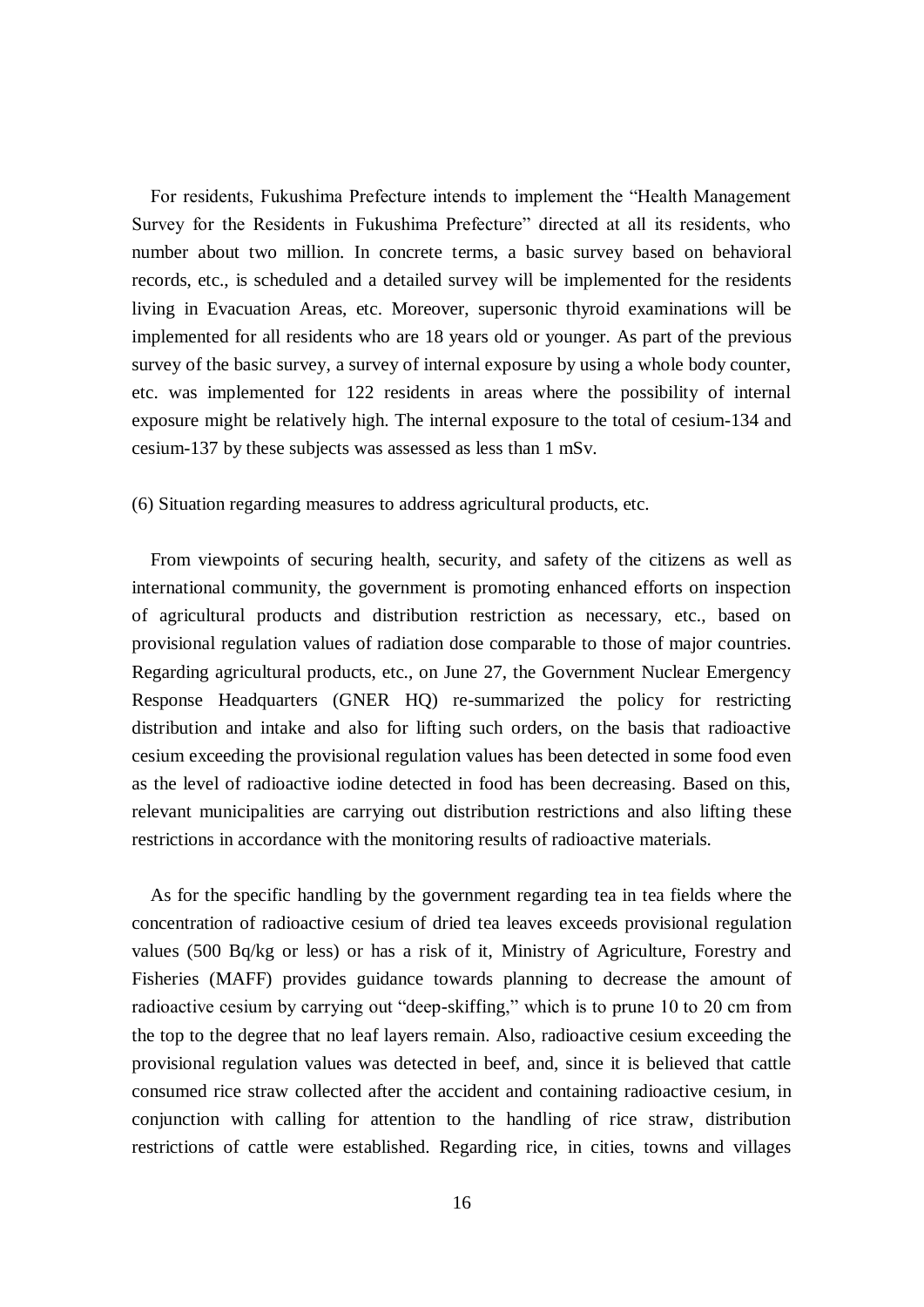where radioactive cesium concentration in soil is high, preliminary investigations were carried out in advance in order to figure out the tendency towards concentrations of radioactive materials at a stage before harvesting, and measurement at the post-harvest stage as the main investigation will be carried out, measuring radioactive materials to decide whether or not a restriction on distribution is necessary. On the basis of this concept of the government, the inspection of rice for radioactive materials has been conducted by relevant municipalities, and radioactive materials exceeding provisional regulation values have not been detected to date (August 31). Also, regarding fertilizer, soil amendments, nursery soil, and feed, provisional acceptable values regarding the concentration of radioactive cesium were defined and inspection methods, etc. were established.

#### 3. Efforts to Settle the Accident

On July 19, the Nuclear Emergency Response Headquarters confirmed that the roadmap to settle the situation regarding the accident will transition from Step 1 to Step 2. This was the result of a comprehensive assessment of the situations including that the radiation doses indicated by monitoring posts, etc. were steadily on the decrease, efforts to cool the reactors and spent fuel pools have progressed, the treatment of stagnant water has progressed, etc.

Under Step 2, from October of 2011 to January of 2012, efforts will be made to achieve a situation in which the release of radioactive materials is under control, and the radiation exposure dose is being significantly held down through the realization of the cold shutdown of the rectors etc. The Nuclear Emergency Response Headquarters positioned Step 2 as an effort to be undertaken by the Government-TEPCO Integrated Response Office, and that the government will be sufficiently engaged to settle the accident, including efforts to improve the life and work environment for workers, the enhancement of radiation control and the medical system, and the training of staff. The government will make its utmost efforts to surely achieve the goals of Step 2 and settle the accident as soon as possible.

As the specific situation so far, regarding stable cooling of reactors, in Step 1, in consideration of the achievement of treating stagnant water and stable water injection using it (circulation water cooling), the securing of reliable water injection (actions to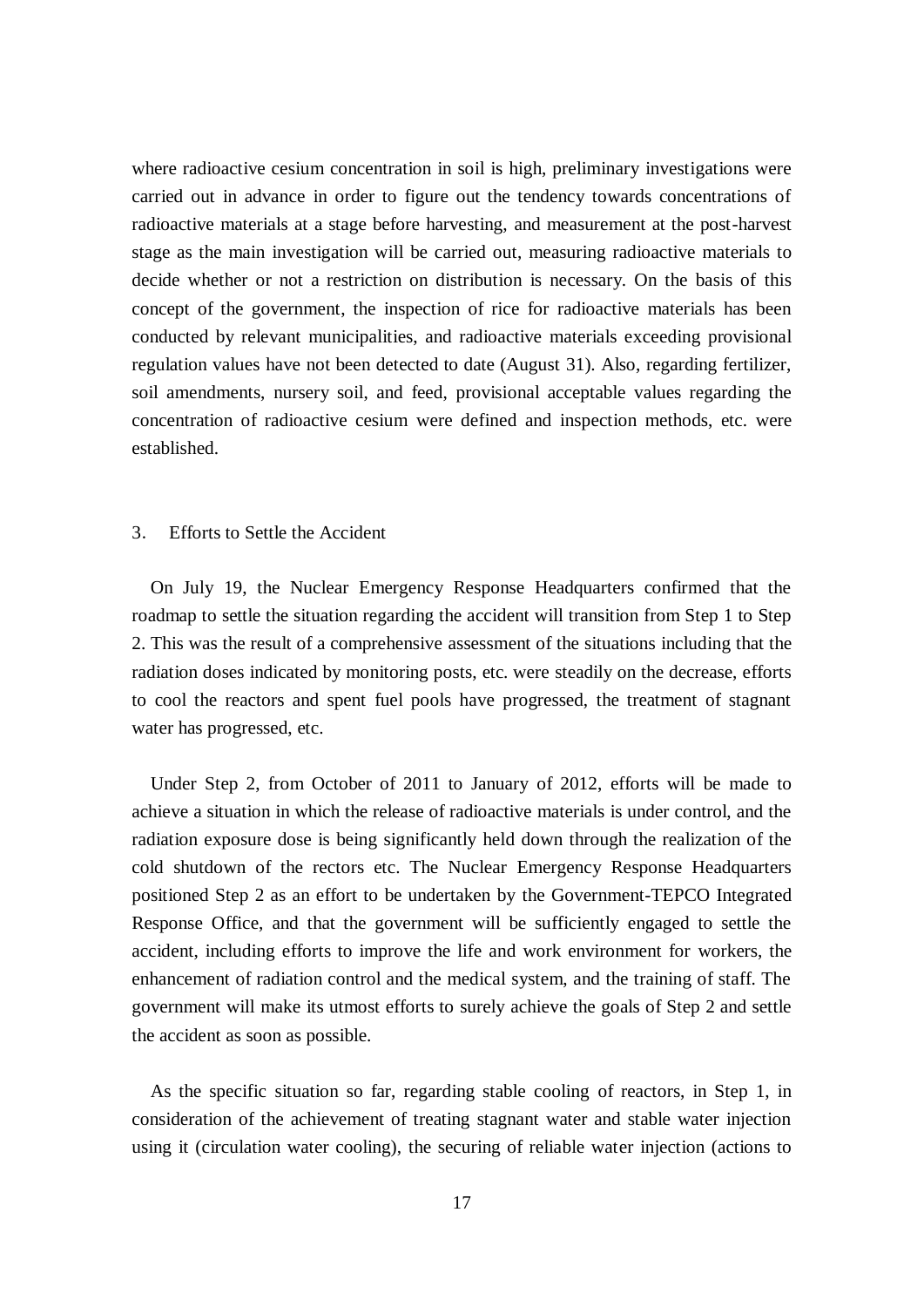address an abnormal event, more than one measure for water injection, etc.), and the avoidance of the risk of a hydrogen explosion accompanying the nitrogen injection into the PCV, the targeted "stable cooling" in Step 1 was realized.

Currently, the actual amount of injected water exceeds the amount of water equivalent to the decay heat, and the temperature of RPV has been stable. Hereafter, regarding Units 2 and 3, where the temperature at the bottom of the PRV exceeds  $100^{\circ}$ C, the amount of water injection will be modified on a trial base in order to change the temperature inside the reactor and the amount of water necessary to be injected to achieve a cold shutdown condition will be evaluated.

Regarding the cooling of the spent fuel pools, by August 10, "more stable cooling" (a target in Step 2) was achieved before others, as circulating cooling with heat exchangers has been implemented in all Units  $(1, 2, 3 \text{ and } 4)$ .

In order to implement the treatment of stagnant water and more stable and efficient injection of treated water into the reactor, as second-line treatment facilities**,** on August 7, treatment began with evaporative concentration equipment, which reinforces the desalination process. The current accumulated amount of the treated stagnant water is approximately 66,980 tons (as of August 31) and the cesium decontamination factor achieved by the treatment facilities is  $10<sup>6</sup>$ . (Note: The "decontamination factor" is the ratio of the concentration of cesium in the sample before treatment to the concentration of cesium in the sample after treatment.)

In order to improve the life and work environment for workers, TEPCO installed provisional dormitories as well as rest facilities in the NPS in sequence. Also, in order to improve health control for workers, a medical room has also been installed in the NPS, and the medical systems have been improving by deploying multiple doctors in a seismic isolation building to provide a 24-hour care system etc.

#### 4. Responses to people suffering as a result of the nuclear accident (Off-site)

#### (1) Off-site measures

The Nuclear Emergency Response Headquarters established the "Roadmap for Immediate Actions for the Assistance of Residents Affected by the Nuclear Incidents"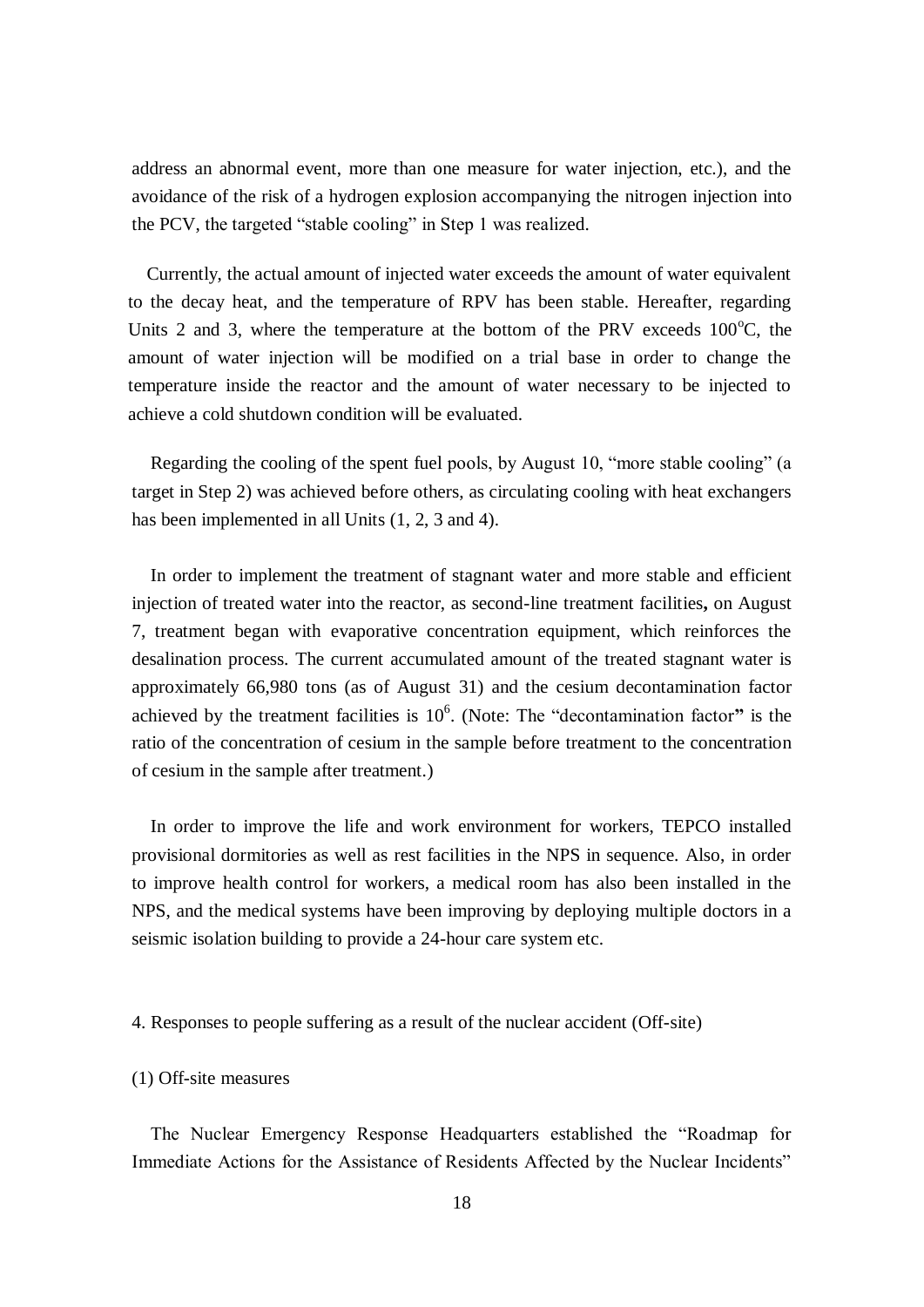on May 17. Currently it is promoting efforts targeting the Evacuation Areas, the reinforcement and continued implementation of monitoring, and efforts such as decontamination and countermeasures against radioactive waste, etc. with full force in line with the Roadmap. The government will promptly promote such efforts in cooperation with related parties such as local municipalities.

(2) Efforts to lift the designation of Evacuation-Prepared Area in Case of Emergency

The NSC has indicated conditions, etc. for the lifting of each of the designations of Evacuation-Prepared Area in Case of Emergency, Evacuation Area, and Deliberate Evacuation Area, taking into account radiation protection and reactor stability under the "Basic Policy of the Nuclear Safety Commission of Japan on Radiation Protection for Termination of Evacuation and Reconstruction" (July 19) and "Standpoint of the Nuclear Safety Commission for the Termination of Urgent Protective Actions implemented for the Accident at Fukushima Dai-ichi Nuclear Power Plant" (August 4).

Based on the above initiatives, the Nuclear Emergency Response Headquarters indicated the "Concept of Review of Evacuation Area, etc." on August 9. The Japanese government intends to lift the designation of Evacuation-Prepared Area in Case of Emergency in block at the stage when all local municipalities have completed the development of a restoration plan based on their residents' intentions.

Therefore, related organizations are currently promoting environmental monitoring actively with a view to the lifting of the Evacuation-Prepared Area in Case of Emergency. Whole area environmental monitoring of the sites of schools and other public facilities, school zones and parks, etc. and environmental monitoring in response to individual requests of cities, towns and villages, etc. have been performed.

(3) Preparation of maps indicating radiation doses, etc.

The MEXT collected soil at about 2,200 places within a roughly 100 km radius from the TEPCO's Fukushima Dai-ichi NPS while also measuring the air dose rate and the amount of radioactive materials deposited into soil at these locations. It has made it a rule to prepare distribution maps of radiation dose, etc. on the basis of these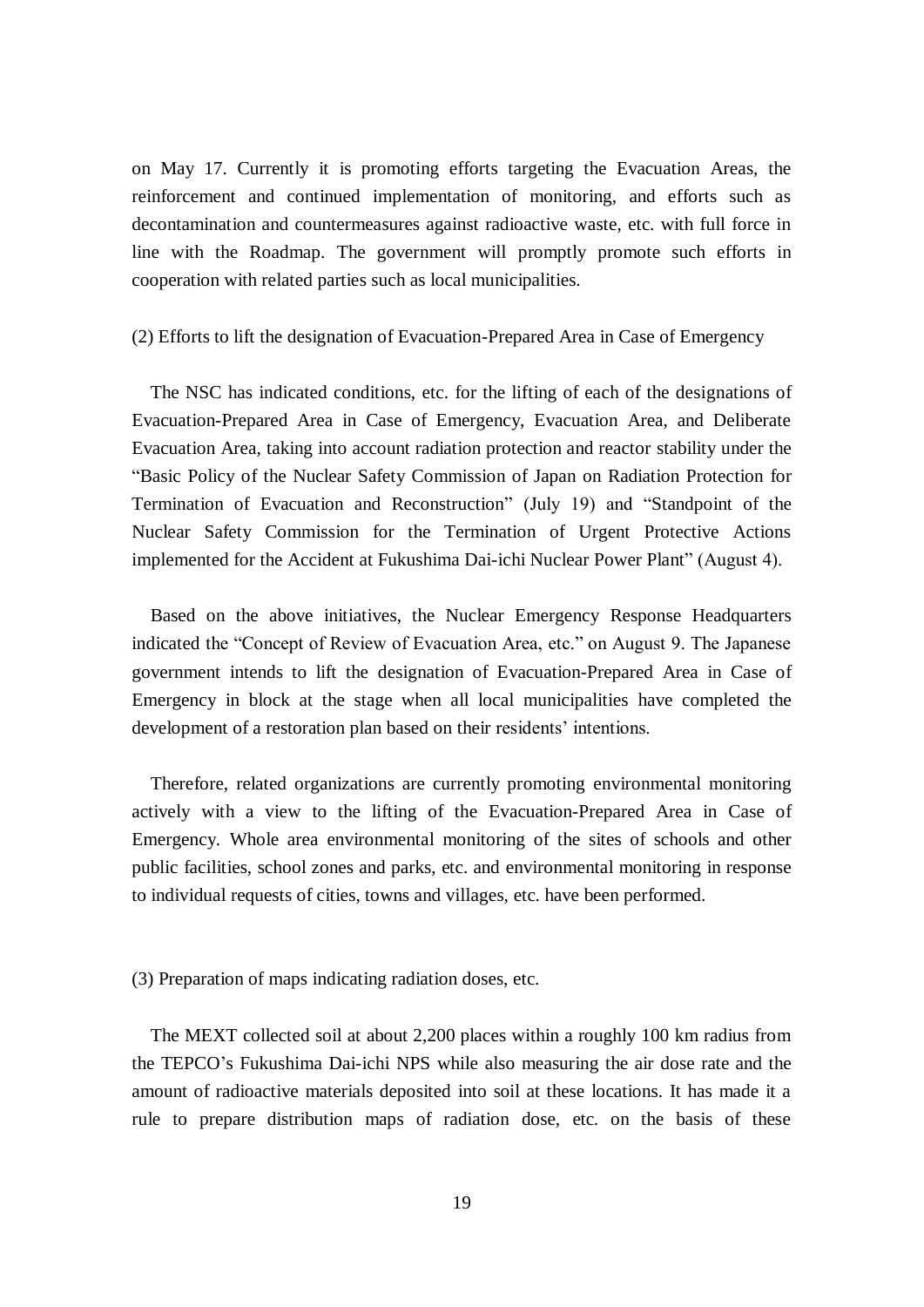measurements; so far, it published an air dose rate map on August 2 and a concentration map of radioactive cesium in soil on August 30.

(4) Enactment of the Act on measures for radioactive wastes and the basic policy of decontamination

The Diet enacted the "Act on Special Measures concerning Handling of Radioactive Pollution" on August 26. In light of the fact that contamination of the environment has been occurring on account of radioactive materials discharged by the recent accident, the Act intends to reduce impacts on human health and/or living environment promptly by establishing measures to be taken by the national and local governments and relevant licensees, etc. Specifically, it stipulates that the national government is to establish the basic principles regarding the handling of contamination of the environment by radioactive materials, and, giving due consideration to the degree of significance of the contamination, designate areas where it is necessary to take measures including decontamination by the national government and so on.

As decontamination is an urgent issue to be tackled immediately, the GNER HQ established the "Basic Policy for Emergency Decontamination Work" on August 26 without waiting until the related part of the above-mentioned Act fully comes into force in next January. It summarized specific targets and working principles in carrying out decontamination, including that estimated annual exposure dose of general public in residence areas is to be reduced approximately 50% in the next two years, and so on. In this policy, 1) with a central focus on areas where the estimated annual exposure dose exceeds 20 mSv, the national government directly promotes decontamination with the goal of reducing the estimated annual exposure dose to below 20 mSv, 2) effective decontamination is carried out through the cooperation of municipalities and residents also in areas where the estimated annual exposure dose is below 20 mSv, with a goal of bringing the estimated annual exposure dose to close to 1 mSv, and 3) particularly, by putting high priority on thorough decontamination work in children's living areas (schools, parks, etc.), the goal is to reduce the estimated annual exposure dose of children close to 1 mSv as soon as possible, and then still lower, and so on. The contents of the basic policy are consistent with the above-mentioned Act and will be replaced when this Act fully comes into force. In order to promote these efforts by coordinating with the local areas the government launched "Fukushima Decontamination Promotion Team" and enhanced its on-site system on August 24. Also,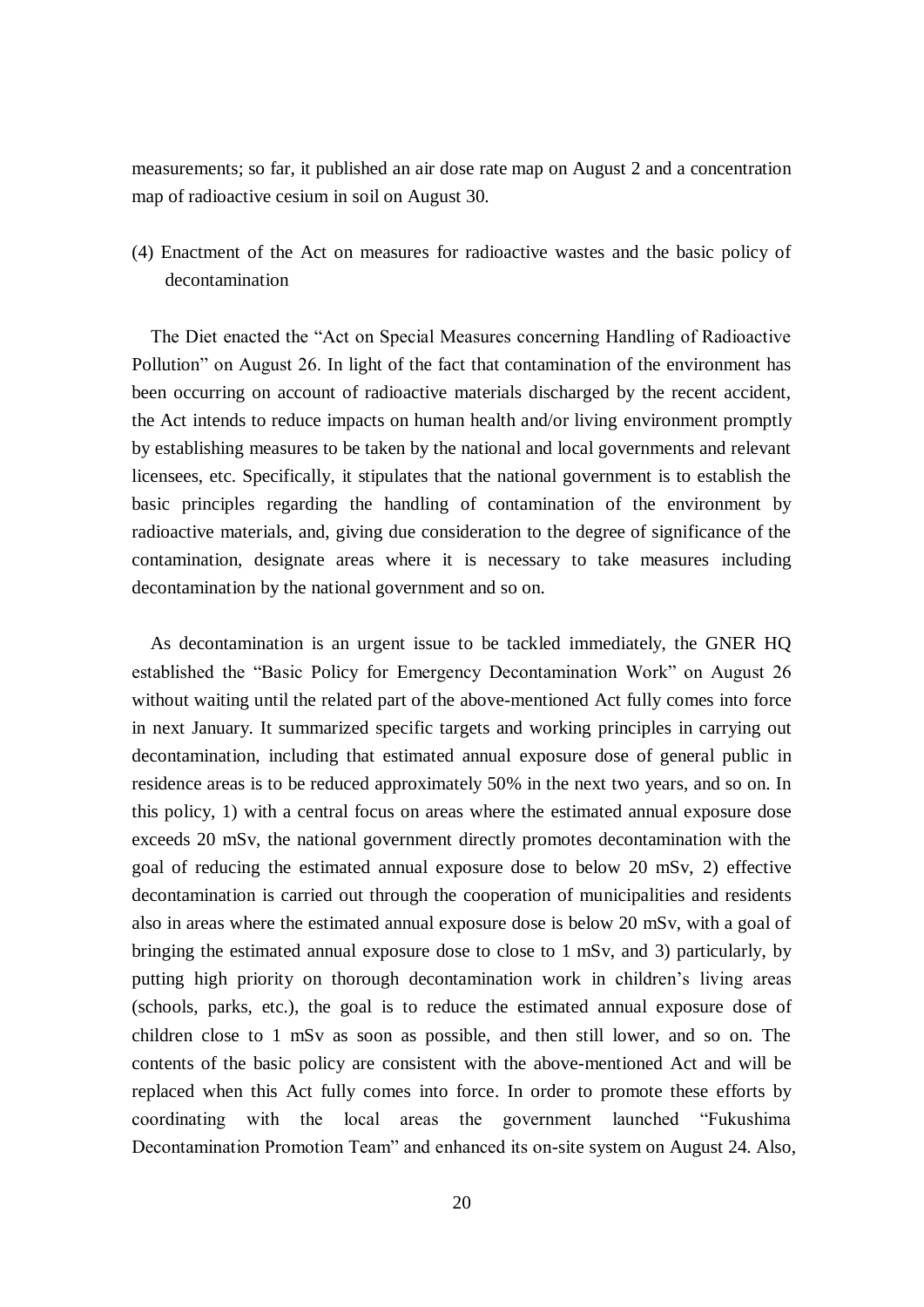on August 25, the Office of Response to Radioactive Materials Contamination was established within the Cabinet Secretariat and a system for comprehensively promoting decontamination, the disposal of radioactive wastes, and the health investigation of residents is to be prepared. In addition, a coordination meeting to facilitate close coordination among relevant ministries and agencies will be launched, as well as a radioactive materials contamination response advisory meeting, to be comprised of persons of knowledge and experience on the establishment of standards regarding radiation. Hereafter, the government intends to appropriate about 2 billion yen for these decontamination activities from reserve fund provided under a secondary supplementary budget for this fiscal year.

(5) Individual efforts concerning decontamination, etc.

#### - *Decontamination efforts made by municipalities*

In Date City, Fukushima Prefecture, prior to decontamination works of the whole city, a demonstration experiment targeting swimming pools and private residences was carried out, whereby the radiation dose was successfully lowered to a level that does not cause problems. Other local governments also have started decontamination and remediation activities.

#### *- Decontamination of residents' living spaces*

The GNER HQ, since radioactive materials were detected from soil and sand in the gutters as well as fallen leaves, carried out a demonstration experiment on the decontamination of gutters, etc., and compiled and presented instructions for cleaning these.

#### *- Decontamination efforts in schools, nursery schools, etc.*

In cases in which the air dose rate of the school yard, kindergarten yard, etc. exceeds 1 µSv/h, MEXT and the Ministry of Health, Labour and Welfare (MHLW), through financial support from the national government, will carry out measures to reduce the dose rate of school soils, etc., with the goal that the exposure dose for pupils and school children not be more than 1 mSv per year in principle after summer vacation.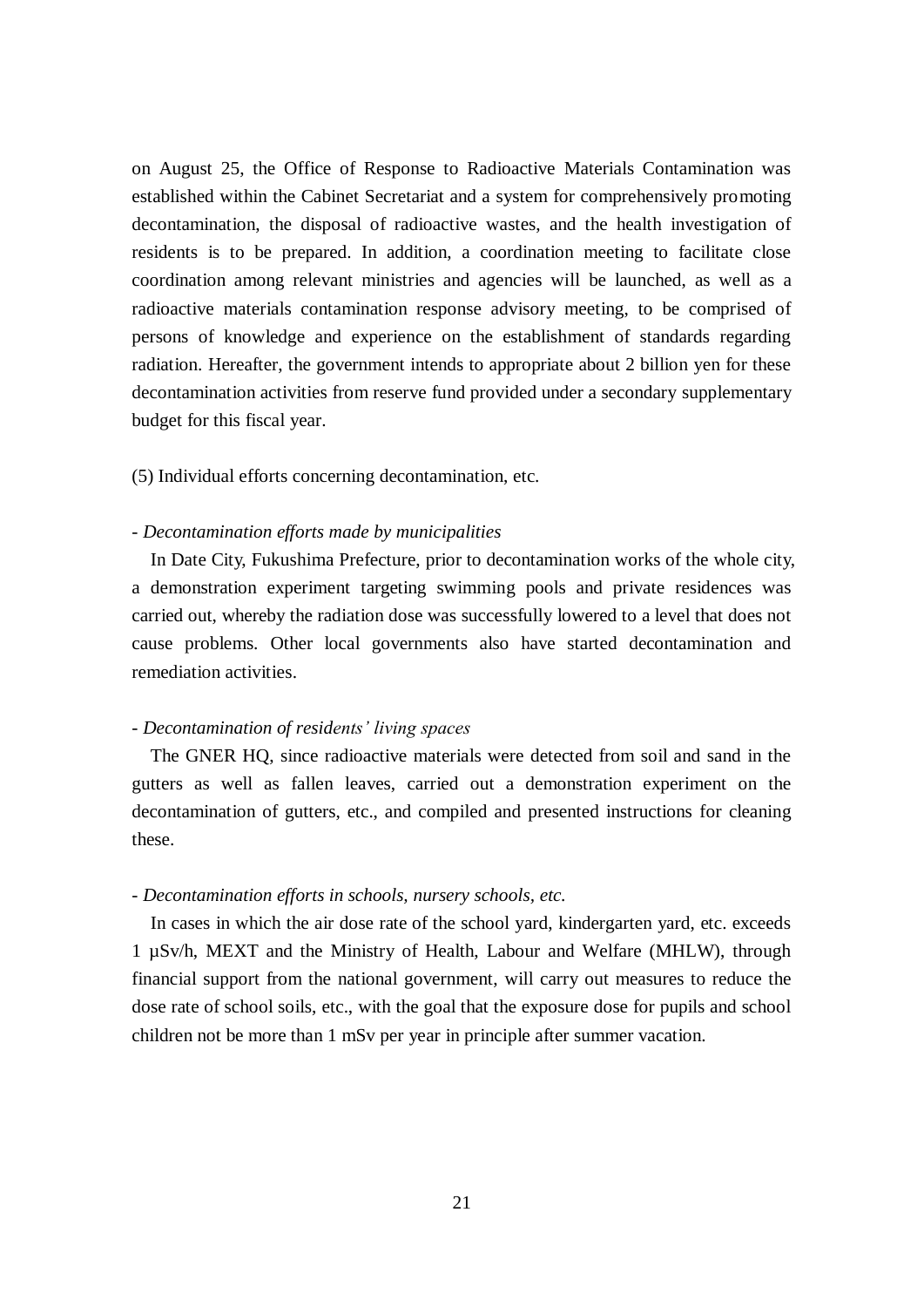# *- Dose reduction of public facilities and school zone, etc.*

The national government funded for measures in Fukushima Prefecture for urgently preventing the effects of radiation on children, etc. in schools, parks, school zones, and public facilities, etc. currently used by children, residents, and others.

#### *- Monitoring and decontamination of agricultural soils, etc.*

With regard to agricultural land, the Ministry of Agriculture, Forestry and Fisheries (MAFF) collected samples of soil from about 360 points in Fukushima Prefecture and about 220 points in the surrounding 5 prefectures (Miyagi, Tochigi, Gunma, Ibaraki and Chiba Prefectures), promoted investigations into the status of contamination, and compiled a distribution map of radioactive materials concentrations (August 30).

MAFF, in cooperation with the Government Council for Science and Technology Policy, MEXT and the Ministry of Economy, Trade and Industry, has promoted the verification of the effectiveness of physical, chemical and biological decontaminating methods, has been working to develop technologies for decontaminating radioactive materials, and has been reviewing necessary measures for each decontamination status. Also, regarding all forested areas in Fukushima Prefecture, a distribution map of concentrations of radioactive materials is to be prepared similarly, and the future response will be examined accordingly.

# - *Disposal of disaster wastes, etc.*

Ministry of the Environment compiled the "Policy on Disposal of Disaster Wastes in Fukushima Prefecture" on June 23. It stipulated the disposal method, etc. of incinerated ash that burnable waste is to be incinerated at incineration facilities fitted with bag-filter equipment and having exhaust fume absorption functions, and also that bottom ash contaminated with 8,000 Bq/kg or less is to be disposed by landfill. Subsequently, on August 31, the "Policy on Disposal Method of Incinerated Ash, etc. with Contamination that exceeds 8,000 Bq/kg and is less than 100,000 Bq/kg" was compiled.

#### 5. Plans for the NPS site after restoration from the accident (On-site plans)

At the Fukushima Dai-ichi NPS where the recent nuclear accident occurred, there are plans to aim to remove the spent fuel and debris and, ultimately, to take measures for decommissioning. To achieve these objectives, the Mid- and Long-term Response Team of the Government-TEPCO Integrated Response Office is discussing for efforts to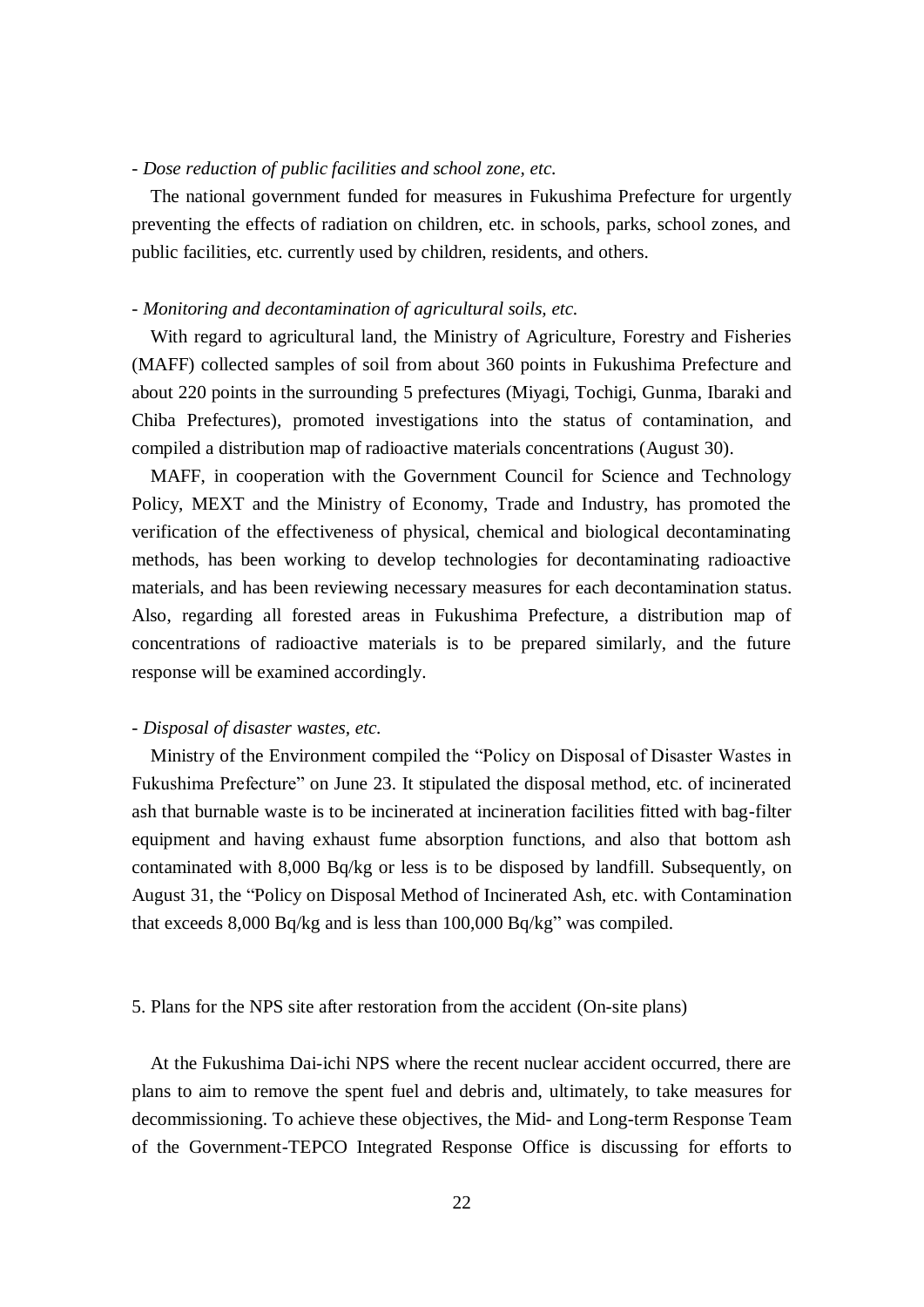address these mid- and long-term challenges at "Advisory Committee on Mid- and Long-term Measures at the Fukushima Dai-ichi NPS of Tokyo Electric Power Co. Inc.," (hereinafter referred to as "Advisory Committee on Mid- and Long-term Measures") of the Atomic Energy Commission along with addressing issues by dividing them into mid-term challenges and long-term challenges.

Mid-term challenges include management of the groundwater on the site, integrity management of buildings and equipment, construction of reactor building containers, and the removal of spent fuel from the spent fuel pools. The Mid- and Long-term Response Team is currently discussing and designing the construction of groundwater boundaries on the ocean-side of the NPS site in order to prevent groundwater contamination from expanding, and is evaluating and discussing the safety of the reactor buildings in the event of a possible earthquake in the future in order to ensure safety. For the present, the removing spent fuels from the spent fuel pools, etc. will be tackled for the next three years, with preparations now underway, including the installation of equipment necessary to clear rubble scattered atop the reactor buildings and remove spent fuel, and modifications to the common pool to which spent fuels in the spent fuel pools are to be transferred.

Long-term challenges include the reconstruction of primary containment boundaries, extraction and storage of debris, management and disposal of radioactive waste, and decommissioning.

"Advisory Committee on Mid- and Long-term Measures of" the Atomic Energy Commission is currently discussing and putting together basic policies for efforts to address these mid- and long-term challenges and a set of research and development issues that are expected to be useful and helpful in pursuing those efforts. This Advisory Committee is identifying and sorting out technical challenges to be solved so that debris can be removed from the reactor pressure vessels (RPV) and then put under control, using examples from the activities at Unit 2 of the Three Mile Island nuclear power plant (hereinafter referred to as "TMI-2") in the United States.

The Fukushima Dai-ichi NPS is in a difficult situation, including the facts that the placement of debris is not known, that debris may have accumulated at the bottom of the primary containment vessels (PCVs) due to damage to the RPV bottoms, unlike in the case of the TMI-2 accident, and the fact that it has been determined that the water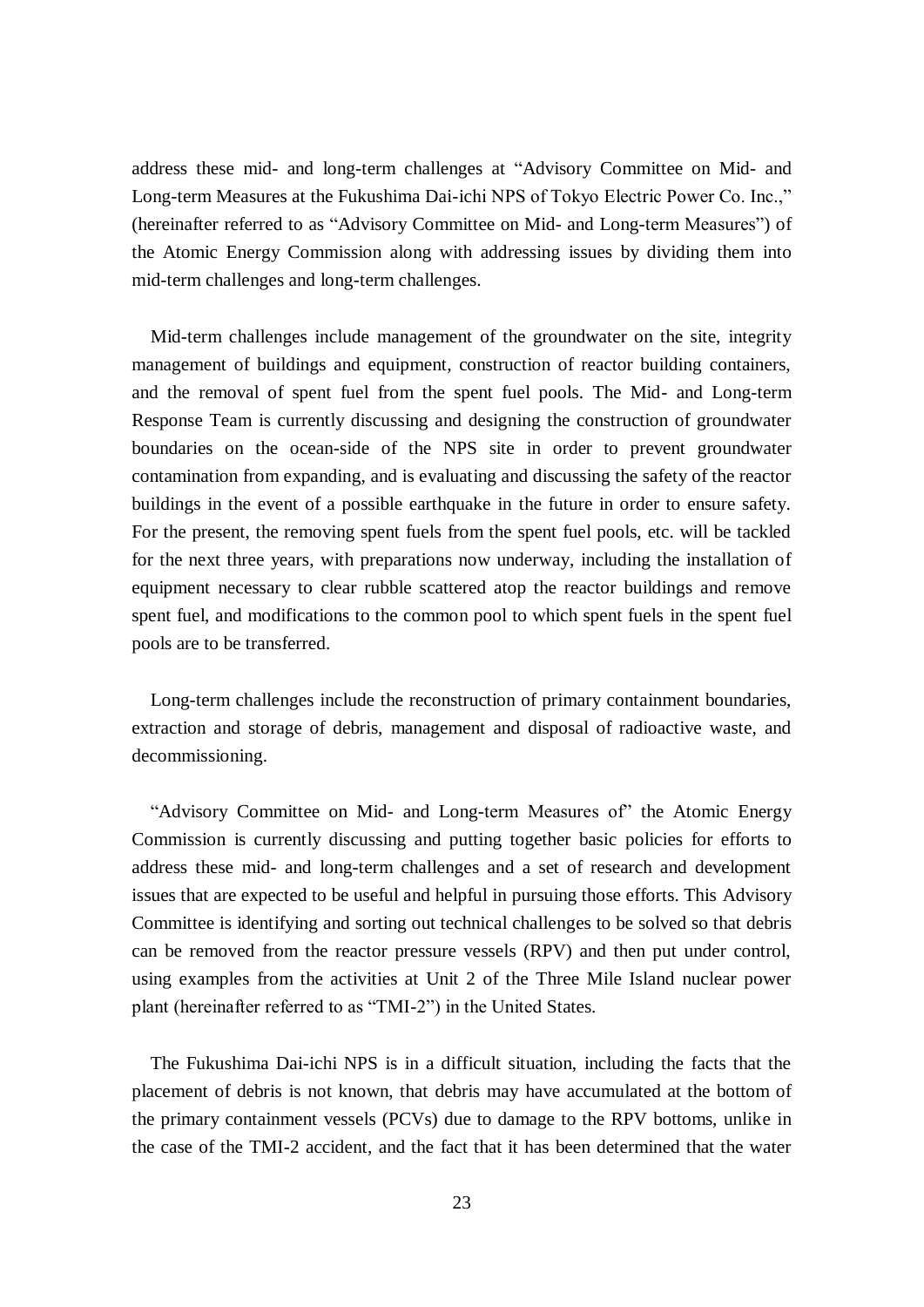injected to cool the RPVs has been flowing out of there into the PCVs, leaking from the PCVs into the bottom part of the reactor buildings, and then further into the turbine buildings from there. With this recognition, it has been decided that attention should be focused on identifying points of leakage of the cooling water and on figuring out the position and nature of the fuel while enabling the circulation pathway for cooling the RPVs to be shortened and debris to be handled, for which an accommodating environment should be put in place. To achieve this, work is now underway to identify technical challenges to be solved and corresponding research and development areas.

For example, the development of engineering and construction methods to locate the leakage points of the PCVs and then repairing them to stop water, thereby enabling the PCVs to be filled with water after the construction of boundaries, has been identified as one of these technical challenges. To achieve this, the development of robots for remote inspection around the PCVs and for repairs, as well as the development of engineering and construction methods for repairing assumed leakage points to prevent water from escaping, etc. have been identified as among the research and development areas.

# 6.Situation regarding efforts to address lessons learned (28 items)

Japan is making its greatest possible efforts to address the 28 "lessons learned" indicated in the June report. The state of progress among these items is not uniform, with some items already having been fully implemented, others now in the process of being implemented, and still others that are to be newly planned in the future. Japan will prevent the recurrence of such an accident as this by addressing each item steadily and thoroughly based on the idea of "defense in depth," which is the most important basic principle in securing nuclear safety. In addition, while the NISA has given directions of immediate emergency measures to operators since March 30 based on the findings about this accident as of the time point, it is contemplating that the contents which are supposed to respond to each of the lessons need to be further reviewed based on extensive knowledge in Japan and overseas from now on and be improved and reinforced.

Particularly, Japan aims to establish a new safety regulatory organization and system by establishing the Nuclear Safety and Security Agency (tentative name) by around next April. As efforts to establish reinforced safety regulation under the new system and the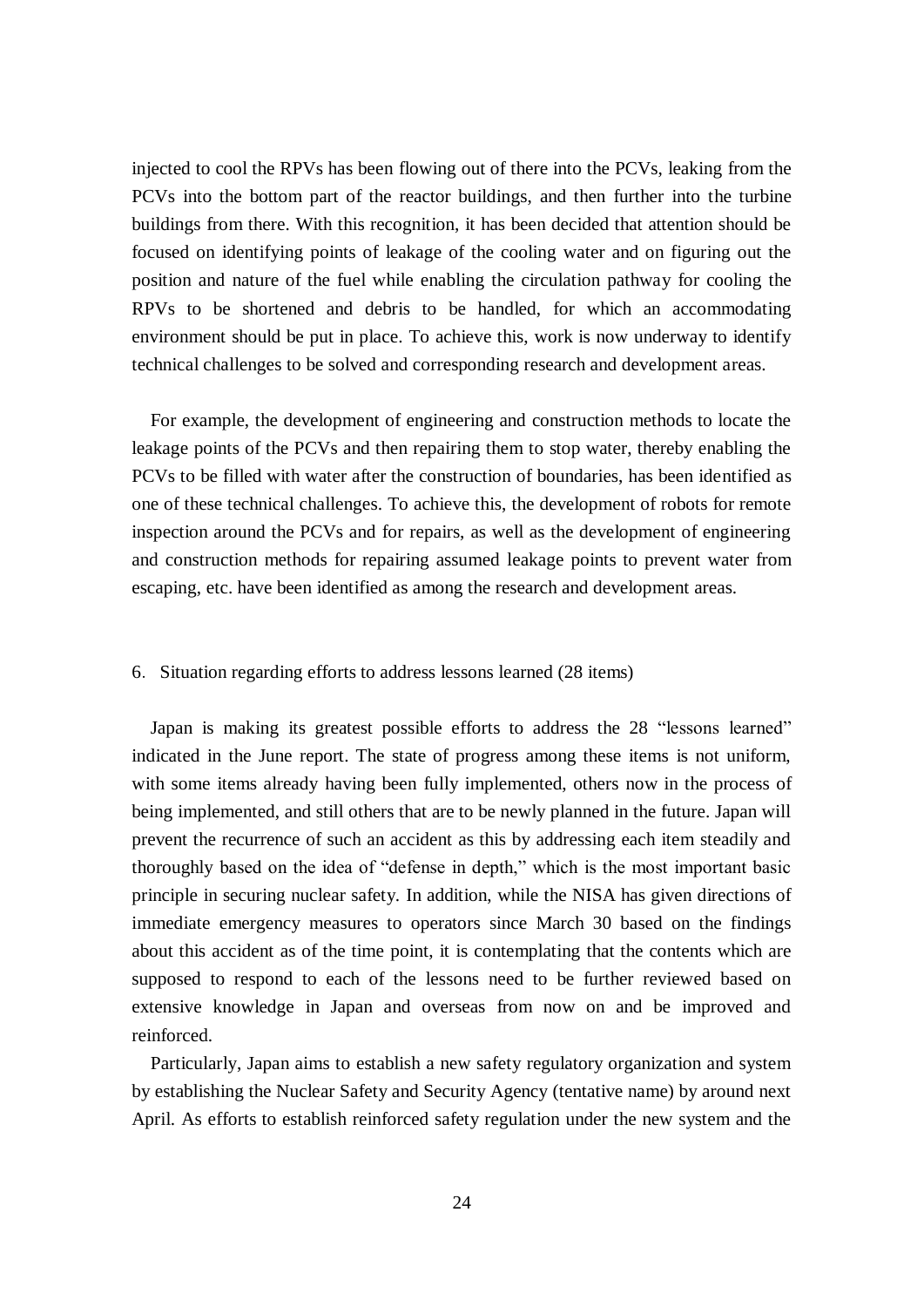concrete responses to these "lessons learned" are closely related, they are to be promoted through appropriate coordination.

#### *Lessons in Category 1*

Prevention of severe accidents

#### (1) Strengthen measures against earthquakes and tsunamis

The tsunami damage that caused the recent nuclear accident was brought about because of inadequate preparedness against large tsunamis, including the failure to adequately envisage the frequency of occurrence and the height of tsunamis. This has led preventive measures against tsunamis at nuclear power stations becoming one of the top priorities.

In terms of measures against earthquakes and tsunamis, as noted in this report, those mechanisms, etc. that caused the Tohoku District-Off the Pacific Ocean Earthquake and resulting tsunamis, triggering the Fukushima nuclear accident, are being studied in detail by such research institutes as the Japan Nuclear Energy Safety Organization (JNES). Such recent findings are expected to serve as a basis for future preventive measures against earthquakes and tsunamis at nuclear facilities.

In particular, measures against tsunamis are at the top of the agenda for Japan and on June 26, 2011 the Central Disaster Management Council set out a basic policy for future preventive measures against tsunamis, including those that assume the largest possible tsunami and the most frequent tsunami. The NSC has undertaken and is pursuing discussions on review of the NSC Regulatory Guides regarding earthquake and tsunami considering the Council's suggestions and the progress of discussions by Japan Society of Civil Engineers etc.

In this context, the Nuclear and Industrial Safety Agency (NISA) has undertaken discussions in terms of "defense in-depth," of a design basis that assumes adequate frequency of occurrence, with an adequate recurrence period taken into consideration, and height of tsunami; and of criteria for safety design of structures that allows for the impact force of tsunami waves, etc.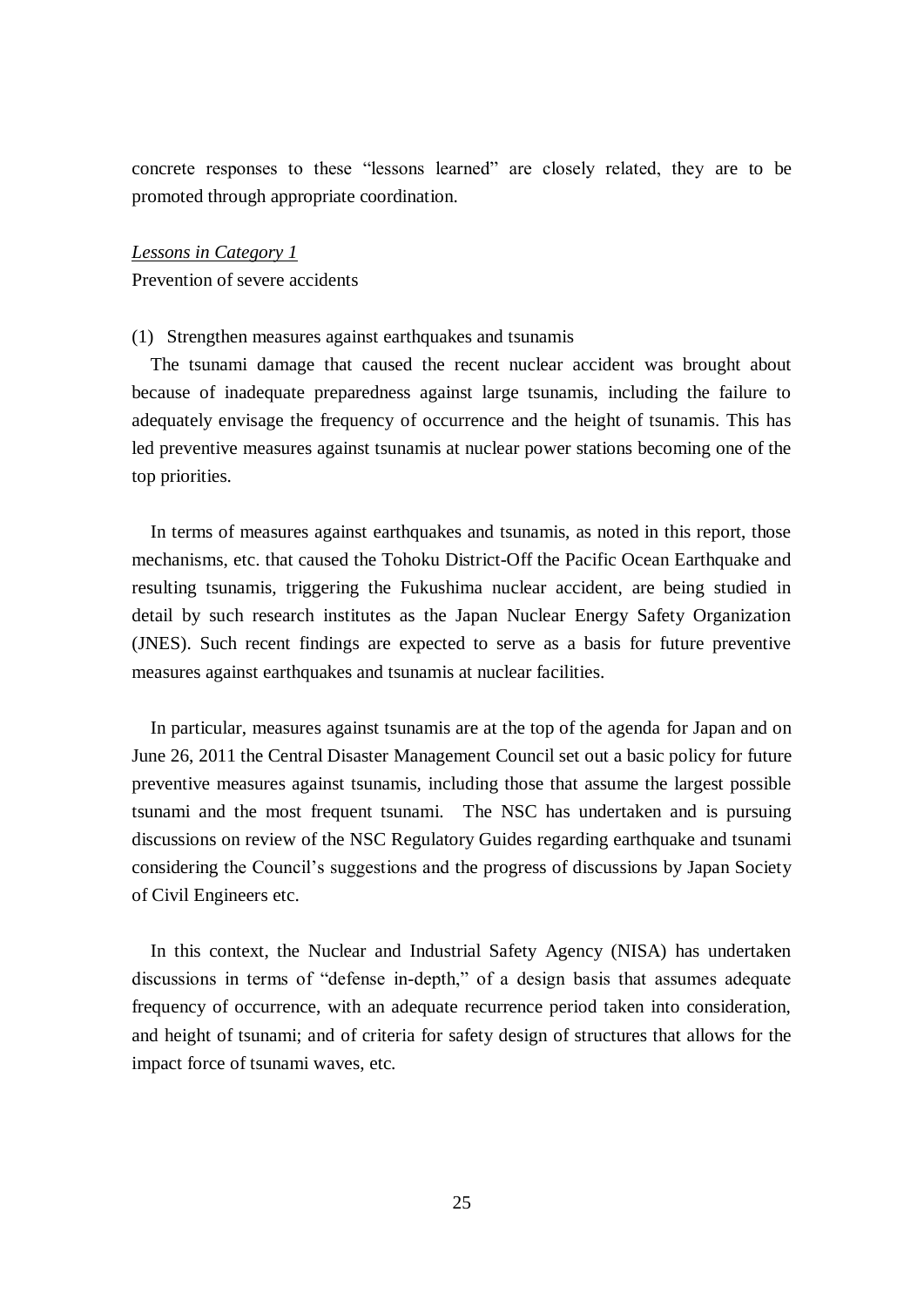#### (2) Ensure power supplies

One of the significant factors of the accident was failure to ensure necessary power supplies. Therefore NISA has requested nuclear plant operators to ensure concrete power supplies, and the operators have already implemented the deployment of power-supply vehicles which supply the requisite power for emergency reactor cooling, the securing of emergency diesel generator capacity for a state of cold shutdown (sharing emergency power supplies with other units), countermeasures against flooding for important equipment within a reactor building (sealing of areas of penetration and doors, etc), and assessments of the degree of reliability of power grid.

Currently, nuclear plant operators are also taking measures such as the installation of large-sized air-cooled emergency diesel generators and air-cooled emergency gas turbine generators, measures to improve the reliability of power supply based on the outcome of the assessment of the reliability of the electrical systems (transmission line enforcement, etc.), tsunami protection measures for the switchyard, etc., countermeasures against collapses of transmission line towers and seismic reinforcement of switchyard equipment. In addition, the enhancement of battery capacity and seismic reinforcement of fuel tanks for emergency diesel have been planned as future efforts.

#### (3) Ensure reliable cooling function of reactors and PCVs

Since the loss of the cooling functions of the reactors and the PCV led to aggravation of the accident, as specific countermeasures, the plant operators, under instructions from NISA, deployed alternative/external water injection devices (pump tucks, fire engines, hoses, coupling parts, etc), ensured the capacity of freshwater tanks, and arranged feedwater lines that take water from the sea.

Currently, in order to bring the reactors to a state of cold shutdown as early as possible, the operators are procuring seawater cooling pumps, spare parts for motors, and temporary pumps which facilitate early restoration, as well as installing large-sized air-cooled emergency generators to drive seawater cooling systems. Also, as future efforts, they plan to make seismic reinforcements of large-sized freshwater tanks and other related efforts.

# (4) Ensure reliable cooling functions of spent fuel pools

In the accident, the loss of power supplies led to failure of the cooling for the spent fuel pool. The operators, under instructions from NISA, in order to maintain cooling of the spent fuel pool even when power supplies had been lost, deployed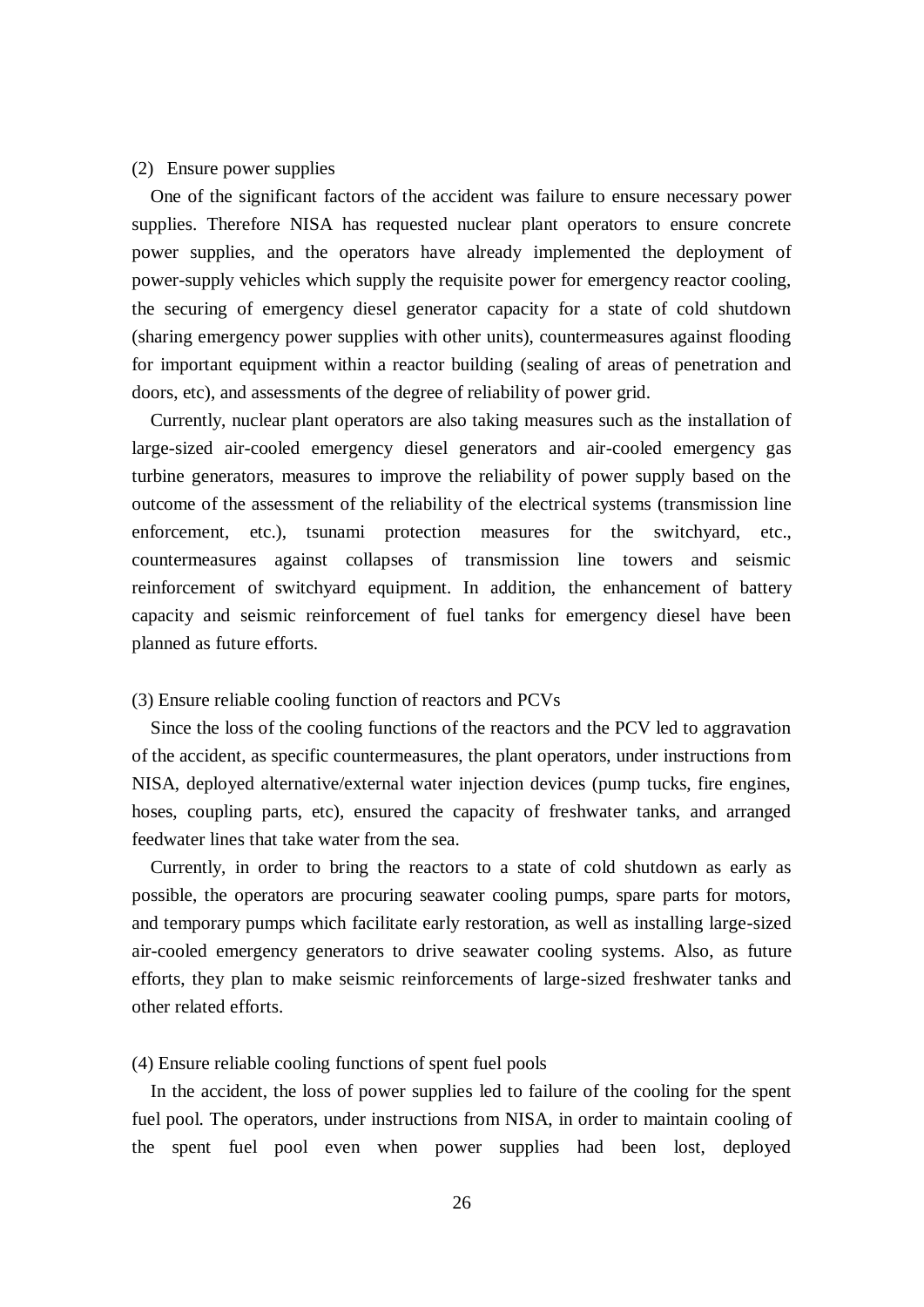alternative/external cooling water injection devices for the spent fuel pools (pump tucks, fire engines, hoses, coupling parts, etc.), ensured the capacity of freshwater tanks, and arranged feedwater lines that take water from the sea.

Beyond this, they plan to undertake seismic reinforcement of the cooling piping system for the spent fuel pool, etc. as future efforts.

(5) Thorough accident management (AM) measures

Since AM measures were found to be insufficient during the current accident, hereafter efforts shall be implemented to ensure thorough enhancement of AM measures.

The NSC has resumed discussions on upgrading the AM measures which had been discontinued due to the accident of this time. Also, NISA developed an operational safety program and expanded/clarified the interpretation of technical standards regarding emergency response procedures and so on which will enable the stable cooling of the reactor even should all AC power supply and all seawater cooling functions be lost. Hereafter, it plans to implement the work to seek to legislate AM measures based on the result of the examination undertaken by the NSC.

In addition, it plans to adopt a probabilistic safety assessment approach as it develops more effective AM measures.

#### (6) Responses to multi-unit site issues

The accident revealed issues in the area of responses to accidents at sites having multiple units, since the accidents occurred simultaneously in multiple reactors, and development of the accident at one reactor affected the emergency responses to the accident in neighboring reactors. Thus the plant operators, under instructions from NISA, developed for each reactor independent responsibility systems, systems for accident responses, and procedures.

Hereafter, the measure to ensure the engineering independence of each reactor at sites having more than one reactor are planned to be considered.

#### (7) Consideration of NPS arrangement in basic design

During the accident, response to the accident became difficult since the spent fuel storage pools were located at a higher part of the reactor building. In addition, situations arose in which contaminated water from the reactor buildings reached the turbine buildings, meaning that the spread of contaminated water to other buildings was not prevented. Accordingly, sufficient consideration of an adequate layout for the facilities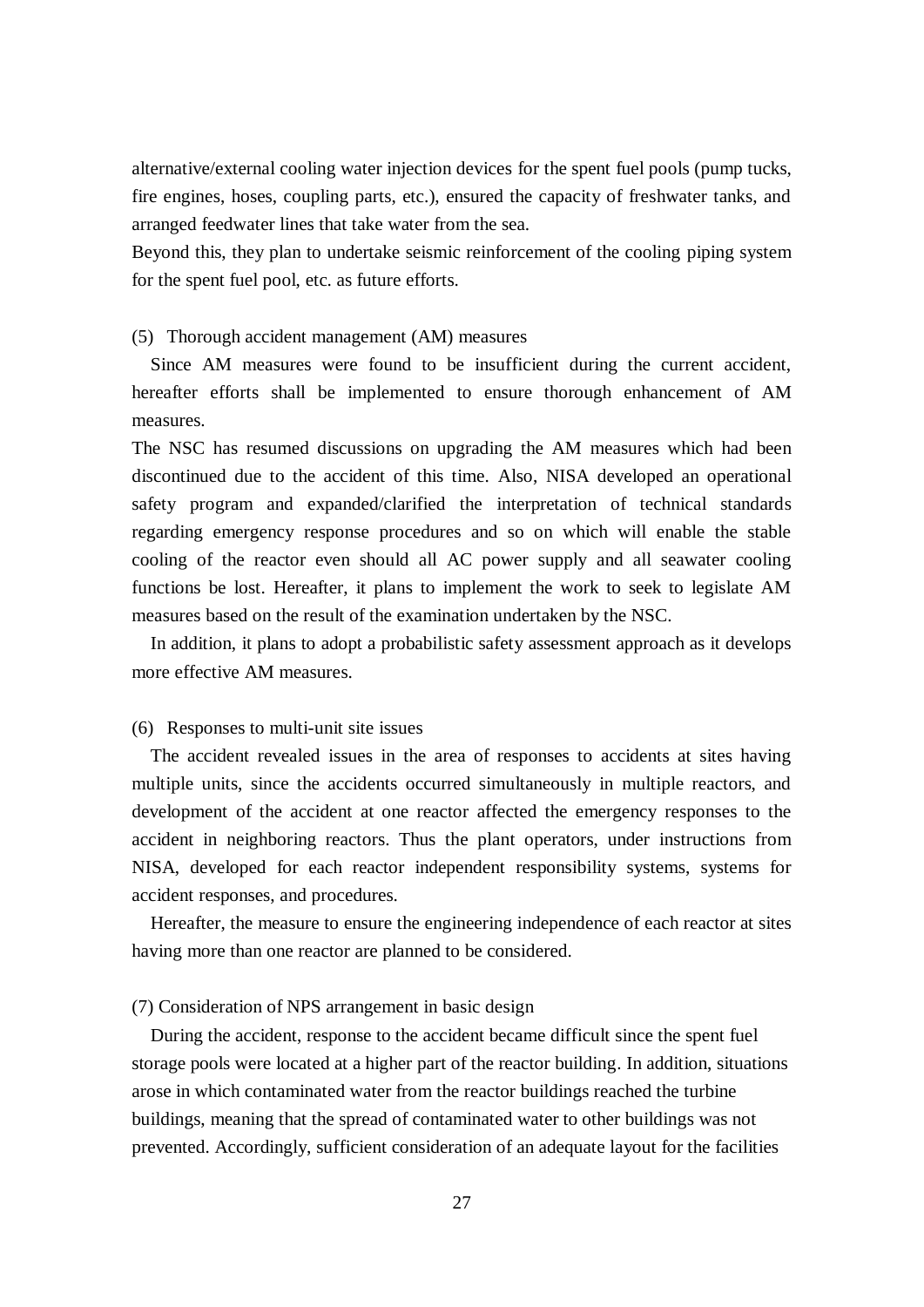and buildings of NPSs is required at the stage of basic design for new construction, and the embodiment of those considerations is being planned.

#### (8) Ensuring the water tightness of essential equipment and facilities

During the accident, a substantial amount of essential equipment and facilities were flooded due to the tsunamis, impeding the ability to ensure power supply and cooling water. Thus, ensuring the water tightness of essential equipment and facilities even in the case of a massive tsunami is important. The operators, under instructions from NISA, took countermeasures against flood damage to important equipment within the reactor buildings (sealing of penetrations, doors, etc). Currently, the operators are reinforcing the water tightness of the reactor buildings and installing watertight doors and so on.

# *Lesssons in Category 2*

Countermeasures against severe accidents

#### (9) Enhancement of measures to prevent hydrogen explosions

During this accident, the accident was aggravated by hydrogen explosions. Therefore, enhancement of countermeasures against hydrogen explosions, including measures pertaining to reactor buildings, became an important issue.

For boiling water reactors (BWRs), the operators, under instructions from NISA, as countermeasures against hydrogen leakage into reactor buildings will install exhaust ports by making a hole in the roof of each reactor building, and conducts arrangements for implementing this work. Also, as mid- to long-term efforts, the installation of hydrogen vents atop reactor building and of hydrogen detectors in reactor buildings are planned.

For pressurized water reactors (PWRs), the operators, under instructions from NISA, confirmed that hydrogen leaked from a PCV into the annulus is reliably vented to the outside of the annulus by the already installed annulus exhaust system. Also, as mid- to long-term efforts into the future, the installation of equipment to decrease concentration of hydrogen in PCVs, including passive catalytic hydrogen recombiners requiring no power supply, is planned. For reactors with ice condenser type PCVs, it has been confirmed that hydrogen leaked into the PCV is reliably treated by the already installed igniters (hydrogen burning equipment). This includes confirmation of the operability of the igniter using a power supply from power-supply vehicles, should all AC power supplies be lost.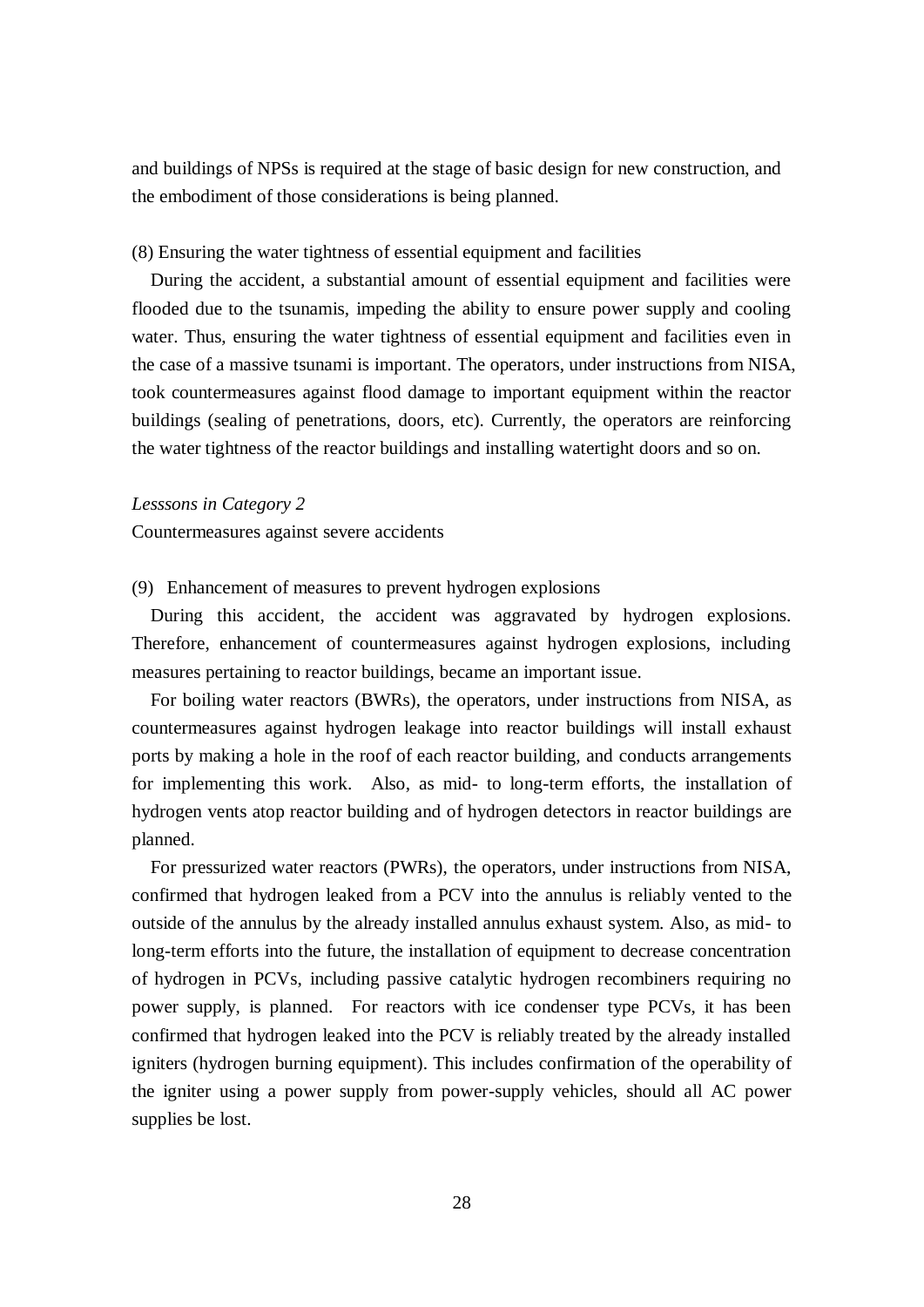(10) Enhancement of the containment venting systems

In this accident, problems arose in the operability of the containment venting system for severe accident as well as its functioning in the removal of radioactive materials.

Under instructions from NISA, as initial measures, the plant operators installed standby accumulators for air valves, which enable operation of valves in vent lines even should AC power supplies be lost, as well as transportable compressors and other such equipment.

Also, in addition to these initial measures, further efforts in future will be made towards enhancing the PCV vent system by extensively considering technical expertise in Japan and overseas, including enhancement for the radioactive material removal function.

(11) Improvements to the accident response environment

At the time of this accident, as the radiation dose in the main control room increased, the situations that the operating staffs were unable to enter the main room temporarily, etc. posed problems for accident response activities in various situations.

Under instructions from NISA, the plant operators have taken steps to ensure on-site communication tools (a power supply for on-site PHS communication facilities, transceivers) a portable lighting system, and means of securing a work environment in the main control room (a power supply by power-supply vehicles to the ventilation and air conditioning systems), etc.

Also, along with implementing measures such as the transfer of on-site PHS facilities, etc. to higher ground, there are now plans to enhance functions at emergency stations, seismically reinforce office buildings, and so on.

(12) Enhancement of the radiation exposure management system at the time of the accident

In this accident, adequate radiation management became difficult as the radiation dose increased within the NPS due to the release of radioactive materials. Given this background, under instructions from NISA, the operators deployed the protective clothing against high radiation doses necessary for the early stages of an accident at NPSs, arranged mutual cooperation among operators for protective clothing against high radiation doses, personal dosimeters, full-face masks, and other such equipment, developed a system by which radiation control staff could focus on important operations to ensure radiation control in emergencies, improved employee training for radiation control in emergencies, and other such improvements.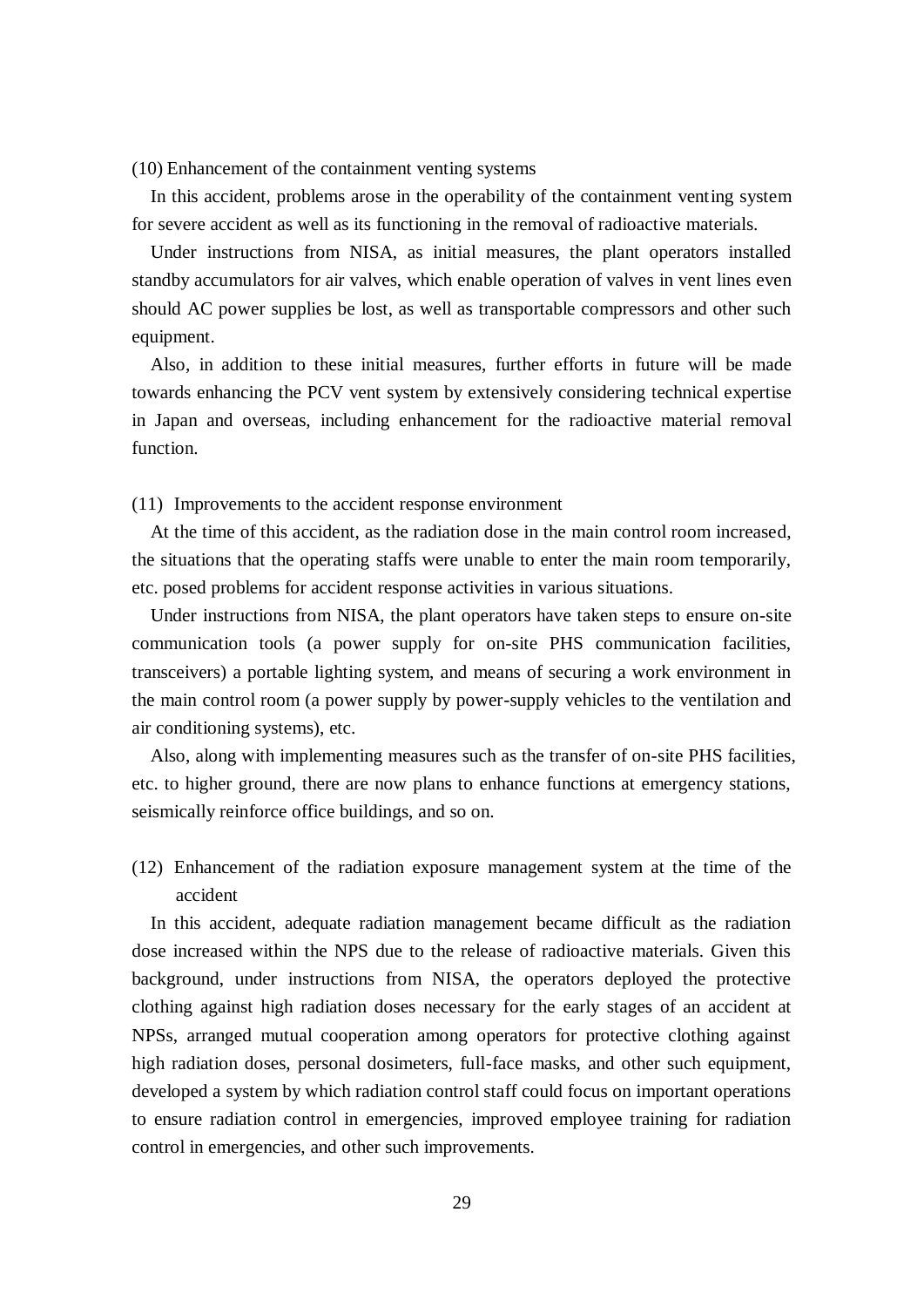#### (13) Enhancement of training for responding to severe accidents

Effective training for responding to severe accidents has not sufficiently implemented in the past. Moreover, in this accident, had training been implemented before the accident, more adequate actions could have been conducted.

Therefore, under instructions from NISA, in April the plant operators conducted emergency response training at NPSs witnessed by government staff to prepare workers for a loss of all AC power supplies, a loss of seawater cooling functions, tsunami strikes and other such emergent situations.

The government will also request the operators to implement nuclear emergency drills to prepare for the occurrence of severe accidents and their prolongation and escalation caused by primary coolant pipe breaks or other such accidents. Additionally, the government is also examining hands-on nuclear disaster prevention drills which simulate severe accidents that coincide with complex disasters as happened in this accident, and plans to engage in support and cooperation such as necessary advice for the drills performed by local authorities.

## (14) Enhancement of instrumentation for reactors and PCVs

In this accident, under the severe accident conditions, the instrumentation of the reactors and PCVs failed to function sufficiently, and it was difficult to adequately obtain information on the water levels in the reactors and other information that was necessary for responding to the accident.

Consequently plans are being made for the development and preparation of instrumentation of reactors, PCVs, spent fuel pools, etc. to enable adequate functioning even under severe accident conditions.

# (15) Central control of emergency supplies and setting up of rescue teams

Shortly after the accident, under the damage conditions caused by the earthquake and tsunamis, the securing of emergency response equipment and the mobilization of rescue teams to support accident control activities were not performed sufficiently.

Therefore, under instructions from NISA, the plant operators have been engaged in the establishment and management of emergency response equipment (power-supply vehicles, pump trucks) and the creation of implementation forces to operate such equipment. They are also arranging and then preparing for common use among plant operators of masks, protective clothing, and the like to provide protection during work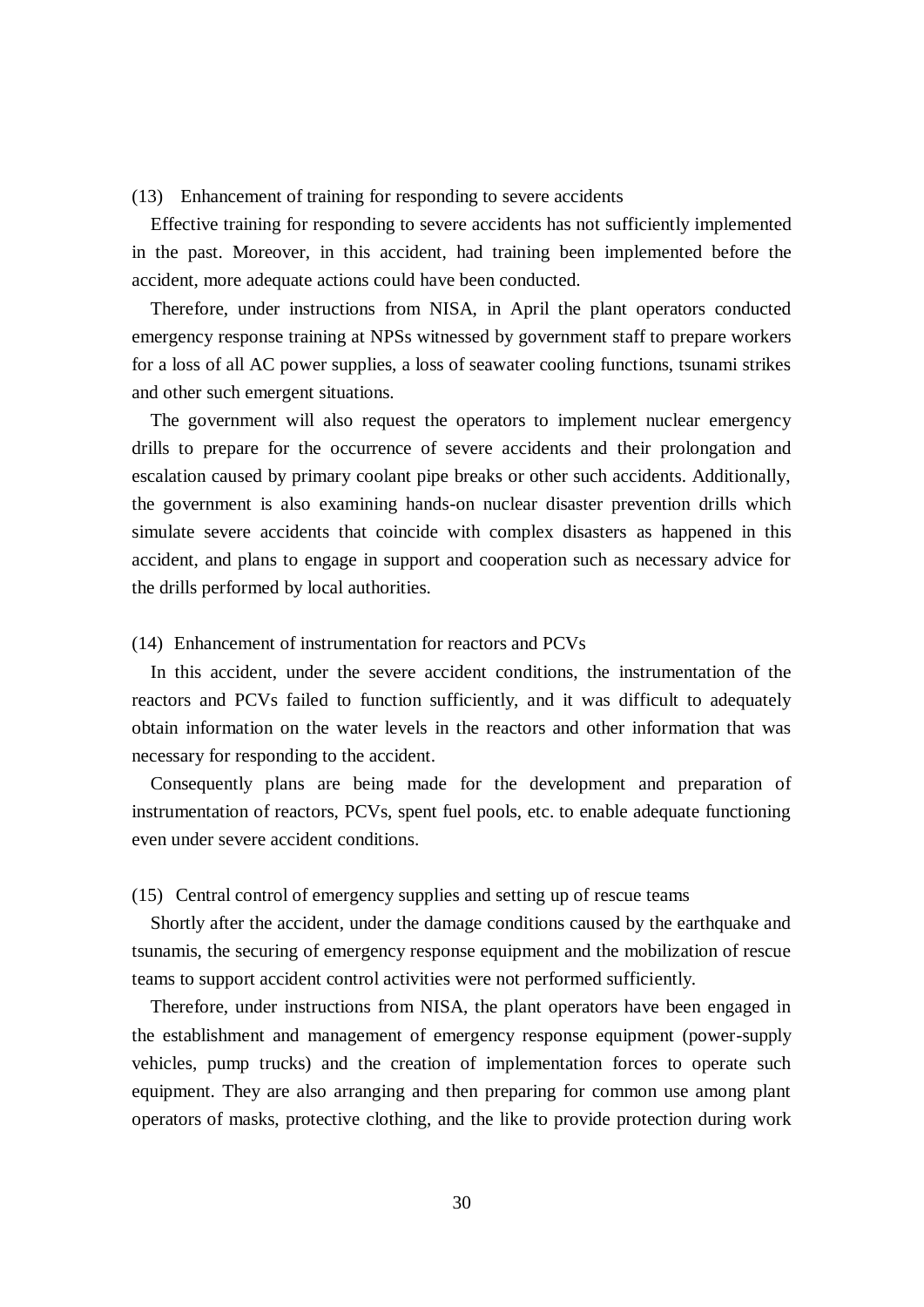with heavy machinery to dispose of rubble or work having high radiation doses, and otherwise developing systems for mutual cooperation.

Plans are also being made for the preparation of emergency response equipment, including robots, unmanned helicopter drones, heavy machinery, decontamination equipment and accident progression prediction systems, as well as for the enhancement of capacity building through training of Self-Defense Forces, police, firefighters, the Japan Coast Guard, and other key personnel.

Additionally, under the new safety regulatory organization, the system for responding to crisis management will be enhanced through the establishment of staff specializing in responding to emergency conditions.

#### *Lessons in Category 3*

Responses to nuclear emergencies

(16) Response to a combined situation of massive natural disaster and nuclear emergency

This time a massive natural disaster was followed by a nuclear accident to produce a complex disaster. Also, the prolonged nuclear accident caused difficulties in securing means of communication and of procurement as well as in the mobilization of the full range of support personnel for the accident and disaster response.

Therefore, off-site centers have been reinforced by deploying satellite phones, emergency power supplies and reserves of goods. Deploying alternative materials and equipment is also planned so that alternative facilities may be utilized immediately even if the situation necessitates relocating the function of an off-site center. Moreover, regarding the response to a complex disaster, a review of the full readiness and chain-of-command structure will be made across ministries and agencies.

# (17) Reinforcement of environmental monitoring

During the initial stages of this accident, appropriate environmental monitoring became impossible due to damage to local authorities' monitoring equipment and facilities caused by the earthquake and tsunami.

The "Monitoring Coordination Meeting" has therefore been established within the government for the coordination of, and smooth implementation of, environmental monitoring conducted by ministries and agencies, local authorities and TEPCO. The "Comprehensive Monitoring Plan" was developed as an initiative for the immediate future. Based on this Plan, related organizations are engaged in partnership in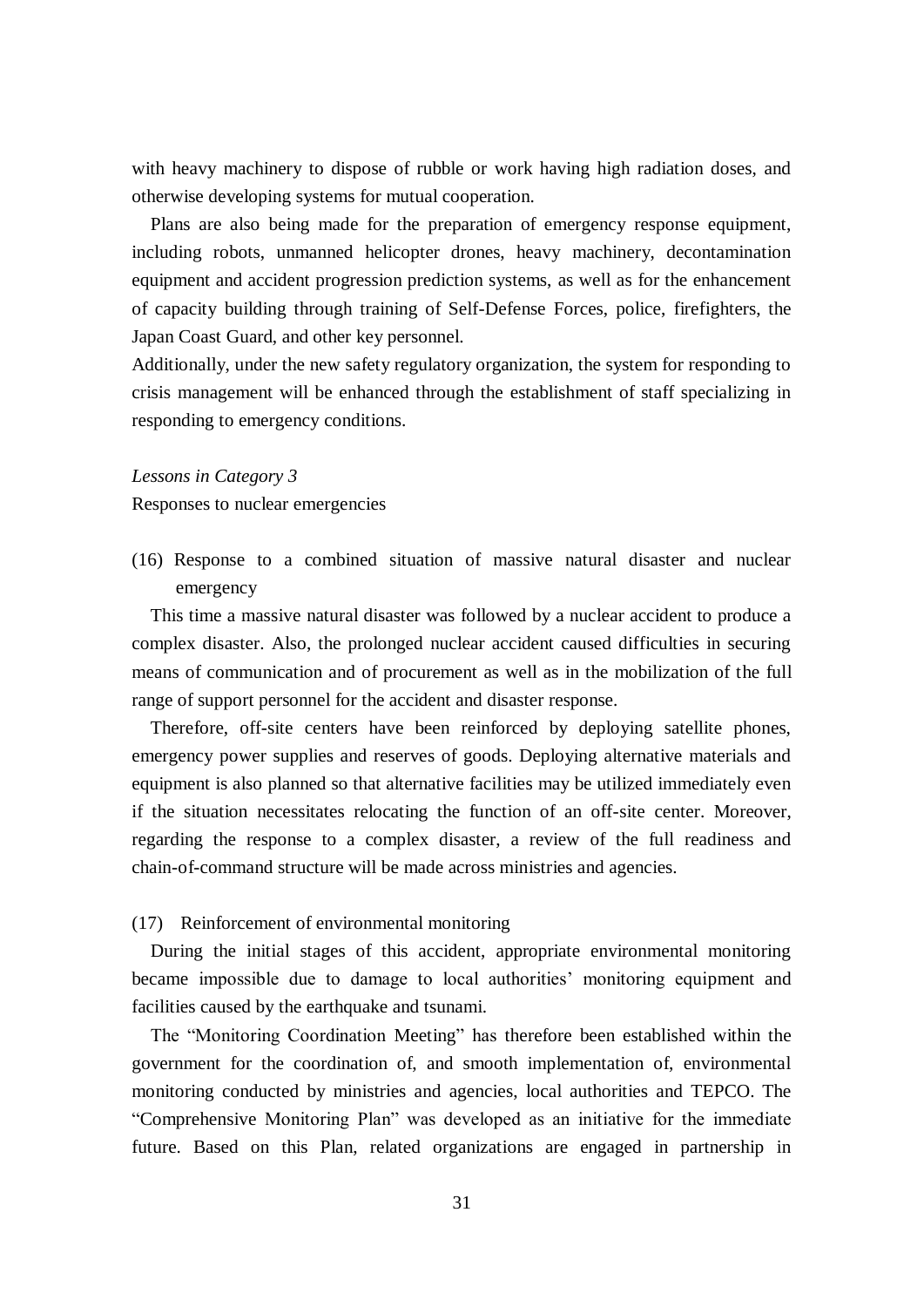monitoring by aircraft, monitoring of sea areas and radiation monitoring with a view to facilitating the lifting of restrictions on Emergency Evacuation-Prepared Areas, among other endeavors, and preparation of cumulative dose estimation maps and maps indicating the distribution of radiation doses, etc. Also, in an emergency, the government will take responsibility for establishing the system of performing environmental monitoring surely and deliberately, and it will have the new safety regulation organization play a commanding role in environmental monitoring.

#### (18) Clarification of the allotment of roles between central and local organizations

In the initial stages of the accident, communication and cooperation between the central and local governments as well as between various relevant organizations were not achieved to a sufficient degree, due to the difficulty in securing means of communication and also due to the fact that the roles and responsibilities of each side were not always clearly defined.

Therefore in responding to the current accident, local bases to respond to the accident were established by utilizing J Village and the Onahama Coal Center. Central organizations to coordinate response activities were also established, including the Government-TEPCO Integrated Response Office, the sufferers' livelihood support team and the Office of Response to Radioactive Materials Contamination.

Hereafter, roles and responsibilities of relevant organizations including the GNER HQ will be reviewed to enable prompt and appropriate responses, and measures will be taken to amend Acts and revise manuals when necessary. Also, communication systems, including communication tools and channels, will be reviewed in order to enable the delivery of information quickly and with certainty. Furthermore, as for the video conference system used at the time of nuclear disaster, it is planned to interconnect relevant governmental organizations, all electric power companies and NPSs to ensure quick and adequate instruction and information collection in emergency situations.

# (19) Enhancement of communication regarding the accident

Especially immediately after this accident, actions were not sufficiently taken to provide local residents with information or easily-understood explanations about radiation, radioactive materials, or information on future outlooks on risk factors.

Therefore, a "one-stop counseling service"was established to provide consultation services to local residents, especially residents of Fukushima Prefecture, on the situation regarding the accident, radiation's impact on health and other matters. Also, as for the disclosure of information to the citizens, jointly-held regular press conferences and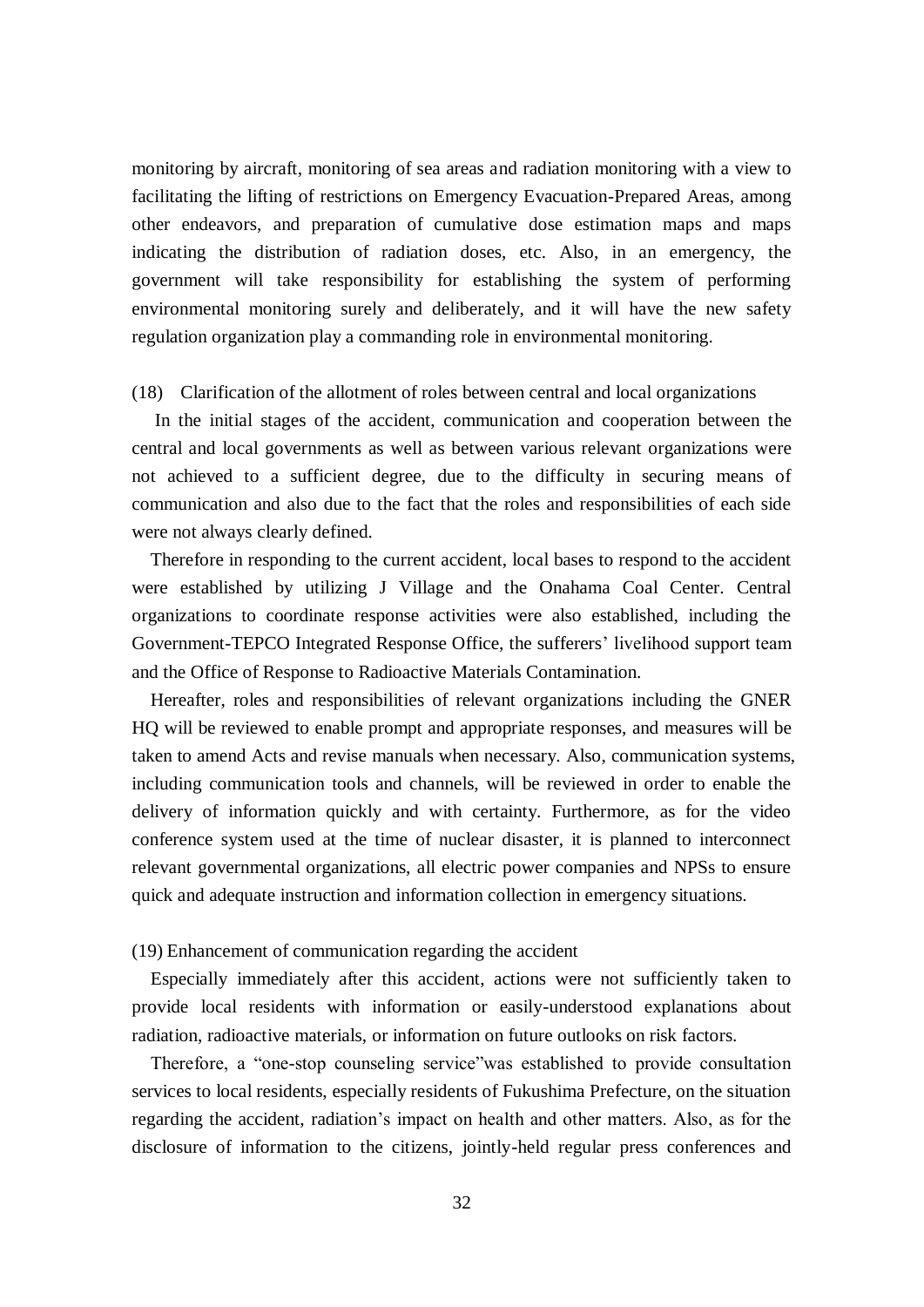other opportunities have been conducted by relevant organizations such as NISA and the NSC.

Based on the disclosure of information regarding the Fukushima NPS accident and on the experience of communicating in the contexts of various domestic and foreign disasters as well, it is planned to examine ways of disclosing and providing information during significant NPS accidents, to develop a basic manual, and to provide education and training on that basis to relevant organizations regarding information disclosure and provision.

(20)Enhancement of responses to assistance from other countries and communication to the international community

After the accident, the government could not promptly respond to offers of assistance from other countries around the world (e.g., offers to supply equipment). Initially information was not always fully shared in advance especially with neighboring countries.

In light of this, in order to immediately notify neighboring countries in the case of an accident, contact points for each neighboring country have been specified. The list of contact points will be updated, as appropriate, to ensure the quick and accurate provision of information to the international community.

The system for international responses to an accident will be improved as part of implementing the IAEA Action Plan on Nuclear Safety, including the development of lists of equipment effective for accident responses and methods for international information sharing, including through international notifications. Japan will actively contribute to such international efforts.

(21)Accurate understanding and prediction of the effect of released radioactive materials

In this accident, the use of the System for Prediction of Environmental Emergency Dose Information (SPEEDI) and disclosure of its calculation results, etc. were not properly conducted.

Against this background, since April the government has been disclosing the calculation results of SPEEDI. Since June, the government has also been using SPEEDI for environmental impact assessment after opening the reactor buildings of the Fukushima Dai-ichi NPS as well as for estimating external radiation exposure to residents to supplement the monitoring data that were not sufficiently collected during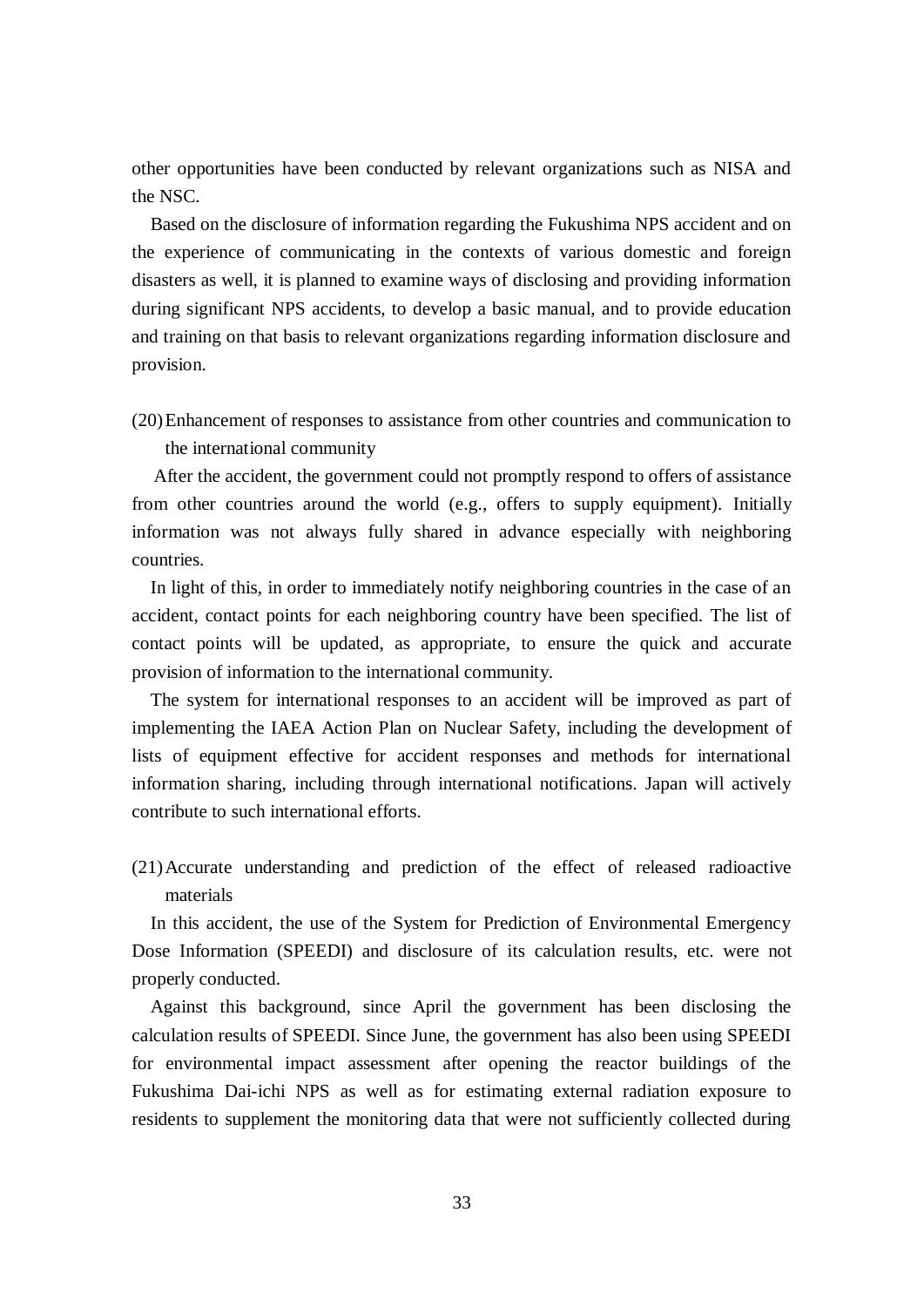the early stages of the accident. The results of such evaluations have been disclosed without delay.

In future, the new safety regulation organization will serve as a control center for environmental monitoring, including the operation of SPEEDI, and more effective ways of utilizing SPEEDI will be considered in that context.

(22)Clear definition of the criteria for wide-area evacuations and radiological protection standards in nuclear emergencies

Criteria for specific nuclear emergency response actions, etc. were not well prepared before the accident, especially for wide-area evacuation and radiological protection associated with a prolonged accident.

Moreover, relevant organizations will promote examination the standard of radiological protection, etc. on the basis of this accident. Moreover, the NSC started reviewing "The Regulatory Guide for Emergency Preparedness of Nuclear Facilities", including the definition of the Emergency Planning Zone (EPZ).

Japan will make efforts to reflect the Fukushima experience of accident responses within the review of the standards of International Commission on Radiological Protection (ICRP) and the IAEA standards for nuclear emergency preparedness and radiological protection.

#### *Lessons in Category 4*

Enhancement of safety infrastructure

(23) Enhancement of safety regulatory and administrative systems

Due to the unification of administrative organizations over the utilization and regulation of nuclear power and the non-centralized administrative organizations for ensuring nuclear safety, it was unclear until recently which organization has primary responsibility for disaster prevention and the protection of public safety. Reviews of such bodies and the enhancement of nuclear regulatory bodies need to be done promptly.

Therefore, the Japanese Government decided on the "Basic Concept of Structural Reform of Nuclear Safety Regulations" at the Cabinet Meeting of August 15 this year and decided on the launch of a new safety regulatory body. Specifically, considering international discussions in the past, and on the basis of the principle of "separating regulation from utilization," the nuclear safety regulatory divisions of NISA will be separated from the Ministry of Economy, Trade and Industry, with a"Nuclear Safety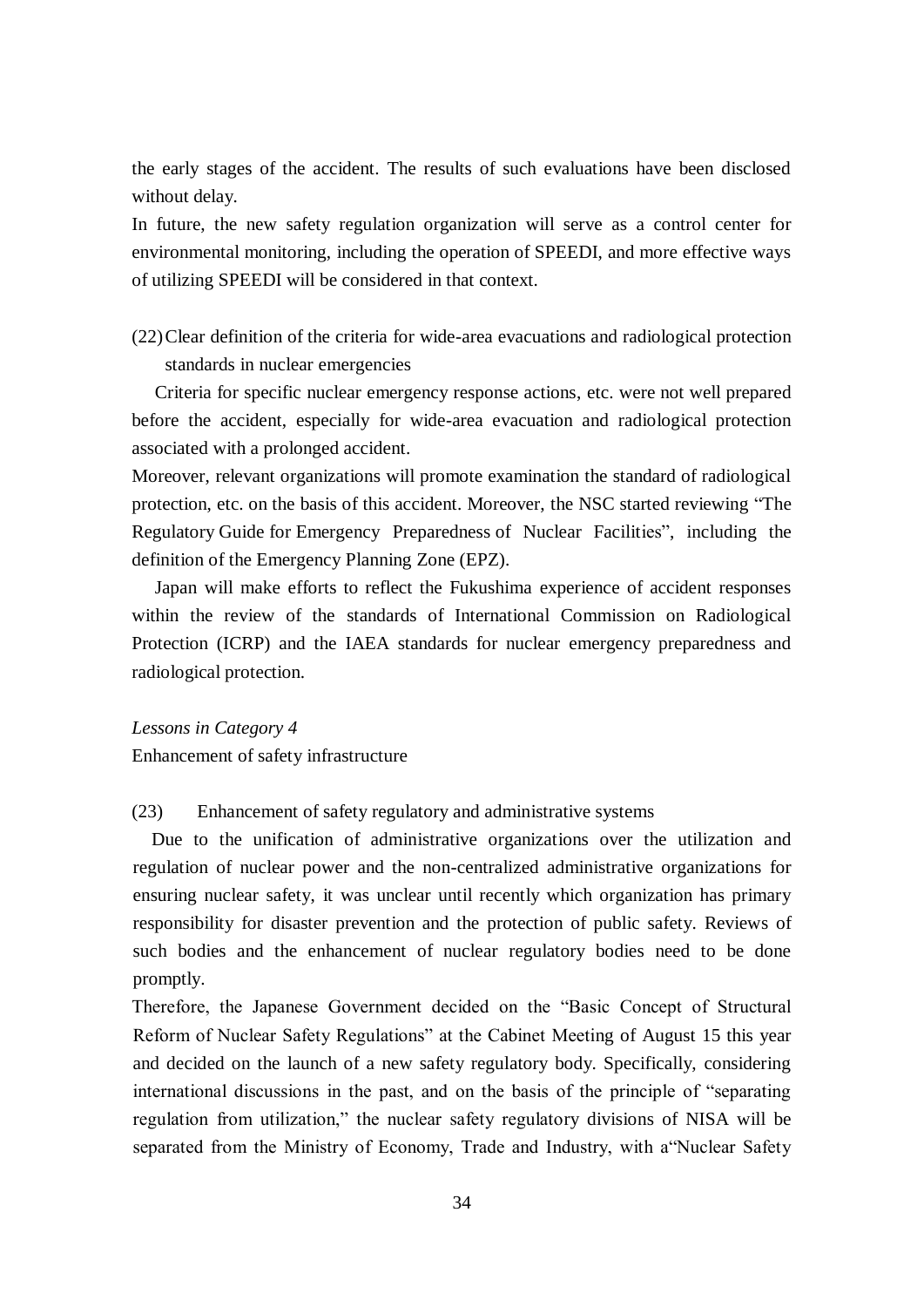and Security Agency (tentative name)" aimed to be established by April 2012 as an external agency of the Ministry of Environment by integrating into it the functions of the NSC. For this purpose, the capabilities of this regulatory body will be enhanced by centralizing nuclear safety regulatory activities, a dedicated risk management division will be established to enable this Nuclear Safety and Security Agency to take quick initial responses, and efforts will be made to recruit highly qualified personnel from both the public and private sectors to adequately execute the regulatory activities. In addition, a "Task Force for the Reform of Nuclear Safety Regulatory Bodies, etc."was established on August 26 for the preparation of the bill necessary to establish the new organization.

(24) Establishment and reinforcement of legal frameworks, standards and guidelines

The accident raised a wide range of issues regarding the establishment of legal frameworks and related standards and guidelines regarding nuclear safety and nuclear emergency preparedness. There will also be many issues that should be reflected within the IAEA's standards and guidelines in light of the experiences of the accident.

Reflecting this, a revision of the legal framework, standards, and so on with regard to nuclear safety and nuclear emergency preparedness is scheduled, based on knowledge learned from the accident, including the introduction of a new safety regulatory framework (e.g., backfitting), the enhancement of safety standards and the streamlining of complicated nuclear safety regulatory and legislative systems. Furthermore, a detailed evaluation of the basic designs of nuclear reactors, etc. and review of the relationship between reactor types and the causes of the accident will be carried out, and the safety and reliability of existing reactors will be evaluated on the basis of technological progress in nuclear reactor design and comparisons with the latest technologies.

Furthermore, the Japanese Government will actively provide its experience and knowledge from the accident to contribute to a review of the IAEA's standards and guidelines.

(25)Human resources for nuclear safety and nuclear emergency preparedness and responses

The accident re-emphasized the vital importance of developing human resources in the fields of nuclear safety and nuclear emergency preparedness in order to respond to an accident similar to the Fukushima accident.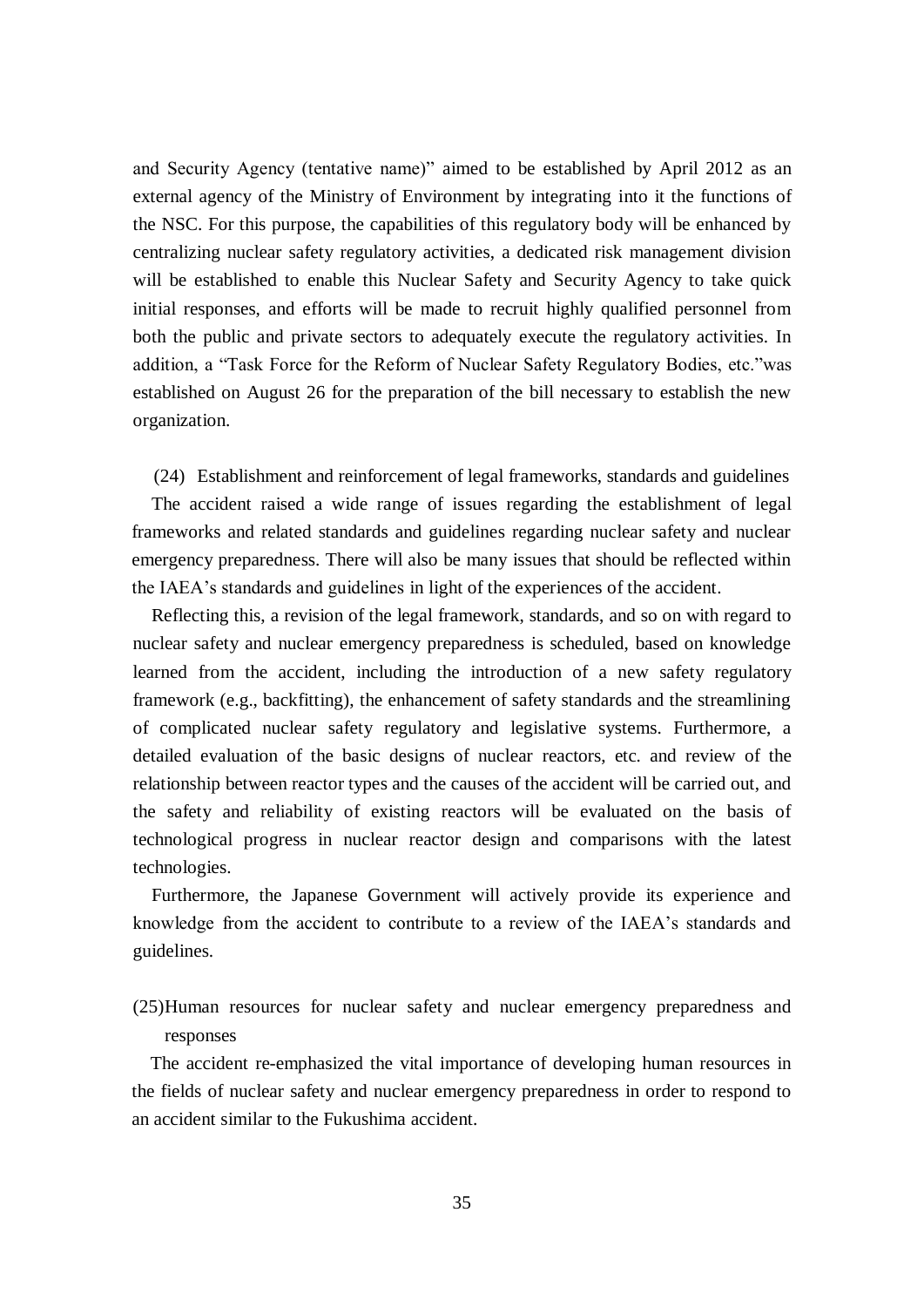Therefore, the new safety regulatory body will have among its basic policies securing personnel who are highly qualified with regard to regulatory matters through reinforced training. This body will also deliberate the establishment of an International Nuclear Safety Training Institute (tentative name), as a research institute that will seek to improve the quality of its human resources and engage in international cooperation. Also, through further promoting activities of "Japan Nuclear Human Resource Development Network" established in cooperation among industry-academic-government related organizations, , etc., this body will work to advance the reinforcement of human resources development in such fields such as nuclear safety, nuclear emergency preparedness, risk management and radiation medicine.

# (26) Ensuring the independence and diversity of safety systems

With regards to ensuring the reliability of safety systems, insufficient consideration was given to approaches that would avoid multiple malfunctions all having a common cause in having been triggered by the earthquake and tsunamis, etc. Furthermore, independence and diversity were not achieved to a sufficient degree.

In response to this situation, there are plans to respond appropriately to multiple malfunctions having a common cause, to attain further enhancement of the reliability of safety functions such as in ensuring the independence and diversity of types, storing locations, and other aspects of emergency power generators and seawater cooling systems and to strengthen ensuring the independence and diversity of safety systems.

# (27) Effective use of probabilistic safety assessment (PSA) in risk management

PSA has not always been effectively utilized in the overall reviewing risk reduction efforts at nuclear power facilities.

Therefore, NISA and the Japan Nuclear Energy Safety Organization (JNES) are now engaged in deliberations of revisions to legislation and standards, etc., on the premise of the utilization of PSA. Also, regarding the Tsunami PSA, the Japan Atomic Energy Society is preparing to make a guideline.

In addition, there are now plans to formulate improvements to safety measures, including effective accident management measures, based on PSA.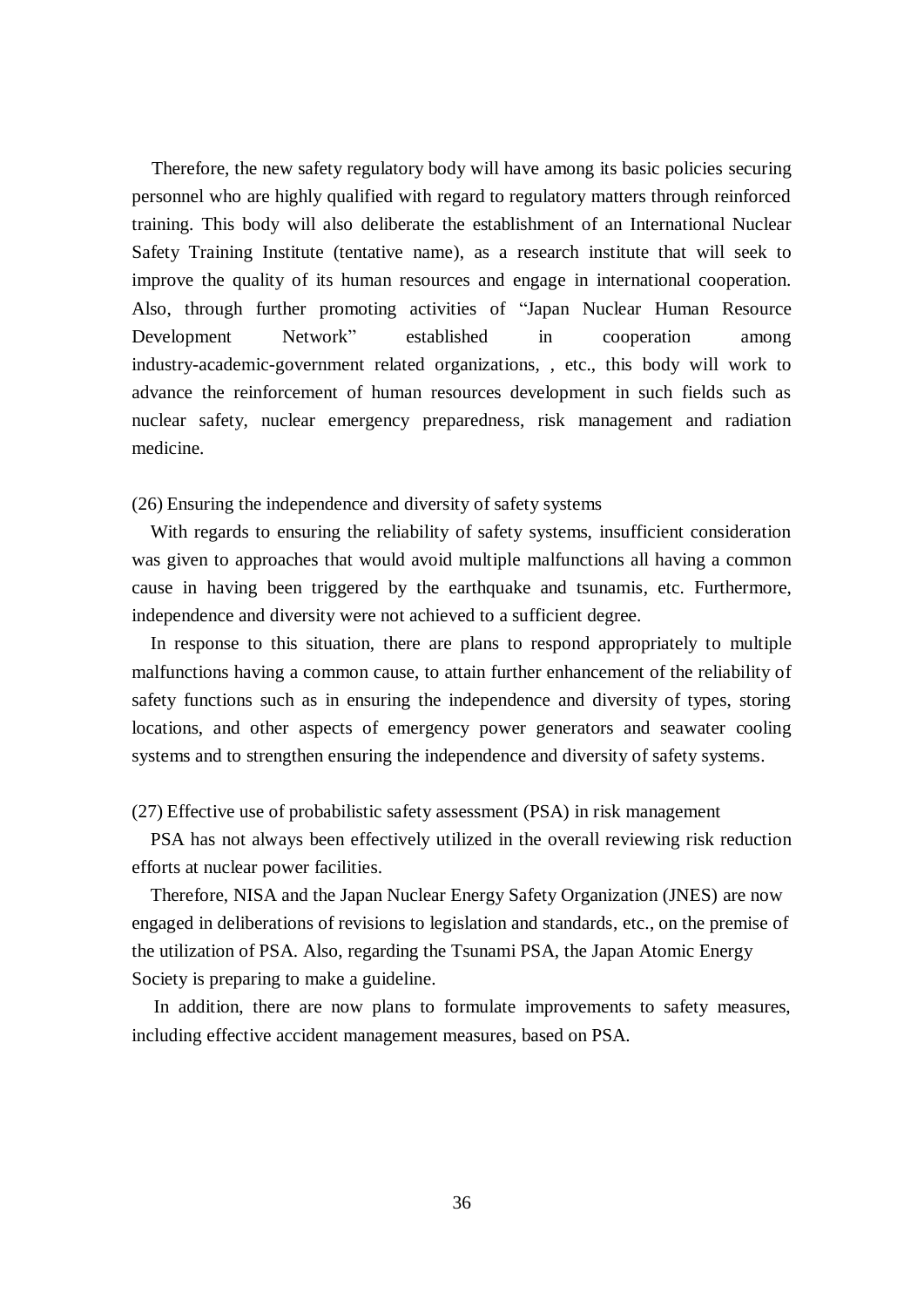# *Lessons in Category 5* Thoroughly instill a safety culture

# (28) Thoroughly instill a safety culture

Thoroughness in safety culture, which is the foundation of nuclear safety, has been strongly recognized anew through this accident.

Because of this, various responses to this accident will be reviewed carefully and Japan is working to rebuild the attitude in which both nuclear plant operators and individuals involved in safety regulation sincerely pursue new knowledge, both as organizations and individuals.

For those engaged in nuclear safety, it is a starting point, an obligation, and a responsibility for each organization and individual to firmly acquire a culture of nuclear safety. The fact that continuous improvement in nuclear safety is impossible when a safety culture is lacking, is being positioned as the starting point for Japan's ensuring safety in the future. This will be confirmed anew in various forms and will be brought into being.

#### 7. Situation on deliberation to enhance standards etc

The NSC has been presenting various advice and basic policies based on the views indicated by the IAEA and the ICRP. Specifically, "Near-term policy to ensure the safety for treating and disposing contaminated waste around the site of Fukushima Dai-ichi Nuclear Power Station of Tokyo Electric Power Company", "Basic Policy of the Nuclear Safety Commission of Japan on Radiation Protection for Termination of Evacuation and Reconstruction", "Basic Policy on Radiation Monitoring from Now on", and "Standpoint of the Nuclear Safety Commission for the Termination of Urgent Protective Actions implemented for the Accident at Fukushima Dai-ichi Nuclear Power Plant" , etc. have been presented as basic policies and directions related to radiation protection measures to restore from the accident and to facilitate subsequent reconstruction.

In light of the recent accident at the Fukushima Dai-ichi NPS, the NSC has also started reviewing the NSC Regulatory Guides, such as the "Regulatory Guide for Reviewing Safety Design of Light Water Nuclear Power Reactor Facilities" and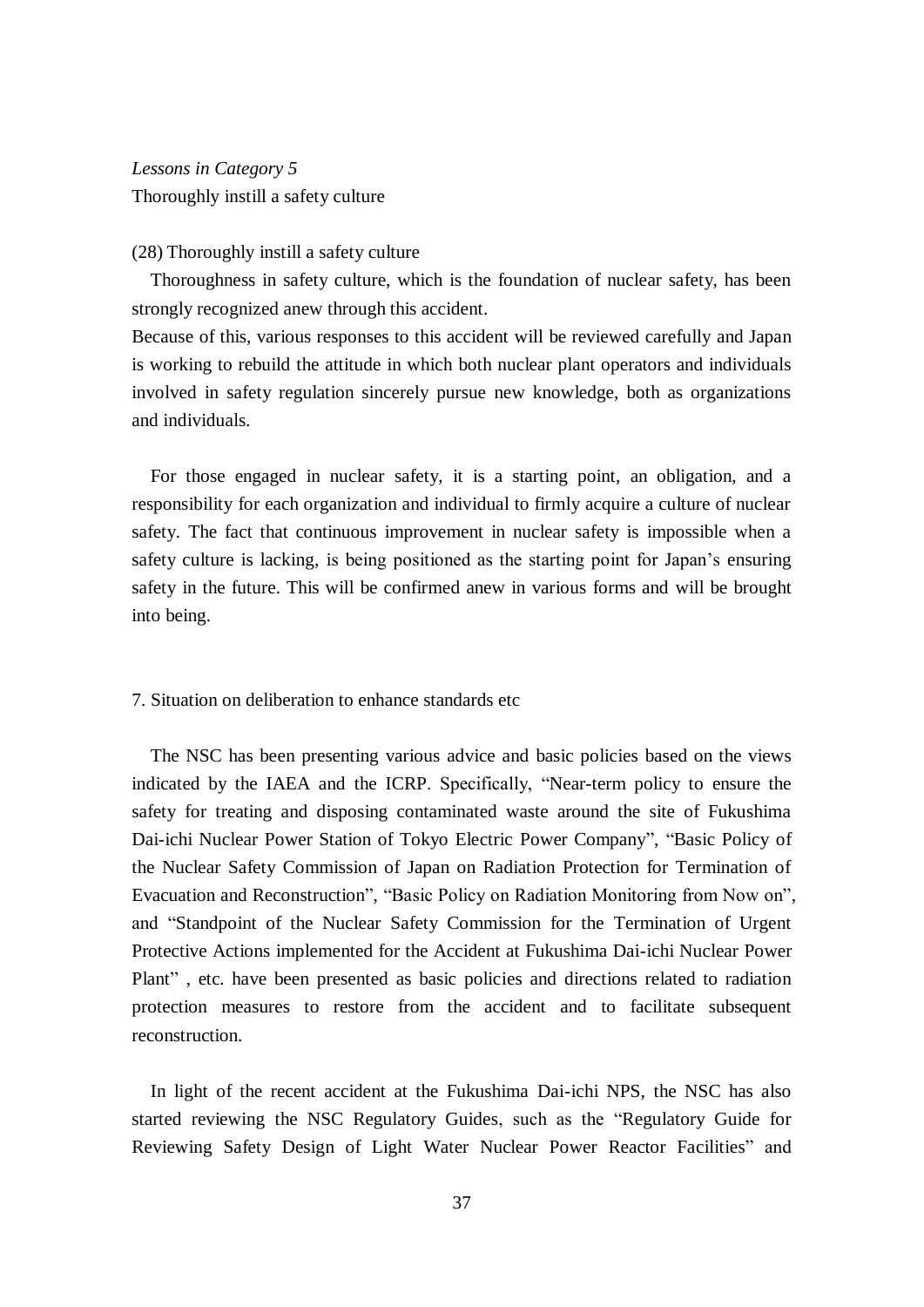"Regulatory Guide for Emergency Preparedness of Nuclear Facilities", and has furthermore resumed to enhance severe accident countermeasures.

The Nuclear and Industrial Safety Agency (NISA) has started deliberating a review of safety standards and other matters. Also, NISA and the Japan Nuclear Energy Safety Organization (JNES) have started analyzing the 28 lessons learned through the June report, have proposed a review of the Guide for Seismic Design of Nuclear Facilities (NS-G-1.6) and Siting Guidelines (DS433) by the IAEA, etc., and also have worked to organize a Safety Report and Technical Document having concrete cases to which those guidelines were applied, etc. with the cooperation of the International Seismic Safety Center of the IAEA.

#### 8. Further Safety Assessment Efforts for NPSs

On July 11, 2011, aiming to further improve safety at NPSs and ensure security and confidence of the public and local residents in terms of nuclear safety, the Japanese government decided to implement safety assessments based on new procedures and rules, basically by making use of international knowledge and experiences of stress tests, particularly those implemented in European countries.

More specifically, those NPSs that have undergone regular inspection and are prepared to start up will sequentially undergo safety assessments in terms of the degree to which safety margins are secured against beyond-design-basis events for facilities and equipment important to safety (preliminary assessments). In addition, all existing nuclear power stations including those in operation and those examined through this preliminary assessment will also undergo comprehensive assessments (secondary assessments), in consideration of the implementation of stress tests in Europe and the progress of the discussions by the Investigation Committee on the Accident at the Fukushima Nuclear Power Stations.

# 9. Conclusion

Approximately half a year has passed since the accident occurred at the Tokyo Electric Power Co. (TEPCO) Fukushima Nuclear Power Station. This nuclear accident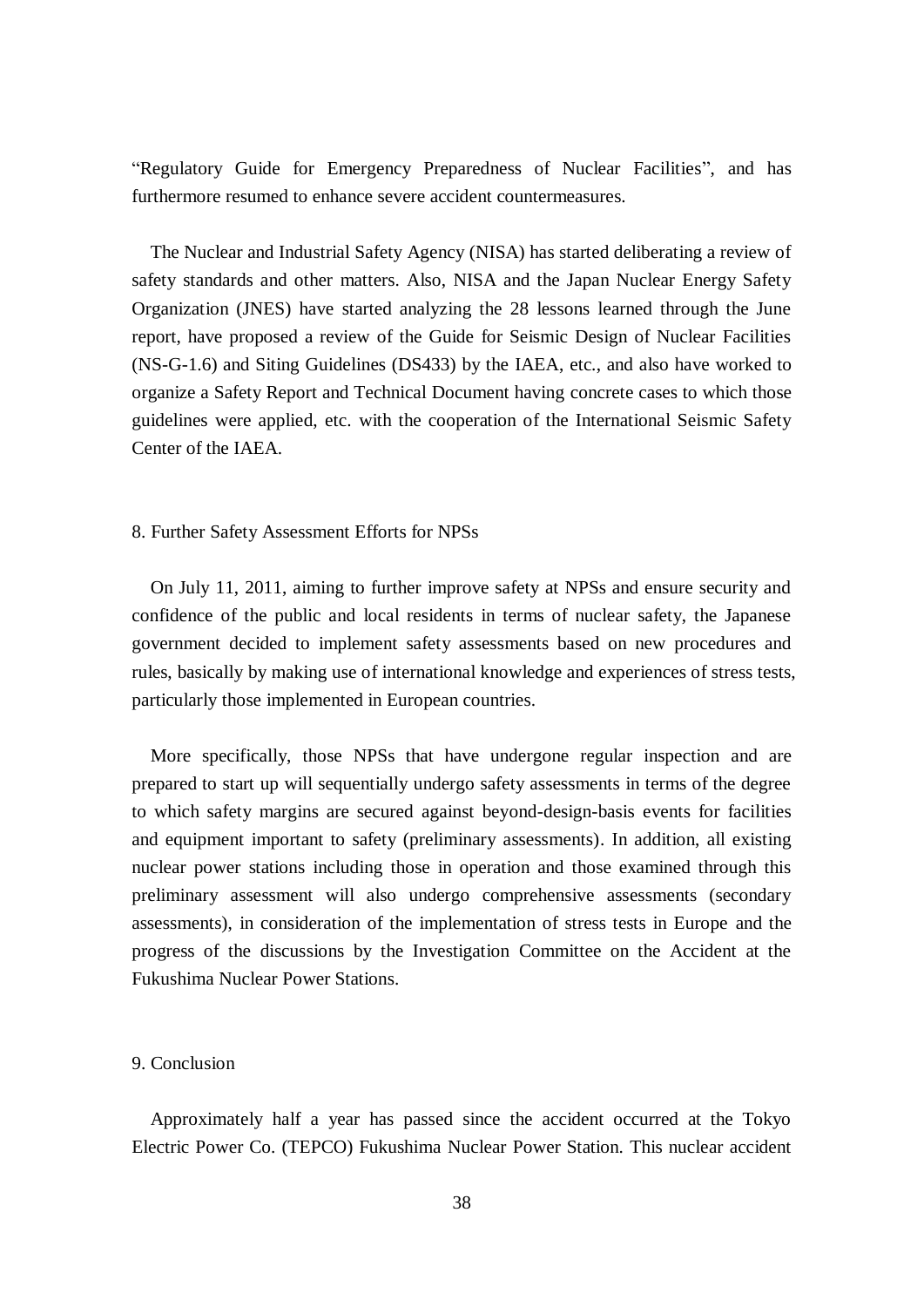caused by an earthquake and tsunamis is a massive accident unprecedented in Japan or abroad insofar as severe accidents occurred simultaneously at multiple units, that the accident has affected an extensive range in its surrounding area, and that it has been taking a long time to achieve restoration from the accident.

In Japan, related organizations such as TEPCO, the central government and local authorities, including the workers on the site, have been tackling this accident together. While progress has steadily been made with regard to restoration from the accident, such as stable cooling of the reactors and the spent fuel pools, it is far from easy to complete the restoration from the accident, dispose of the radioactive materials and the spent fuel thereafter and proceed with decommissioning of the nuclear reactors. Also, it is necessary to advance the efforts while listening carefully to the voices of the local people when responding to those who suffered as a result of the nuclear accident, including such responses as environmental monitoring and decontamination.

In this second report, the responses taken immediately after the occurrence of the accident at the Fukushima NPS and elsewhere have also been described in greater details. Moreover, it has described a situation in which the station employees and workers at the site, as well as personnel in related organizations, have been working hard in a severe environment that includes damage by an earthquake and by tsunamis, the impact of rubble, and the impact of debris scattered as a result of the hydrogen explosions. The Government of Japan is determined to continue its utmost efforts to support the health management and other aspects of the people engaged in this work.

Japan has received a wide array of support from countries around the world, related international organizations, and others to date. Japan would like to express its deepest gratitude once more while also requesting continued support.

Japan is confident that it will overcome this accident without fail by mobilizing wisdom and efforts from around the world.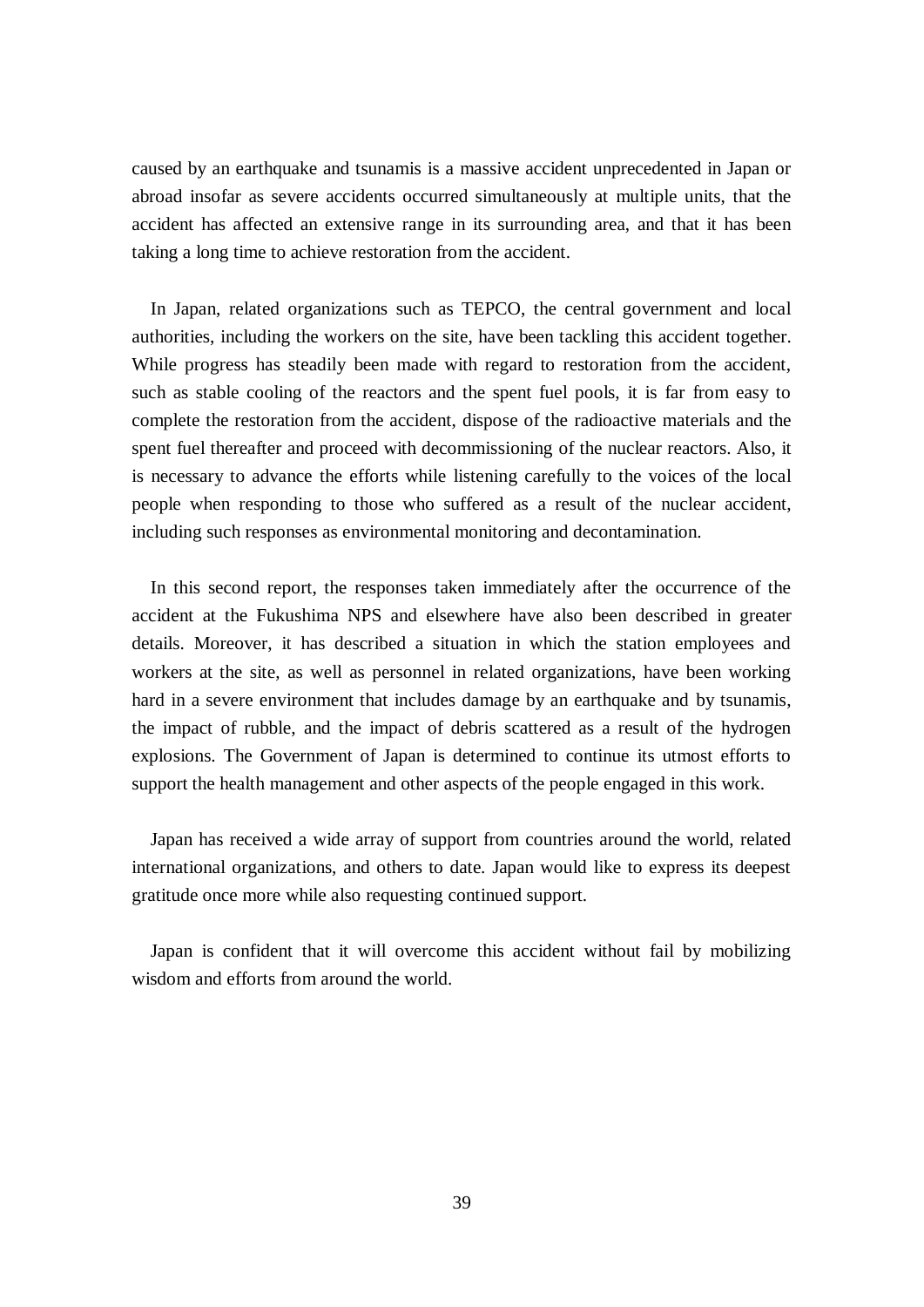

Location of NPSs affected by the Tohoku District - off the Pacific Ocean Earthquake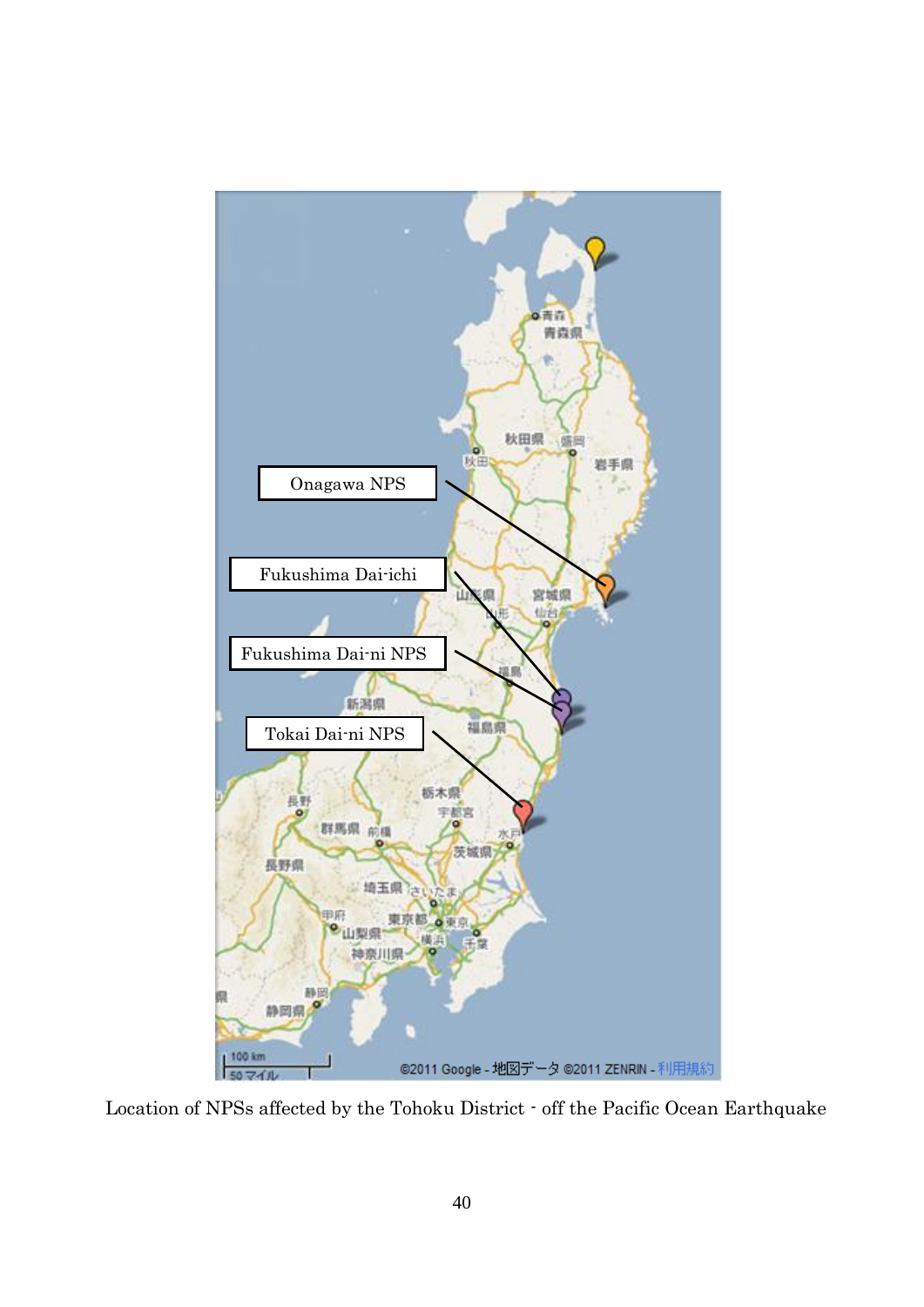![](_page_41_Figure_0.jpeg)

Changes in Dose Rates at Fukushima Dai-ichi (Monitoring Car)

Measurement Results of Dose Rates by Monitoring Car at Fukushima Dai-ichi NPS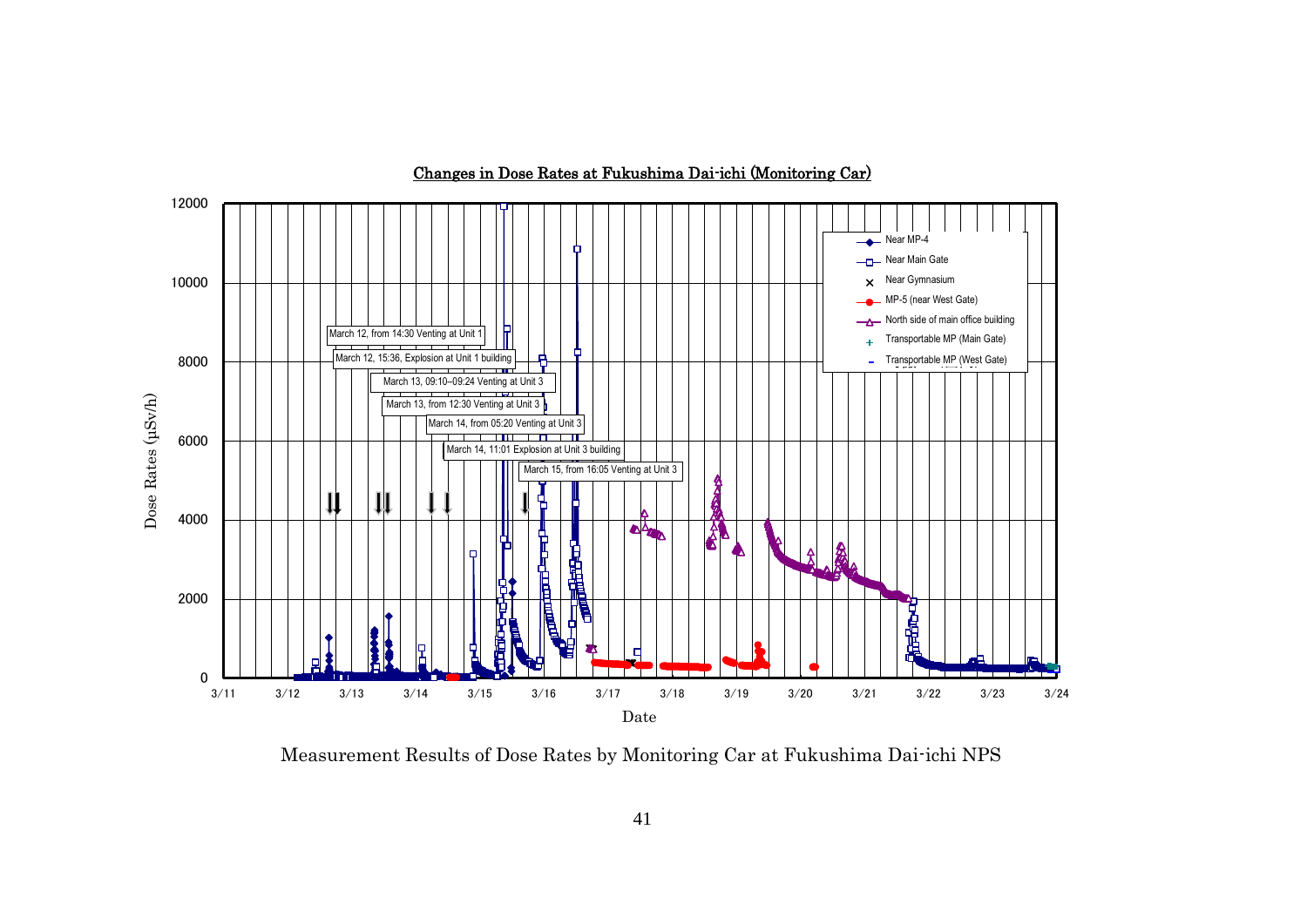# **Resricted Area, Deliberate Evacuation Area, Evacuation-Prepared Area in case of Emergency And Evacuation Recommendation Spots (As of August 3, 2011)**

![](_page_42_Figure_1.jpeg)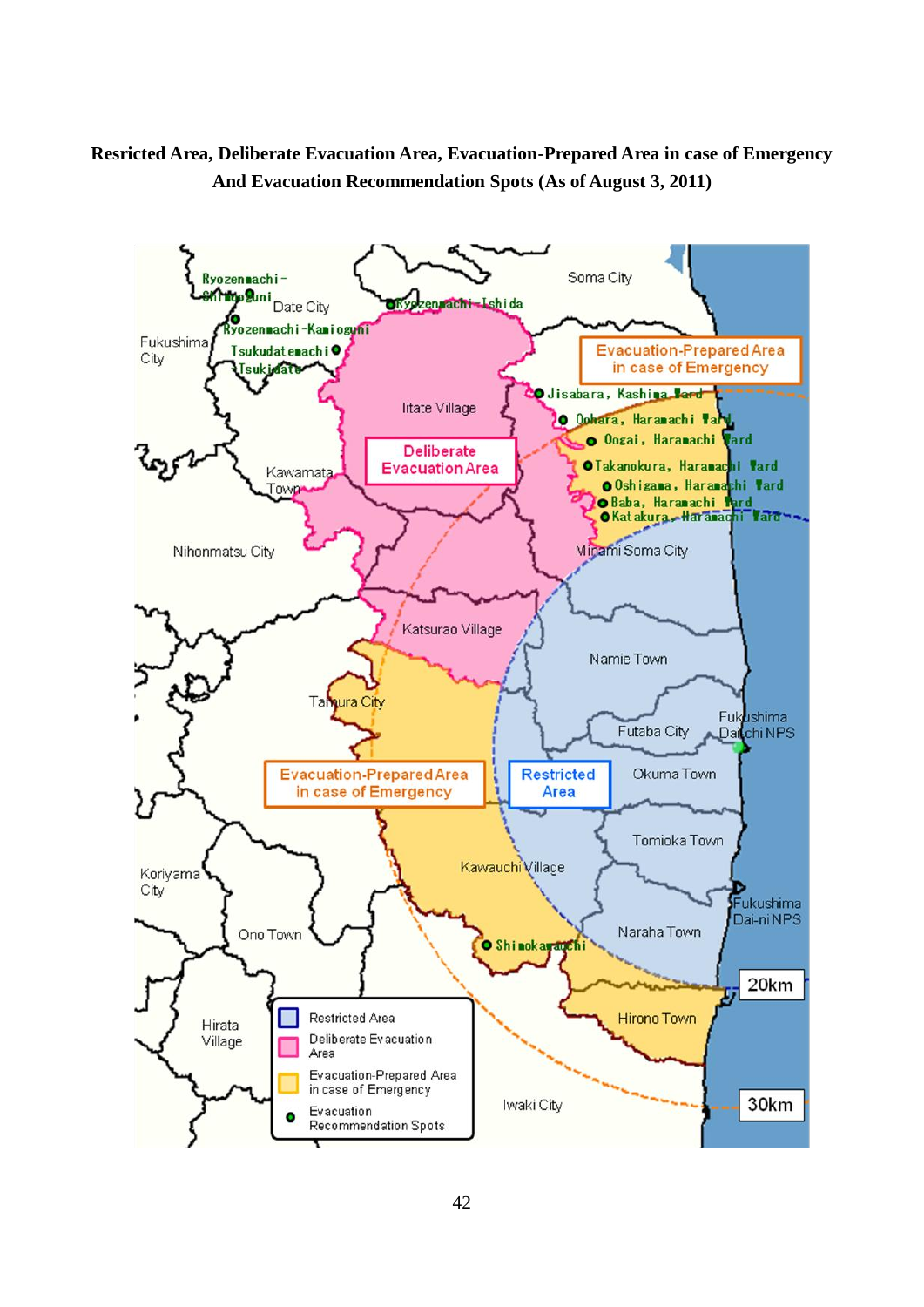Air Dose Rate Map (As of August 11, 2011) Unit:  $\mu$ Sv/h  $\sim$  $\delta$ 見町 丸森町 新地  $\frac{1}{2}$ 伊達市 相 馬·市, 川俣町 南相局市 松市 葛尾村 田村市  $\circ$ 富南市 川内 須賀川市 西蒙省 小野田 G Æ 王川村 広野町 平田村 石川町 ・古殿町  $\begin{array}{r}\n100 \\
-100 \\
40 \\
-20 \\
150 \\
-154 \\
-32 \\
-1\n\end{array}$ 如肌 いわき市 股川村  $\mathfrak s$  $10 km$  $\frac{0}{L}$ 情 町

# Soil Concentration Map of Cs-137

![](_page_43_Figure_2.jpeg)

43